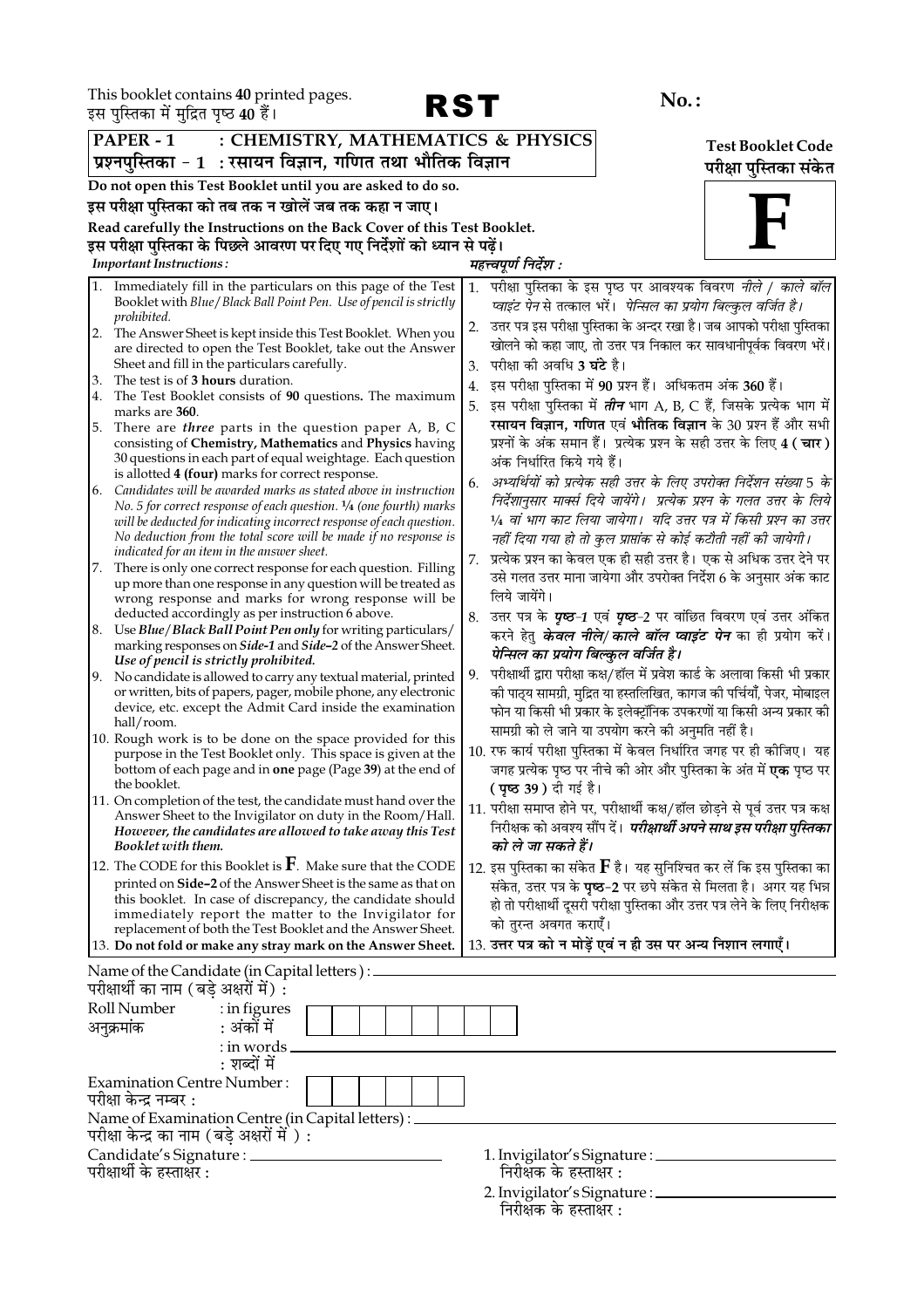## PART A - CHEMISTRY

1. Consider separate solutions of 0.500 M

> $C_2H_5OH(aq)$ , 0.100 M  $Mg_3(PO_4)_2(aq)$ , 0.250 M KBr(aq) and 0.125 M  $\text{Na}_3\text{PO}_4$ (aq) at 25°C. Which statement is true about these solutions, assuming all salts to be strong electrolytes?

- 0.100 M  $Mg_3(PO_4)_2(aq)$  has the  $(1)$ highest osmotic pressure.
- $(2)$ 0.125 M  $\text{Na}_3\text{PO}_4$ (aq) has the highest osmotic pressure.
- $0.500$  M C<sub>2</sub>H<sub>5</sub>OH(aq) has the  $(3)$ highest osmotic pressure.
- $(4)$ They all have the same osmotic pressure.
- $2.$ Which one of the following bases is not present in DNA?
	- $(1)$ Adenine
	- $(2)$ Cytosine
	- $(3)$ Thymine
	- $(4)$ Quinoline
- Considering the basic strength of amines  $3.$ in aqueous solution, which one has the smallest  $pK_h$  value ?
	- $CH_3NH_2$  $(1)$
	- $(2)$  $(CH_3)_3N$
	- $(3)$  $C_6H_5NH_2$
	- $(CH_3)_2NH$  $(4)$
- भाग  $A \bar{x}$ सायन विज्ञान
- 0.500 M C<sub>2</sub>H<sub>5</sub>OH(जलीय),  $1.$

0.100 M  $Mg_3(PO_4)_2$  (जलीय), 0.250 M  $KBr(\vec{q})$  और 0.125 M  $Na_3PO_4(\vec{q})$ विलयनों को 25°C पर ध्यान दीजिये। सभी नमकों को प्रबल इलैक्टोलाइट मानते हुए निम्न कथनों में से कौन-सा कथन यथार्थ है?

- $0.100$  M  $Mg_3(PO_4)_2$  (जलीय) का  $(1)$ आसमाटिक दाब उच्चतम होगा।
- $0.125$  M  $\mathrm{Na_{3}PO_{4}}$  (जलीय)  $(2)$ का आसमाटिक दाब उच्चतम होगा।
- $0.500$  M C<sub>2</sub>H<sub>5</sub>OH(जलीय) का  $(3)$ आसमाटिक दाब उच्चतम होगा।
- इन सब के लिये आसमाटिक दाब के मान  $(4)$ समान होगा।
- निम्न क्षारों में से कौन एक DNA में **नहीं** पाया जाता ?  $2.$ 
	- $(1)$ ऐडिनीन
	- $(2)$ साइटोसीन
	- थाईमीन  $(3)$
	- क्विनोलीन  $(4)$
- जलीय विलयन में एमीनों की क्षारीय प्रवृत्ति के अनुसार  $\overline{3}$ . निम्नलिखितों में से किसके लिये  $pK<sub>b</sub>$  का मान कम से कम होगा?
	- $CH<sub>3</sub>NH<sub>2</sub>$  $(1)$
	- $(2)$  $(CH_3)_3N$
	- $(3)$  $C_6H_5NH_2$
- $(CH_3)_2NH$  $(4)$

 $F/Page$  2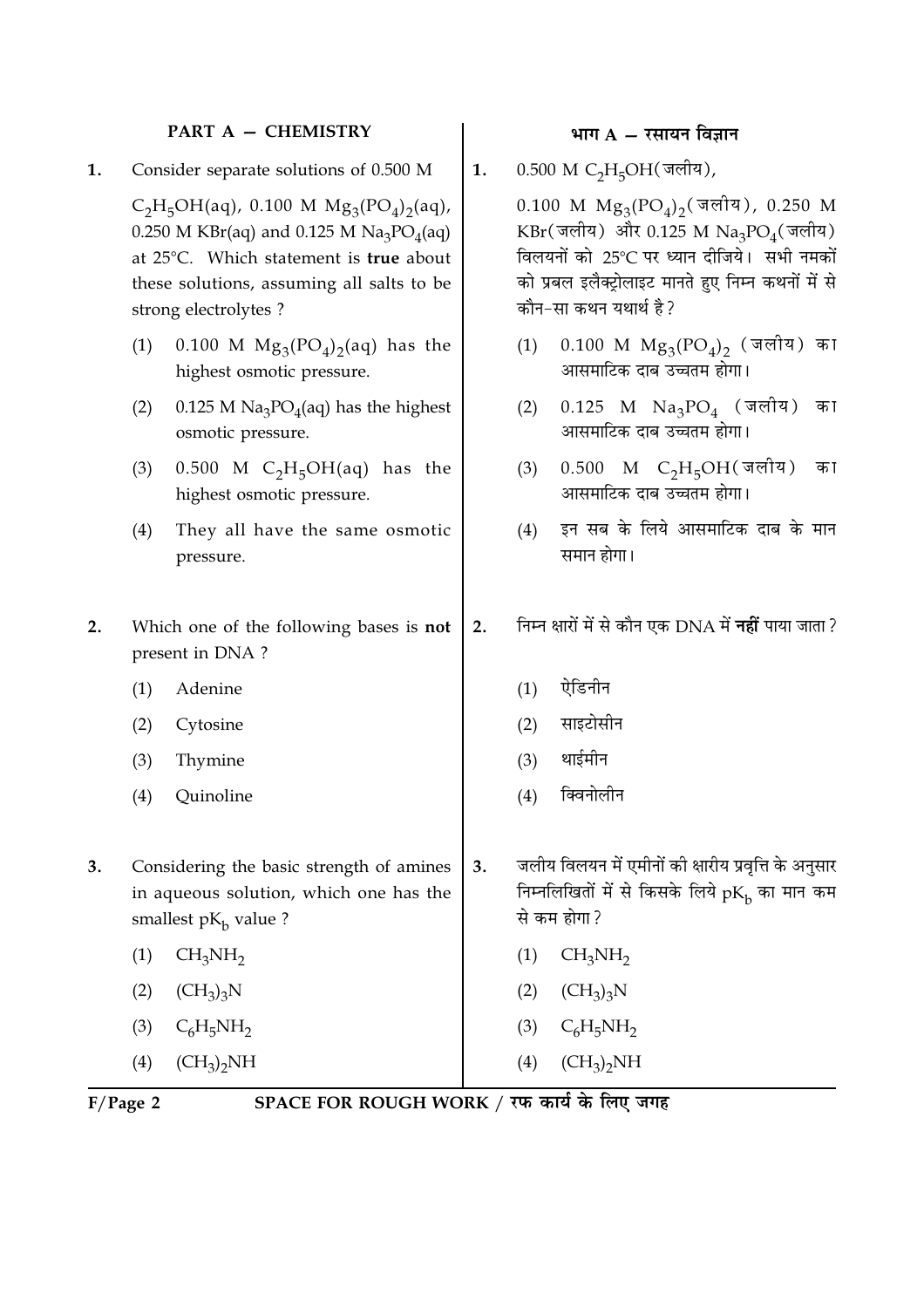| (2)<br>(2)<br>Cu<br>Cu<br>(3)<br>(3)<br>Cr<br>Cr<br>(4)<br>(4)<br>Ag<br>Ag<br>ऐलिफैटिक प्रायमरी एमीन को क्लोरोफार्म और<br>On heating an aliphatic primary amine<br>5.<br>एथानोलिक पोटैशियम हाइड्राक्साइड के साथ गरम करने<br>with chloroform and ethanolic potassium<br>पर बना आरगैनिक यौगिक होता है:<br>hydroxide, the organic compound formed<br>is:<br>एक ऐल्केनडायोल<br>an alkanediol<br>(1)<br>(1)<br>एक ऐल्किल सियानाइड<br>(2)<br>(2)<br>an alkyl cyanide<br>एक ऐल्किल आइसोसियानाइड<br>(3)<br>(3)<br>an alkyl isocyanide<br>एक ऐल्कानोल<br>(4)<br>(4)<br>an alkanol<br>For the reaction $SO_{2(g)} + \frac{1}{2}O_{2(g)} \rightleftharpoons SO_{3(g)}$<br>अभिक्रिया, SO <sub>2(g)</sub> + $\frac{1}{2}$ O <sub>2(g)</sub> $\rightleftharpoons$ SO <sub>3(g)</sub> के लिए<br>6.<br>$K_{\rm P}$ = $K_{\rm C}$ (RT) <sup>x</sup> होगा जबकी सब सूचक अक्षर सामान्य<br>if $K_P = K_C (RT)^x$ where the symbols have<br>अर्थ रखते हैं तो आदर्शररूपता मानते हुए $x$ का मान<br>usual meaning then the value of $x$ is :<br>होगा :<br>(assuming ideality)<br>(1)<br>(1)<br>$\frac{1}{2}$<br>$\frac{1}{2}$<br>(2)<br>(2)<br>$\mathbf 1$<br>(3)<br>(3)<br>$\mathbf 1$<br>(4)<br>$\mathbf{-1}$<br>(4)<br>$- \, 1$ |    |  |  |
|-----------------------------------------------------------------------------------------------------------------------------------------------------------------------------------------------------------------------------------------------------------------------------------------------------------------------------------------------------------------------------------------------------------------------------------------------------------------------------------------------------------------------------------------------------------------------------------------------------------------------------------------------------------------------------------------------------------------------------------------------------------------------------------------------------------------------------------------------------------------------------------------------------------------------------------------------------------------------------------------------------------------------------------------------------------------------------------------------------------------------------------------------------------------------------------------------------------|----|--|--|
|                                                                                                                                                                                                                                                                                                                                                                                                                                                                                                                                                                                                                                                                                                                                                                                                                                                                                                                                                                                                                                                                                                                                                                                                           |    |  |  |
|                                                                                                                                                                                                                                                                                                                                                                                                                                                                                                                                                                                                                                                                                                                                                                                                                                                                                                                                                                                                                                                                                                                                                                                                           |    |  |  |
|                                                                                                                                                                                                                                                                                                                                                                                                                                                                                                                                                                                                                                                                                                                                                                                                                                                                                                                                                                                                                                                                                                                                                                                                           |    |  |  |
|                                                                                                                                                                                                                                                                                                                                                                                                                                                                                                                                                                                                                                                                                                                                                                                                                                                                                                                                                                                                                                                                                                                                                                                                           | 5. |  |  |
|                                                                                                                                                                                                                                                                                                                                                                                                                                                                                                                                                                                                                                                                                                                                                                                                                                                                                                                                                                                                                                                                                                                                                                                                           |    |  |  |
|                                                                                                                                                                                                                                                                                                                                                                                                                                                                                                                                                                                                                                                                                                                                                                                                                                                                                                                                                                                                                                                                                                                                                                                                           |    |  |  |
|                                                                                                                                                                                                                                                                                                                                                                                                                                                                                                                                                                                                                                                                                                                                                                                                                                                                                                                                                                                                                                                                                                                                                                                                           |    |  |  |
|                                                                                                                                                                                                                                                                                                                                                                                                                                                                                                                                                                                                                                                                                                                                                                                                                                                                                                                                                                                                                                                                                                                                                                                                           |    |  |  |
|                                                                                                                                                                                                                                                                                                                                                                                                                                                                                                                                                                                                                                                                                                                                                                                                                                                                                                                                                                                                                                                                                                                                                                                                           | 6. |  |  |
|                                                                                                                                                                                                                                                                                                                                                                                                                                                                                                                                                                                                                                                                                                                                                                                                                                                                                                                                                                                                                                                                                                                                                                                                           |    |  |  |
|                                                                                                                                                                                                                                                                                                                                                                                                                                                                                                                                                                                                                                                                                                                                                                                                                                                                                                                                                                                                                                                                                                                                                                                                           |    |  |  |
|                                                                                                                                                                                                                                                                                                                                                                                                                                                                                                                                                                                                                                                                                                                                                                                                                                                                                                                                                                                                                                                                                                                                                                                                           |    |  |  |
|                                                                                                                                                                                                                                                                                                                                                                                                                                                                                                                                                                                                                                                                                                                                                                                                                                                                                                                                                                                                                                                                                                                                                                                                           |    |  |  |

- The metal that cannot be obtained by  $\vert$  4.  $4.$ electrolysis of an aqueous solution of its salts is :
	- $(1)$  Ca

SPACE FOR ROUGH WORK / रफ कार्य के लिए जगह

- धातु जो अपने लवणों के जलीय विलयनों के इलैक्ट्रालेसिस (विद्युत अपघटन) से प्राप्त नहीं हो सकती होती है :
	- $(1)$  Ca

 $\overline{F/Page 3}$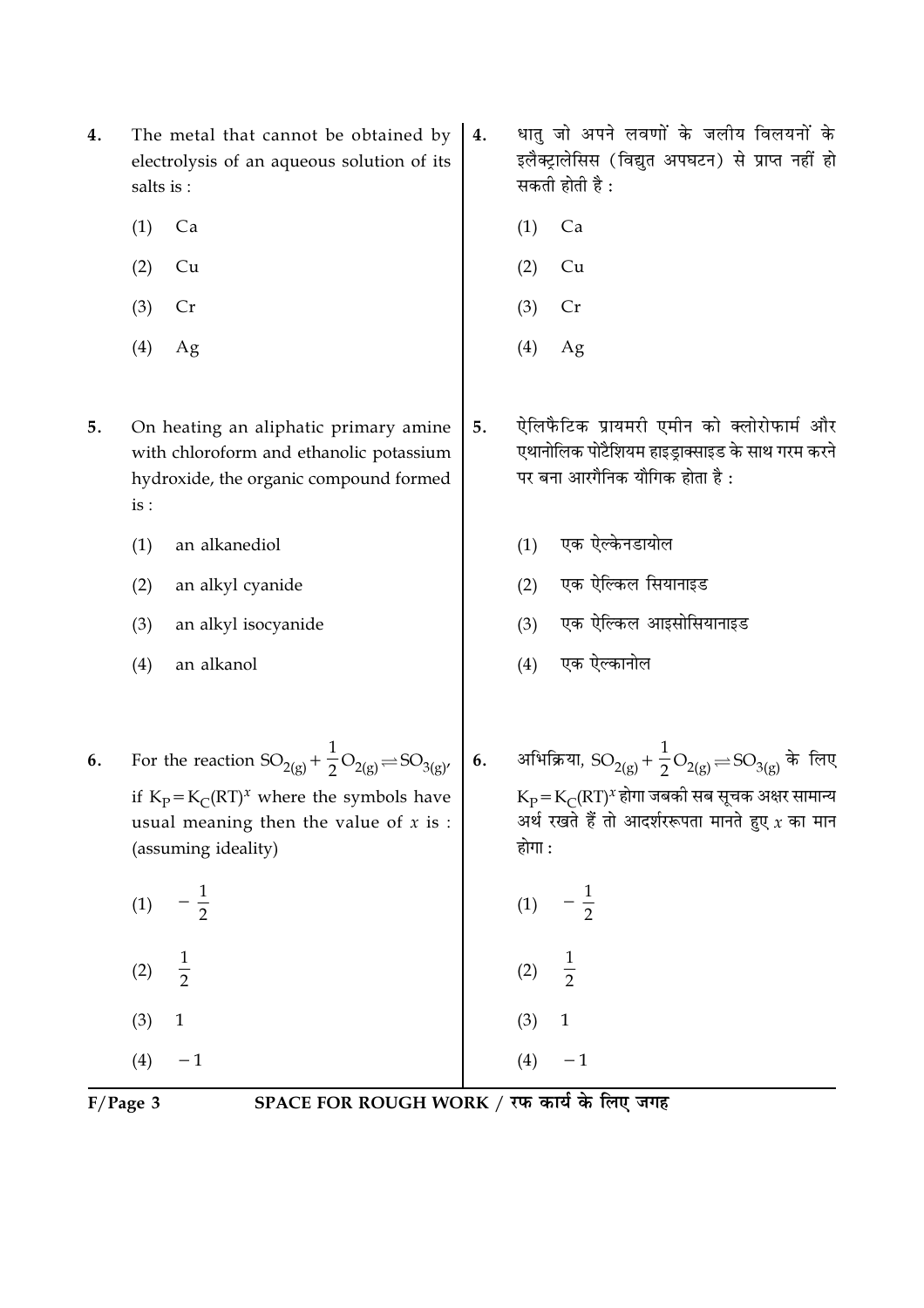| 7. | Given below are the half - cell reactions :                       |                                                                                               |  |  |
|----|-------------------------------------------------------------------|-----------------------------------------------------------------------------------------------|--|--|
|    | $Mn^{2+} + 2e^- \rightarrow Mn$ ; $E^{\circ} = -1.18$ V           |                                                                                               |  |  |
|    | $2(Mn^{3+} + e^- \rightarrow Mn^{2+})$ ; E <sup>o</sup> = +1.51 V |                                                                                               |  |  |
|    |                                                                   | The E <sup>o</sup> for $3Mn^2$ <sup>+</sup> $\rightarrow$ Mn + $2Mn^3$ <sup>+</sup> will be : |  |  |
|    |                                                                   | $(1)$ -2.69 V; the reaction will occur                                                        |  |  |
|    | (2)                                                               | $-0.33$ V; the reaction will not occur                                                        |  |  |
|    | (3)                                                               | $-0.33$ V; the reaction will occur                                                            |  |  |
|    | (4)                                                               | $-2.69$ V; the reaction will not occur                                                        |  |  |

8. If Z is a compressibility factor, van der Waals equation at low pressure can be written as :

(1)  $Z = 1 - \frac{a}{VRT}$ 

(2)  $Z = 1 - \frac{Pb}{RT}$ 

(3)  $Z = 1 + \frac{Pb}{RT}$ 

- (4)  $Z = 1 + \frac{RT}{Pb}$
- 9. In the reaction,  $CH_3COOH$   $\xrightarrow{LiAlH_4} A \xrightarrow{PCl_5} B$   $\xrightarrow{Alc. KOH} C$ , the product  $C$  is :  $(1)$ Acetylene  $(2)$ Ethylene  $(3)$ Acetyl chloride
	- (4) Acetaldehyde

(2) इथाईलीन

 $(4)$ ऐसिटऐल्डिहाइड

 $F/Page 4$ 

- नीचे कुछ अर्द्ध सेल अभिक्रियाएं दी गई हैं :  $\overline{7}$ .  $Mn^{2+} + 2e^- \rightarrow Mn$ ; E<sup>o</sup> = -1.18 V  $2(Mn^{3+} + e^- \rightarrow Mn^{2+})$ ; E<sup>o</sup> = +1.51 V  $3Mn^2$ <sup>+</sup> → Mn + 2Mn<sup>3 +</sup> के लिये E<sup>o</sup> होगा:  $(1) -2.69$  V ; अभिक्रिया होगी।
	- $(2)$  0.33 V ; अभिक्रिया नहीं होगी।
	- $(3)$  0.33 V ; अभिक्रिया होगी।
	- $(4)$  2.69 V ; अभिक्रिया नहीं होगी।
- यदि Z संपीड़न गुणक हो तो कम दाब पर वांडरवाल्स 8. समीकरण को लिखा जा सकता है :
	- (1)  $Z = 1 \frac{a}{VRT}$

$$
(2) \quad Z = 1 - \frac{Pb}{RT}
$$

$$
(3) \quad Z = 1 + \frac{Pb}{RT}
$$

$$
(4) \quad Z = 1 + \frac{RT}{Pb}
$$

- अभिक्रिया सेट. 9.  $CH_3COOH$   $LiAlH_4 \rightarrow A$   $PCl_5 \rightarrow B$  Alc. KOH  $\rightarrow$  C में क्रिया फल  $C$  होता है: (1) एसिटिलीन
	-
	- (3) एसिटाइल क्लोराइड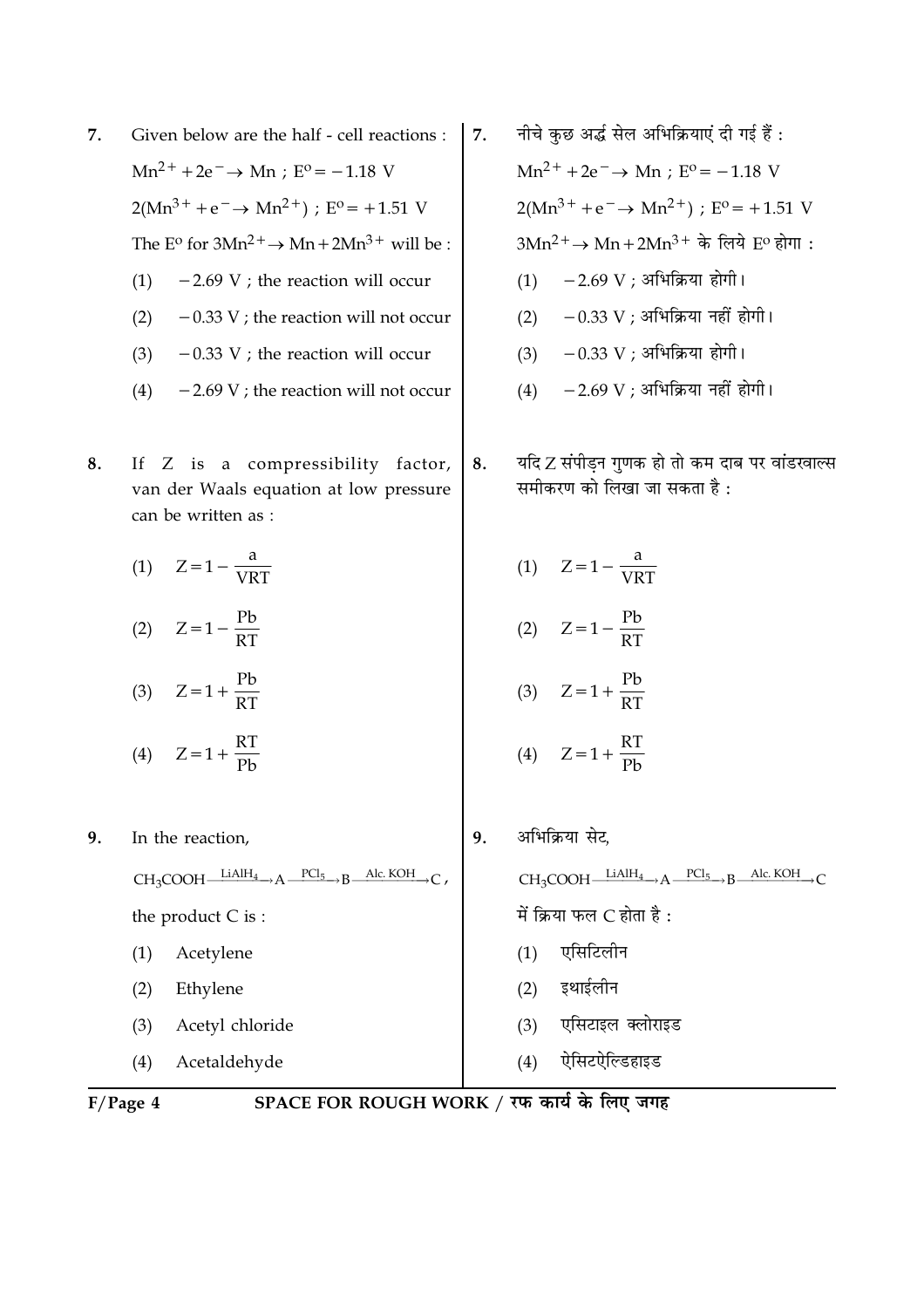$10.$ 10. Among the following oxoacids, the correct decreasing order of acid strength is :  $HClO<sub>4</sub> > HClO <sub>2</sub> > HClO<sub>3</sub>$  $(1)$  $HClO<sub>4</sub> > HClO<sub>3</sub> > HClO<sub>2</sub> > HOCl$  $(2)$  $HClO<sub>2</sub> > HClO<sub>4</sub> > HClO<sub>3</sub> > HOCl$  $(3)$  $HOCI > HClO<sub>2</sub> > HClO<sub>3</sub> > HClO<sub>4</sub>$  $(4)$ The ratio of masses of oxygen and nitrogen 11. 11. in a particular gaseous mixture is  $1:4$ . The ratio of number of their molecule is:  $7:32$  $(1)$  $(2)$  $1:8$  $(3)$  $3:16$  $(4)$  $1:4$ Which one of the following properties is 12. 12. not shown by NO? It is a neutral oxide  $(1)$  $(2)$ It combines with oxygen to form nitrogen dioxide It's bond order is 2.5  $(3)$  $(4)$ It is diamagnetic in gaseous state Which series of reactions correctly  $13.$ 13. represents chemical relations related to iron and its compound?  $\text{Fe} \xrightarrow{O_2, \text{heat}} \text{FeO} \xrightarrow{\text{dil } H_2SO_4}$  $(1)$  $FeSO<sub>4</sub>$   $\longrightarrow$  Fe  $\text{Fe} \xrightarrow{\text{Cl}_2,\text{heat}} \text{FeCl}_3 \xrightarrow{\text{heat, air}}$  $(2)$  $FeCl<sub>2</sub> \xrightarrow{Zn} Fe$  $\text{Fe} \xrightarrow{O_2,\text{heat}} \text{Fe}_3\text{O}_4 \xrightarrow{\text{CO},600\text{\degree C}}$  $(3)$  $FeO \xrightarrow{CO, 700^{\circ}C} Fe$  $Fe \xrightarrow{dil H_2SO_4} FeSO_4 \xrightarrow{H_2SO_4,O_2}$  $(4)$  $\text{Fe}_2(\text{SO}_4)_3 \xrightarrow{\text{heat}} \text{Fe}$ 

निम्न आक्सो अम्लों के लिये अम्ल शक्ति का यथार्थ घटता क्रम होगा :  $HClO<sub>4</sub> > HClO <sub>2</sub> > HClO<sub>3</sub>$  $(1)$ (2)  $HClO<sub>4</sub> > HClO<sub>3</sub> > HClO<sub>2</sub> > HClO<sub>3</sub>$ (3)  $HClO<sub>2</sub> > HClO<sub>4</sub> > HClO<sub>3</sub> > HOCl$  $HOC1 > HClO<sub>2</sub> > HClO<sub>3</sub> > HClO<sub>4</sub>$  $(4)$ एक विशेष गैसीय मिश्रण में ऑक्सीजन और नाइट्रोजन के द्रव्यमानों का अनुपात 1 : 4 है। इस मिश्रण में इनकी अणु संख्याओं का अनुपात होगा :  $(1) \quad 7:32$  $(2) \quad 1:8$  $(3)$  $3:16$  $(4)$  $1:4$ NO कौन-सा निम्न गुण प्रदर्शित **नहीं** करता है ? यह एक उदासीन ऑक्साइड है।  $(1)$ यह ऑक्सीजन से योग कर नाइटोजन डाईऑक्साइड  $(2)$ बनाता है। इसकी बन्ध कोटि 2.5 है।  $(3)$ गैसीय अवस्था में प्रतिचम्बकीय है।  $(4)$ इनमें से अभिक्रियाओं का कौन-सा क्रम यथार्थ रूप में लोहे और इसके यौगिकों की रासायनिक अभिक्रियाओं को निरूपित करता है ?  $Fe \longrightarrow FeO \longrightarrow \frac{\overline{\text{d}}\overline{\text{d}} H_2SO_4}{\longrightarrow}$  $(1)$  $FeSO_4 \xrightarrow{\overline{\text{dIP}}}\text{Fe}$ 

$$
(2) \qquad Fe \xrightarrow{Cl_2, \overline{\text{d}I^q}} FeCl_3 \xrightarrow{\overline{\text{d}I^q}, \overline{\text{d}I^q}}
$$

 $FeCl<sub>2</sub> \xrightarrow{Zn} Fe$ 

(3) Fe  $\frac{O_2 \cdot \overline{\text{d}} \overline{\text{d}}}{1}$  Fe<sub>3</sub>O<sub>4</sub>  $\frac{CO_2 \cdot 600^{\circ} \text{C}}{1}$  $E_0$  CO, 700 °C  $E_0$ 

(4) 
$$
\text{Fe} \xrightarrow{\overline{\text{qg H}_2\text{SO}_4}} \text{FeSO}_4 \xrightarrow{\text{H}_2\text{SO}_4, \text{O}_2} \text{H}_2
$$

$$
Fe_2(SO_4)_3 \xrightarrow{\overline{\pi} \overline{\eta} \overline{\eta}} Fe
$$

 $F/P$ age 5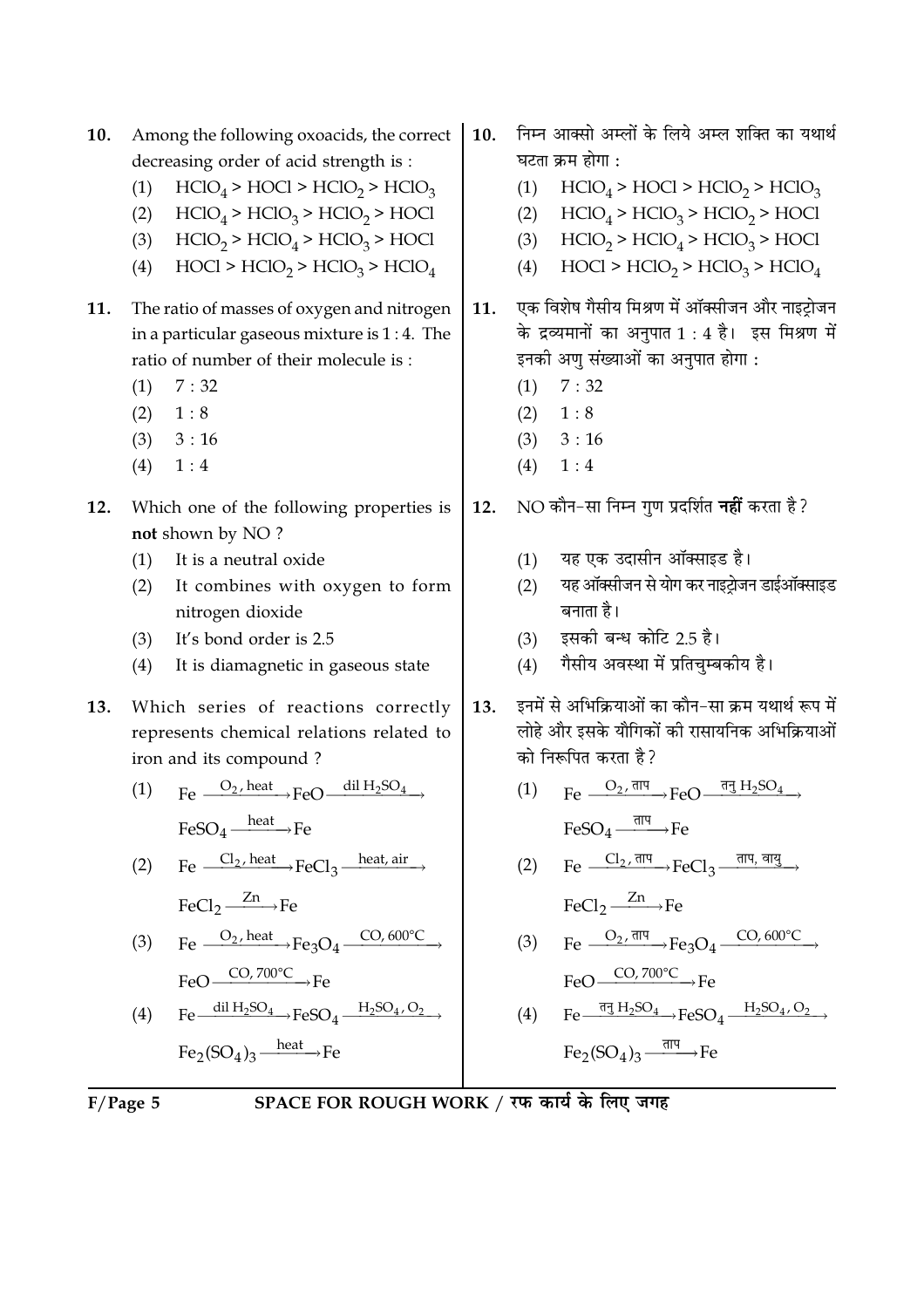For which of the following molecule 14. significant  $\mu\neq 0$  ?

| (a) | Cl<br>$\overline{\text{Cl}}$ | (b) | <b>CN</b><br><b>CN</b> |
|-----|------------------------------|-----|------------------------|
| (c) | <b>OH</b>                    | (d) | <b>SH</b><br><b>SH</b> |

- $(a)$  and  $(b)$  $(1)$
- $(2)$ Only (c)
- $(c)$  and  $(d)$  $(3)$
- Only (a)  $(4)$
- 15. CsCl crystallises in body centred cubic lattice. If 'a' is its edge length then which of the following expressions is correct?
	- (1)  $r_{Cs^+} + r_{Cl^-} = \frac{3a}{2}$
	- (2)  $r_{Cs^+} + r_{Cl^-} = \frac{\sqrt{3}}{2}a$
	- (3)  $r_{Cs^+} + r_{Cl^-} = \sqrt{3}a$
	- (4)  $r_{Cs^+} + r_{Cl^-} = 3a$
- Which one is classified as a condensation 16. polymer?
	- $(1)$ Neoprene
	- $(2)$ Teflon
	- $(3)$ Acrylonitrile
	- $(4)$ Dacron
- $F/Page 6$

SPACE FOR ROUGH WORK / रफ कार्य के लिए जगह

 $15.$ 

16.

निम्न में से किस अणु के लिये बहुत सीमा तक  $\mu\neq 0$ 14. होगा ?



- नियोप्रिन  $(1)$
- $(2)$ टैफ़लान
- ऐक्रिलोनाइट्राइल  $(3)$
- डैकरान  $(4)$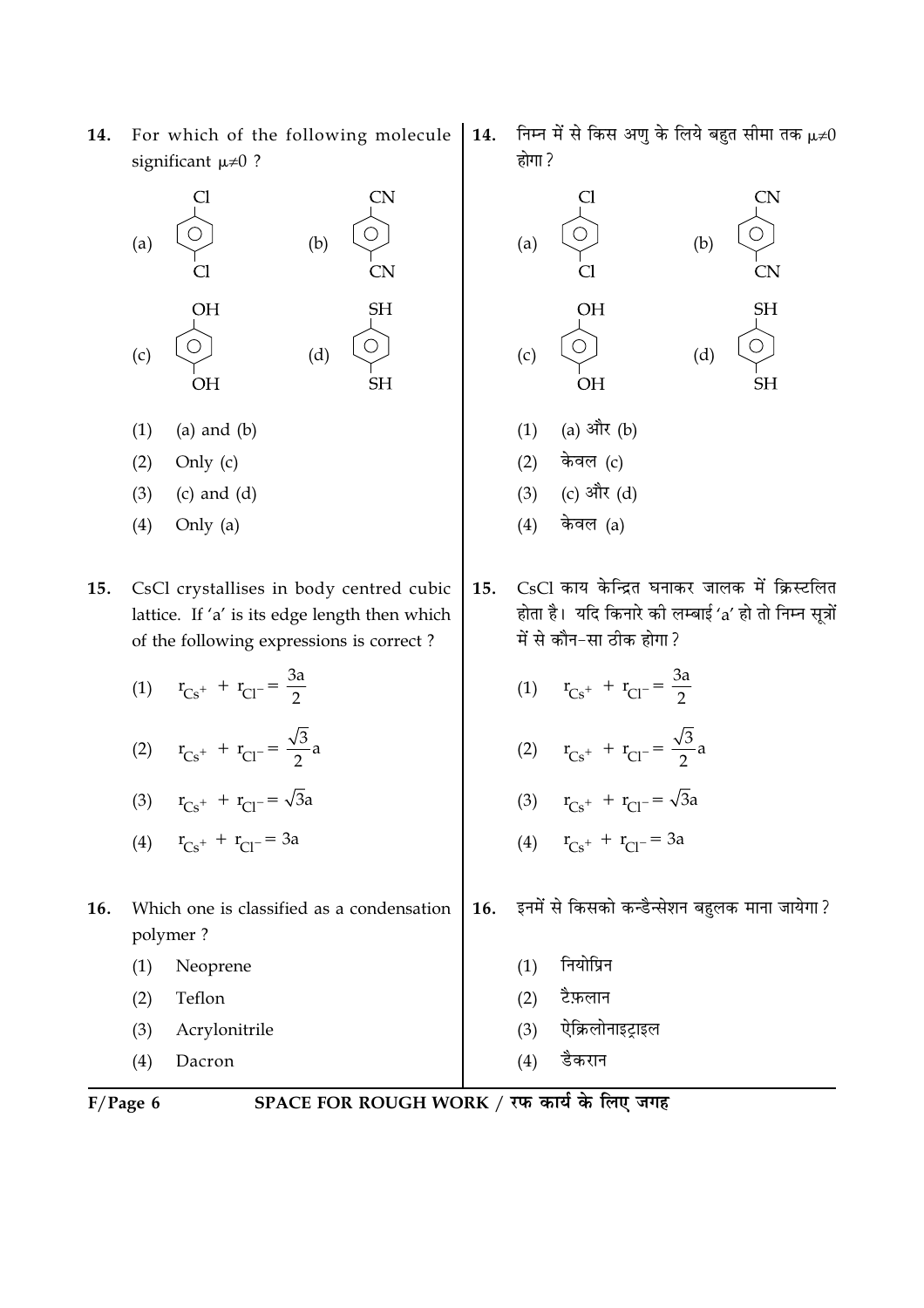- 17. For the estimation of nitrogen, 1.4 g of an organic compound was digested by Kieldahl method and the evolved ammonia was absorbed in 60 mL of  $\frac{M}{10}$  sulphuric acid. The unreacted acid required 20 mL of  $\frac{M}{10}$  sodium hydroxide for complete neutralization. The percentage of nitrogen in the compound is:
	- $(1)$ 10%
	- $(2)$  $3%$
	- $5%$  $(3)$
	- $(4)$  $6%$

18. For complete combustion of ethanol,

> $C_2H_5OH(l) + 3O_2(g) \rightarrow 2CO_2(g) + 3H_2O(l)$ , the amount of heat produced as measured in bomb calorimeter, is 1364.47 kJ mol<sup>-1</sup> at 25°C. Assuming ideality the Enthalpy of combustion,  $\Delta_c$ H, for the reaction will be :

- $(R = 8.314 \text{ kJ} \text{ mol}^{-1})$
- $-1361.95$  kJ mol<sup>-1</sup>  $(1)$
- $-1460.50$  kJ mol<sup>-1</sup>  $(2)$
- $-1350.50$  kJ mol<sup>-1</sup>  $(3)$

 $-1366.95$  kJ mol<sup>-1</sup>  $(4)$ 

- नाइट्रोजन के आकलन के लिए 1.4 ग्रा. कार्बनिक 17. यौगिक जेल्डॉल विधि के अनुसार अपचित किया गया तथा मुक्त हुए अमोनिया को 60 मिली  $\frac{\text{M}}{10}$  सल्फ्यूरिक अम्ल में अवशोषित किया गया। अधिशेष अम्ल के पूर्ण उदासीनीकरण के लिए 20 मिली  $\frac{\text{M}}{10}$  सोडियम हाइड्रॉक्साइड की आवश्यकता हुई। यौगिक में नाइट्रोजन की प्रतिशतता है:
	- $(1)$  $10\%$
	- $3%$  $(2)$
	- $(3)$  $5%$
	- $(4)$ 6%

एथेनॉल के पूर्ण ज्वलन के लिये, 18.

> $\label{eq:co1} \mathrm{C_2H_5OH}(l) + 3\mathrm{O_2(g)} \rightarrow 2\mathrm{CO_2(g)} + 3\mathrm{H_2O}(l),$ बम केलोरीमीटर में मापित ऊर्जा 25°C पर  $1364.47$  kJ mol $^{-1}$  है। आदर्शता मानते हुए ज्वलन की एन्थैल्पी,  $\Delta_c$ H, होगी:

- $(R = 8.314 \text{ kJ} \text{ mol}^{-1})$
- $-1361.95$  kJ mol<sup>-1</sup>  $(1)$
- $-1460.50$  kJ mol<sup>-1</sup>  $(2)$
- $-1350.50$  kJ mol<sup>-1</sup>  $(3)$
- $-1366.95$  kJ mol<sup>-1</sup>  $(4)$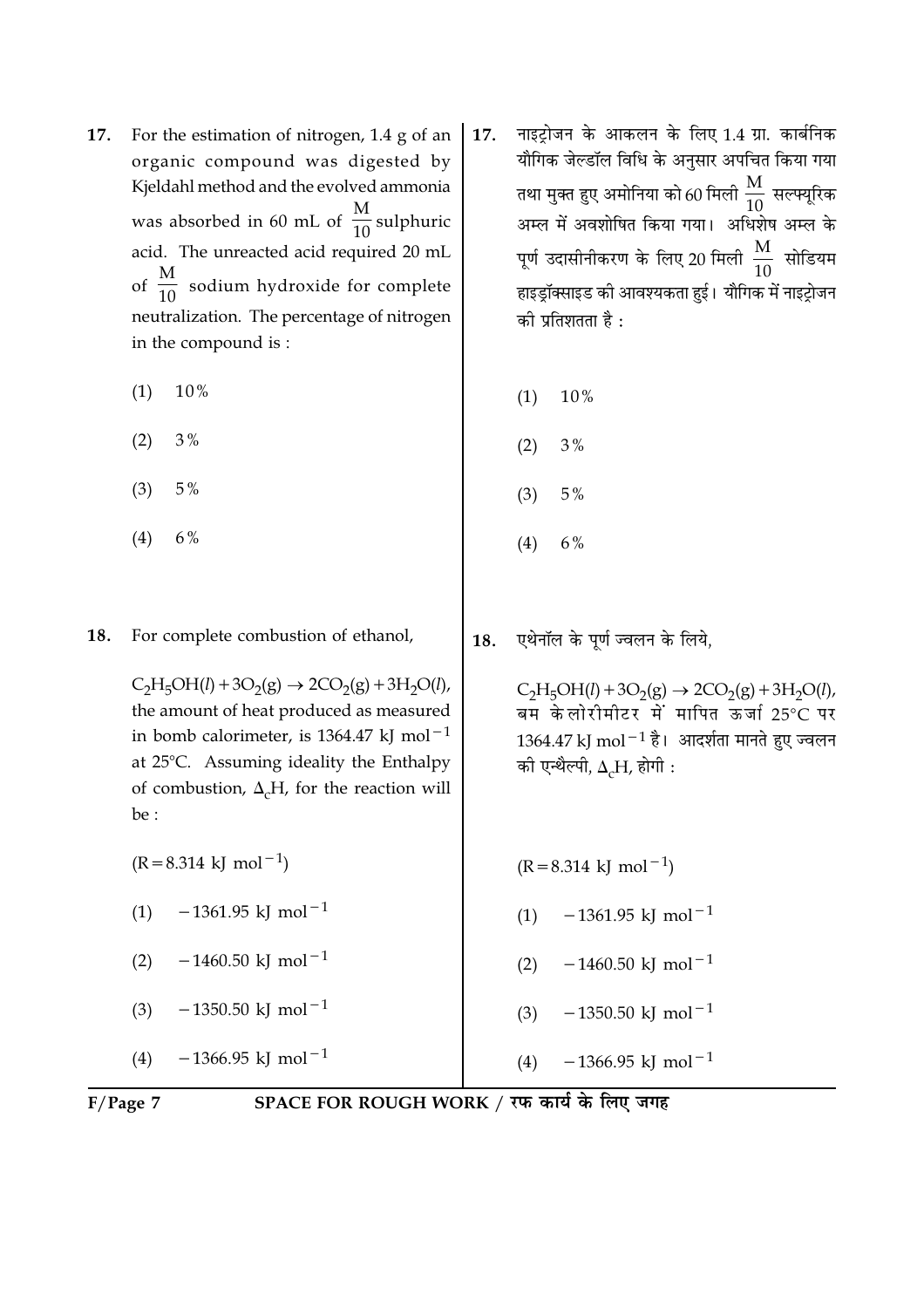- The octahedral complex of a metal ion 19.  $M^{3+}$  with four monodentate ligands  $L_1$ ,  $L_2$ ,  $L_3$  and  $L_4$  absorb wavelengths in the region of red, green, yellow and blue, respectively. The increasing order of ligand strength of the four ligands is:
	- (1)  $L_1 < L_3 < L_2 < L_4$
	- (2)  $L_3 < L_2 < L_4 < L_1$
	- (3)  $L_1 < L_2 < L_4 < L_3$
	- (4)  $L_4 < L_3 < L_2 < L_1$
- 20. The most suitable reagent for the conversion of  $R - CH_2 - OH \rightarrow R - CHO$  $is:$ 
	- $K_2Cr_2O_7$  $(1)$
	- $(2)$  $CrO<sub>3</sub>$
	- $(3)$ PCC (Pyridinium Chlorochromate)
	- $(4)$  $KMnO<sub>4</sub>$
- 21. In which of the following reactions  $H_2O_2$ acts as a reducing agent?
	- (a)  $H_2O_2 + 2H^+ + 2e^- \rightarrow 2H_2O$
	- (b)  $H_2O_2 2e^- \rightarrow O_2 + 2H^+$
	- (c)  $H_2O_2 + 2e^- \rightarrow 2OH^-$
	- (d)  $H_2O_2 + 2OH^- 2e^- \rightarrow O_2 + 2H_2O$
	- $(1)$  $(c)$ ,  $(d)$  $(2)$  $(a)$ ,  $(c)$  $(3)$  $(b)$ ,  $(d)$
	-
	- $(4)$  $(a)$ ,  $(b)$
- $M^{3+}$  धातु आयन का चार एक पकडी लिगैंडों, 19.  $L_1$ ,  $L_2$ ,  $L_3$  और  $L_4$  के साथ अष्ट फलकीय संकर लाल, हरे, पीले और नीले स्थलों से तरंगदैर्घ्यों का क्रमानुसार अवशोषण करता है। चार लिगैंडों की शक्ति का बढता क्रम है :
	- (1)  $L_1 < L_3 < L_2 < L_4$
	- (2)  $L_3 < L_2 < L_4 < L_1$
	- (3)  $L_1 < L_2 < L_4 < L_3$
	- (4)  $L_4 < L_3 < L_2 < L_1$
- $R-CH<sub>2</sub>-OH \rightarrow R-CHO$ में बदलने का सबसे 20. अधिक उपयुक्त अभिकारक होता है:
	- (1)  $K_2Cr_2O_7$
	- $(2)$  $CrO<sub>3</sub>$
	- PCC (पिरिडीनियम क्लोरोक्रोमेट)  $(3)$
	- $KMnO<sub>4</sub>$  $(4)$
- निम्न किन अभिक्रियाओं में  $\rm H_2O_2$  एक अपचायक 21. का काम करता है?
	- $H_2O_2$  + 2H<sup>+</sup> +2e<sup>-</sup>  $\rightarrow$  2H<sub>2</sub>O  $(a)$
	- (b)  $H_2O_2 2e^- \rightarrow O_2 + 2H^+$
	- $H_2O_2 + 2e^- \rightarrow 2OH^ (c)$
	- (d)  $H_2O_2 + 2OH^- 2e^- \rightarrow O_2 + 2H_2O$
	- $(1)$  $(c)$ ,  $(d)$
	- $(2)$  $(a)$ ,  $(c)$
	- $(3)$  $(b)$ ,  $(d)$
- $(4)$  $(a)$ ,  $(b)$

 $F/Page 8$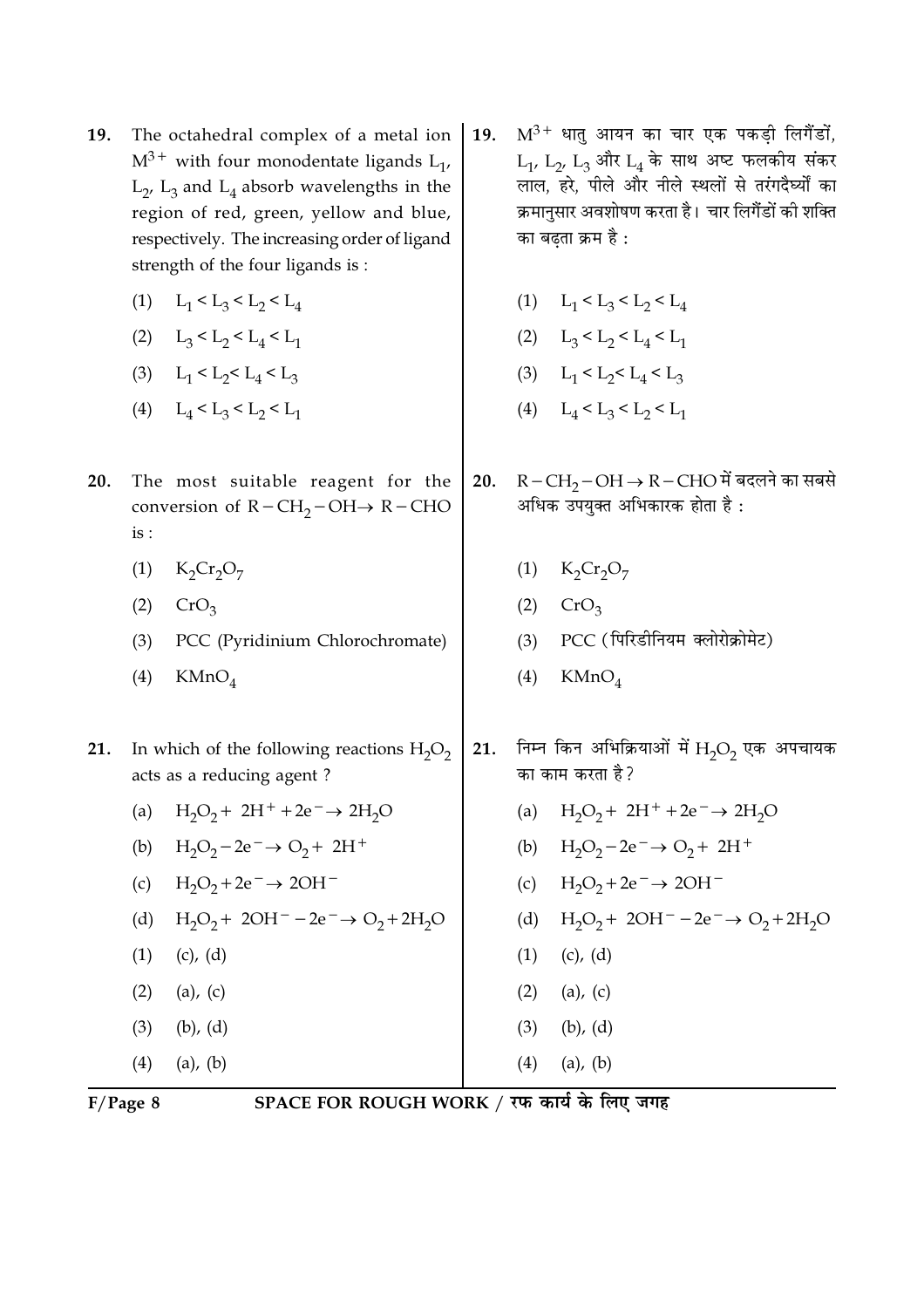|     | $\text{CsI}_3$ , is : | The correct statement for the molecule,                                                                                                                                                                                   |     |     | $\text{CsI}_3$ अणु के लिये यथार्थ कथन होगा :                                                                                                            |
|-----|-----------------------|---------------------------------------------------------------------------------------------------------------------------------------------------------------------------------------------------------------------------|-----|-----|---------------------------------------------------------------------------------------------------------------------------------------------------------|
|     | (1)                   | it contains $Cs^+$ and $I_3^-$ ions.                                                                                                                                                                                      |     | (1) | इसमें $Cs$ <sup>+</sup> और $I_3^-$ आयन होते हैं।                                                                                                        |
|     | (2)                   | it contains $Cs^{3+}$ and $I^-$ ions.                                                                                                                                                                                     |     | (2) | इसमें $Cs^{3+}$ और I $^-$ आयन होते हैं।                                                                                                                 |
|     | (3)                   | it contains $Cs^+$ , I <sup>-</sup> and lattice I <sub>2</sub><br>molecule.                                                                                                                                               |     | (3) | इसमें $Cs+$ , I $^-$ और I <sub>2</sub> जालक होते हैं।                                                                                                   |
|     | (4)                   | it is a covalent molecule.                                                                                                                                                                                                |     | (4) | यह एक सहसंयोजको अणु है।                                                                                                                                 |
| 23. |                       | The major organic compound formed by<br>the reaction of 1, 1, $1-$ trichloroethane<br>with silver powder is :                                                                                                             | 23. |     | $1, 1, 1 - $ ट्राइक्लोरोईथेन को सिल्वर पाउडर के साथ<br>क्रिया करने पर सबसे बड़ी मात्रा में बना आरगैनिक<br>यौगिक होता है :                               |
|     | (1)                   | Ethene                                                                                                                                                                                                                    |     | (1) | ईथीन                                                                                                                                                    |
|     | (2)                   | 2 - Butyne                                                                                                                                                                                                                |     | (2) | 2 - ब्युटाइन                                                                                                                                            |
|     | (3)                   | 2 - Butene                                                                                                                                                                                                                |     | (3) | 2 - ब्युटीन                                                                                                                                             |
|     | (4)                   | Acetylene                                                                                                                                                                                                                 |     | (4) | एसिटिलीन                                                                                                                                                |
| 24. | as :                  | The equivalent conductance of NaCl at<br>concentration C and at infinite dilution are<br>$\lambda_C$ and $\lambda_{\infty}$ , respectively. The correct<br>relationship between $\lambda_C$ and $\lambda_\infty$ is given | 24. |     | सान्द्रण C पर और अनन्त तनुता पर NaCl विलयन<br>की इक्विवेलैन्ट चालकता को $\lambda_C$ और $\lambda_\infty$ मानते हुए<br>उनका आपसी सम्बन्ध लिखा जा सकता है: |
|     |                       | (where the constant B is positive)                                                                                                                                                                                        |     |     | (B एक स्थिर अंक है)                                                                                                                                     |
|     | (1)                   | $\lambda_C = \lambda_\infty - (B)C$                                                                                                                                                                                       |     |     | (1) $\lambda_C = \lambda_\infty - (B)C$                                                                                                                 |
|     |                       | (2) $\lambda_C = \lambda_\infty - (B) \sqrt{C}$                                                                                                                                                                           |     |     | (2) $\lambda_C = \lambda_\infty - (B) \sqrt{C}$                                                                                                         |
|     |                       | (3) $\lambda_C = \lambda_\infty + (B) \sqrt{C}$                                                                                                                                                                           |     |     | (3) $\lambda_C = \lambda_\infty + (B) \sqrt{C}$                                                                                                         |
|     |                       | (4) $\lambda_C = \lambda_\infty + (B)C$                                                                                                                                                                                   |     |     | (4) $\lambda_C = \lambda_\infty + (B)C$                                                                                                                 |
|     | $F/Page$ 9            | SPACE FOR ROUGH WORK / रफ कार्य के लिए जगह                                                                                                                                                                                |     |     |                                                                                                                                                         |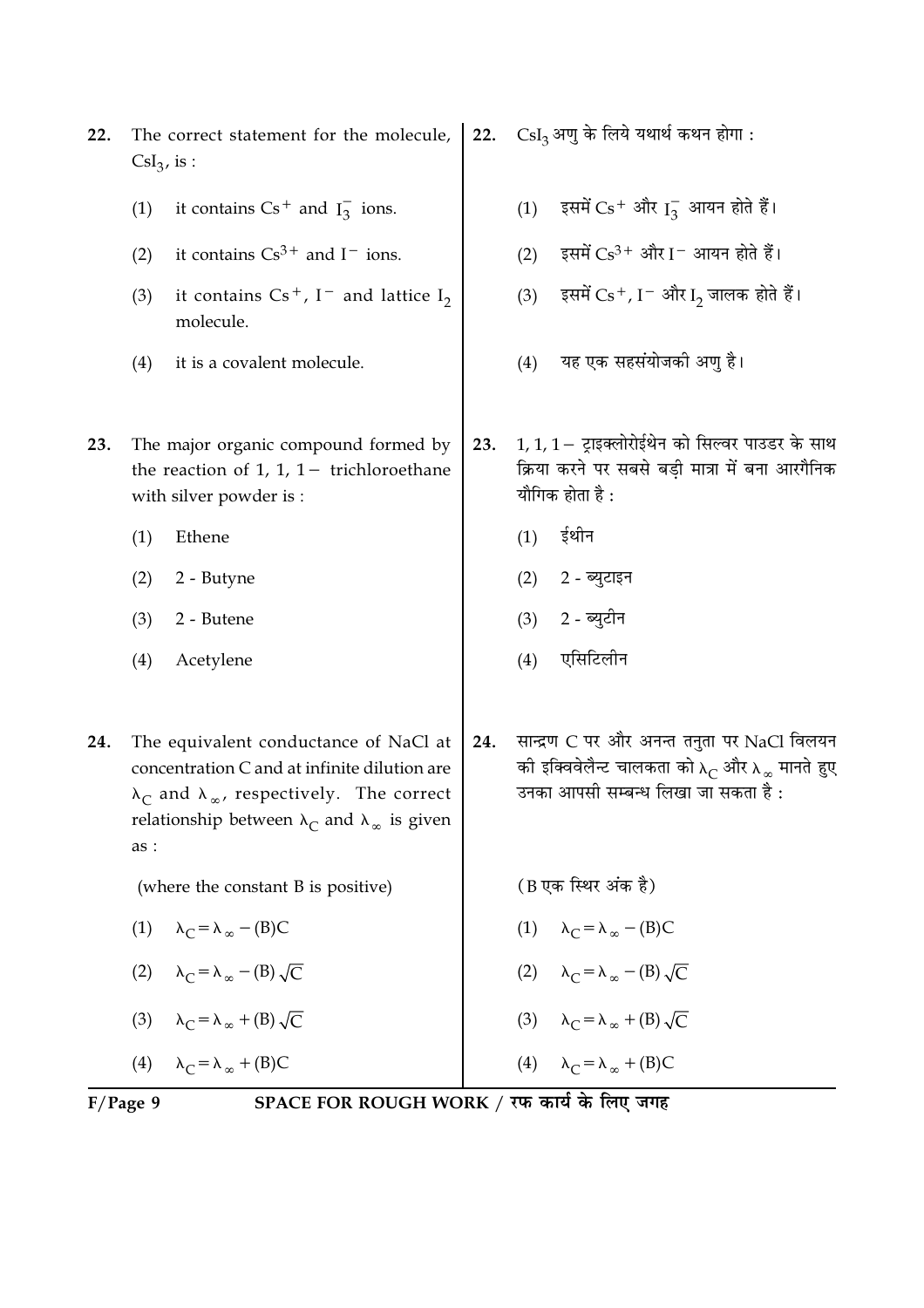- 25. Resistance of 0.2 M solution of an electrolyte is 50  $\Omega$ . The specific conductance of the solution is  $1.4 \text{ S m}^{-1}$ . The resistance of 0.5 M solution of the same electrolyte is 280  $\Omega$ . The molar conductivity of 0.5 M solution of the electrolyte in S  $m^2$  mol<sup>-1</sup> is :
	- $5 \times 10^{-3}$  $(1)$
	- (2)  $5 \times 10^3$
	- (3)  $5 \times 10^2$
	- $5 \times 10^{-4}$  $(4)$
- Sodium phenoxide when heated with  $CO<sub>2</sub>$ 26. under pressure at 125°C yields a product which on acetylation produces C.

The major product C would be :





- एक वैद्युत अपघट्य में 0.2 M विलयन का प्रतिरोध  $25.$ 50  $\Omega$  है। इस विलयन का विशिष्ट चालकत्व  $1.4 \text{ S m}^{-1}$  है। इसी विद्युत अपघटय के 0.5 M विलयन का प्रतिरोध 280  $\Omega$  है। विद्युत अपघट्य के 0.5 M विलयन की मोलर चालकता S m<sup>2</sup> मोल $^{-1}$  में होगी $\cdot$ 
	- $5 \times 10^{-3}$  $(1)$
	- (2)  $5 \times 10^3$
	- (3)  $5 \times 10^2$
	- $5 \times 10^{-4}$  $(4)$
- सोडियम फ़ैनाक्साइड की उच्च दाब और 125°C पर 26.  $CO<sub>2</sub>$ से अभिक्रिया करने पर जो यौगिक प्राप्त होता है उसके एसिटिलेशन पर क्रिया फल C होता है।

$$
\textcircled{ } \text{ }^{ONa}+\text{CO}_2\xrightarrow{125^\circ}\text{B}\xrightarrow{H^+}\text{Ac}_2\text{O}^{\bullet}\text{C}
$$

बडी मात्रा में क्रिया फल C होगा :



SPACE FOR ROUGH WORK / रफ कार्य के लिए जगह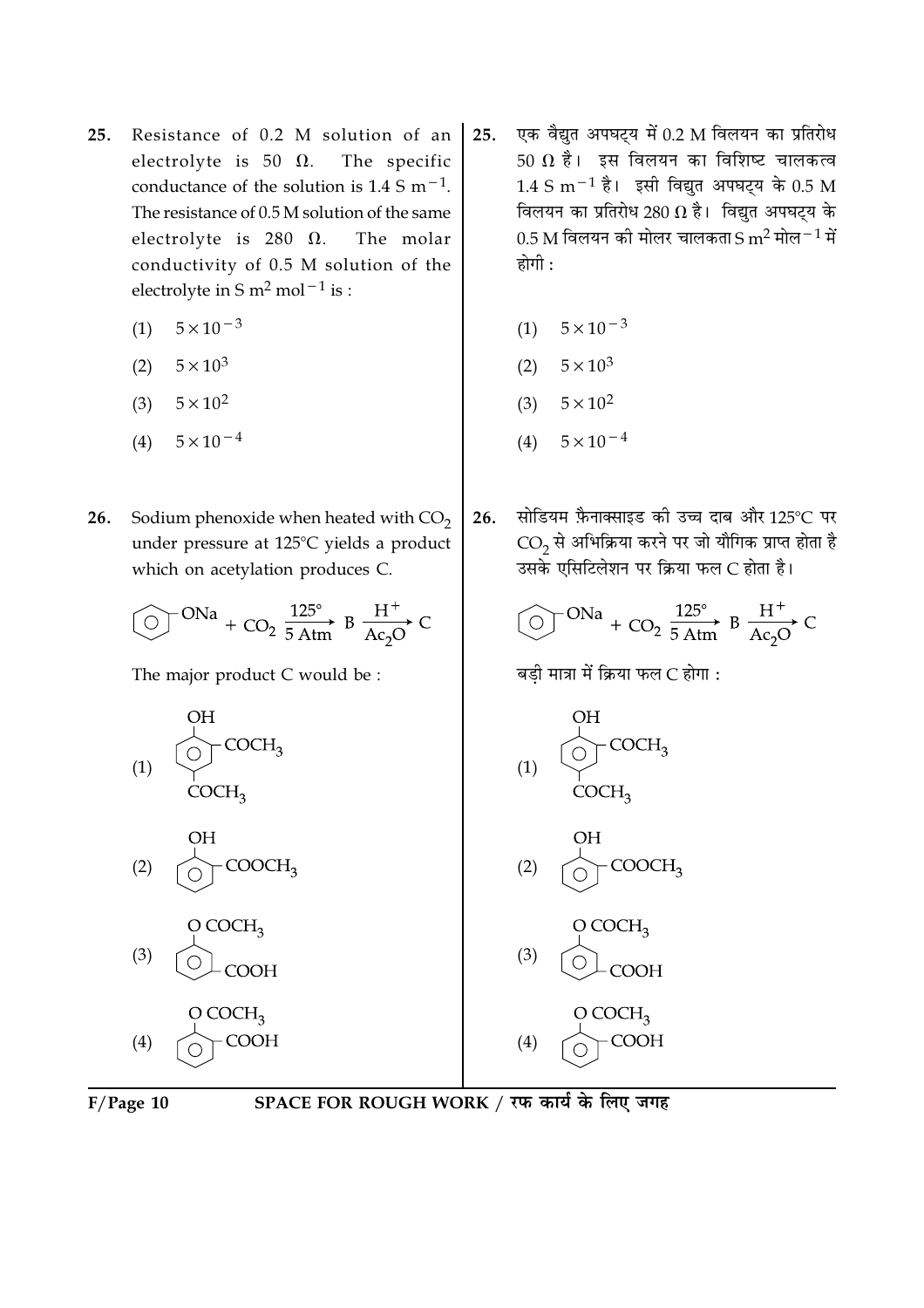- 27. The equation which is balanced and represents the correct product(s) is :
	- $[CoCl(NH_3)_5]$ <sup>+</sup> + 5H<sup>+</sup>  $\rightarrow$  Co<sup>2+</sup>  $(1)$  $+5NH<sub>4</sub><sup>+</sup> + Cl<sup>-</sup>$
	- $[M g (H<sub>2</sub>O)<sub>6</sub>]<sup>2+</sup> + (EDTA)<sup>4-</sup>  
	\nexcess NaOH  
	\n[M g (EDTA)]<sup>2+</sup>$  $(2)$  $+ 6H<sub>2</sub>O$
	- (3)  $CuSO_4 + 4KCN \rightarrow K_2[Cu(CN)_4]$  $+$ K<sub>2</sub>SO<sub>4</sub>
	- (4)  $Li_2O + 2KCl \rightarrow 2LiCl + K_2O$
- समीकरण जो संतुलित है और यथार्थ क्रिया फलों की  $27.$ सूचक है, है :
	- $[CoCl(NH_3)_5]$ <sup>+</sup> + 5H<sup>+</sup>  $\rightarrow$  Co<sup>2+</sup>  $(1)$  $+5NH<sub>4</sub><sup>+</sup> + Cl<sup>-</sup>$
	- $[M g (H<sub>2</sub>O)<sub>6</sub>]<sup>2+</sup> + (EDTA)<sup>4</sup> -$ <br>NaOH का आधिक्य<br> $[Mg(EDTA)]<sup>2+</sup>$  $(2)$  $+ 6H<sub>2</sub>O$
	- (3)  $CuSO_4 + 4KCN \rightarrow K_2[Cu(CN)_4]$  $+K_2SO_4$
	- (4)  $Li_2O + 2KCl \rightarrow 2LiCl + K_2O$
- रूबिडियम परमाणु (Z = 37) के लिये वेलैन्सी इलैक्ट्रॉनों 28. के उचित चार क्वान्टम नम्बरों का सेट होता है :
- (1) 5, 1, 0,  $+\frac{1}{2}$ (1) 5, 1, 0,  $+\frac{1}{2}$ (2) 5, 1, 1,  $+\frac{1}{2}$ (2) 5, 1, 1,  $+\frac{1}{2}$ (3) 5, 0, 1,  $+\frac{1}{2}$ (3) 5, 0, 1,  $+\frac{1}{2}$ (4) 5, 0, 0,  $+\frac{1}{2}$ (4) 5, 0, 0,  $+\frac{1}{2}$

 $F/Page$  11

- 
- 28. The correct set of four quantum numbers for the valence electrons of rubidium atom  $(Z = 37)$  is :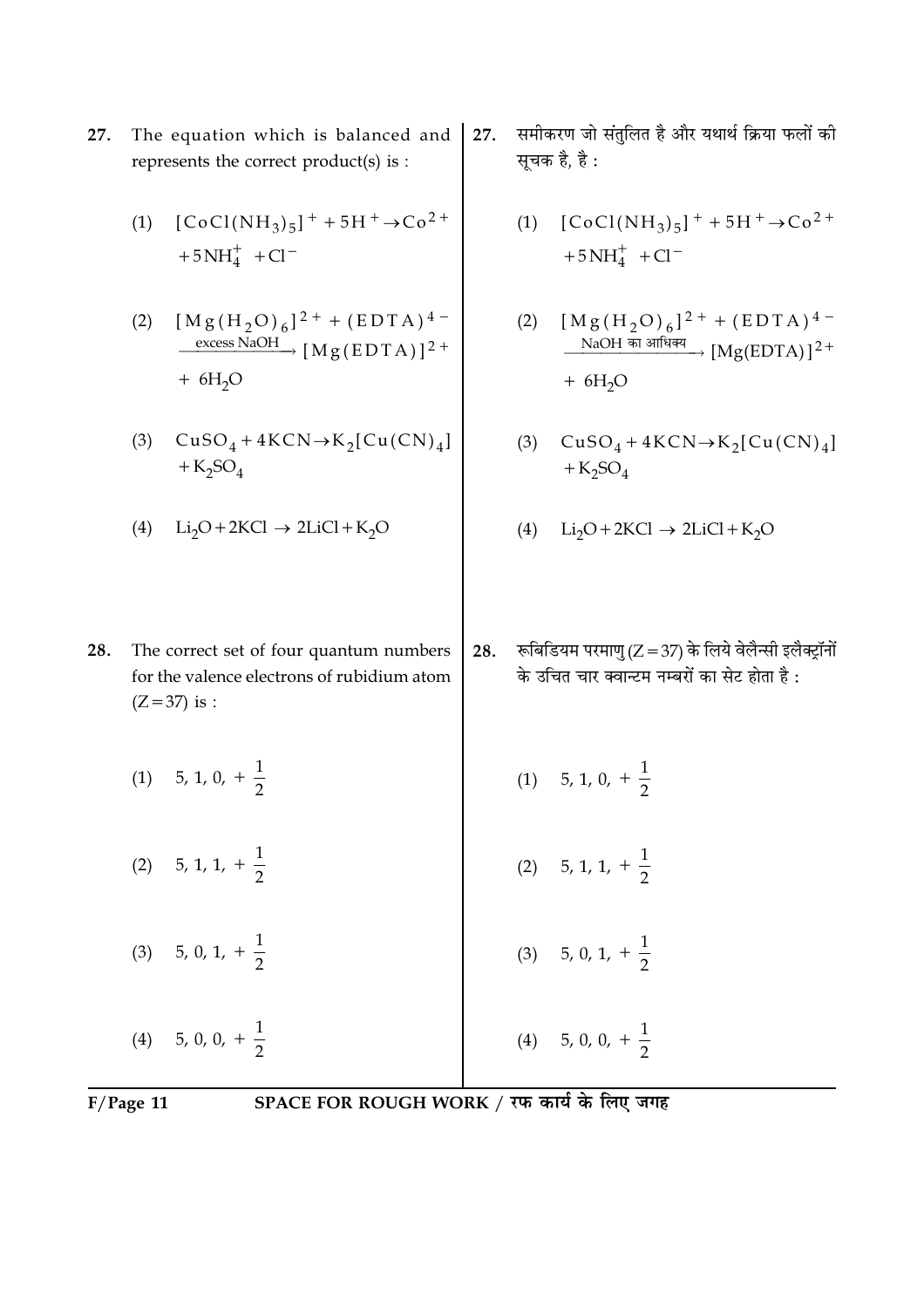**29.** For the non - stoichiometre reaction  $2A + B \rightarrow C + D$ , the following kinetic data were obtained in three separate experiments, all at 298 K.

| Initial          | Initial                                    | Initial rate of      |
|------------------|--------------------------------------------|----------------------|
|                  | Concentration Concentration formation of C |                      |
|                  |                                            | $(mod L^-S^-)$       |
| 0.1 <sub>M</sub> | 0.1 <sub>M</sub>                           | $1.2 \times 10^{-3}$ |
| 0.1 <sub>M</sub> | 0.2 M                                      | $1.2 \times 10^{-3}$ |
| 0.2 <sub>M</sub> | $0.1\;M$                                   | $2.4 \times 10^{-3}$ |

The rate law for the formation of  $C$  is:

- (1)  $\frac{dc}{dt} = k[A]^2 [B]$
- (2)  $\frac{dc}{dt} = k[A] [B]^2$
- (3)  $\frac{dc}{dt} = k[A]$

$$
(4) \quad \frac{dc}{dt} = k[A] [B]
$$

- **30.** In  $S_N^2$  reactions, the correct order of reactivity for the following compounds : CH<sub>3</sub>Cl, CH<sub>3</sub>CH<sub>2</sub>Cl, (CH<sub>3</sub>)<sub>2</sub>CHCl and  $(CH_3)_3$ CCl is :
	- (1)  $CH_3Cl > CH_3CH_2Cl > (CH_3)_2CHCl$  $>(CH<sub>3</sub>)<sub>3</sub>CCl$
	- (2)  $CH_3CH_2Cl > CH_3Cl > (CH_3)_2CHCl$  $>(CH<sub>3</sub>)<sub>3</sub>CCl$
	- $(CH_3)_2$ CHCl > CH<sub>3</sub>CH<sub>2</sub>Cl > CH<sub>3</sub>Cl  $(3)$  $>(CH<sub>3</sub>)<sub>3</sub>CCl$
	- $CH_3Cl$  >  $(CH_3)_2CHCl$  >  $CH_3CH_2Cl$  $(4)$  $>(CH<sub>3</sub>)<sub>3</sub>CCl$

रसायनिकता रिक्त अभिक्रिया  $2A + B \rightarrow C + D$  में 29. तीन पृथक प्रयोगों में 298 K पर निम्न गतिक आंकड़े प्राप्त किये गये :

| प्रारम्भिक       | प्रारम्भिक       | lC बनने को प्रारम्भिक |
|------------------|------------------|-----------------------|
| सांद्रण (A)      | सांद्रण (B)      | दिर (मोल $L^-S^-$ )   |
| 0.1 <sub>M</sub> | 0.1 <sub>M</sub> | $1.2 \times 10^{-3}$  |
| 0.1 <sub>M</sub> | 0.2 M            | $1.2 \times 10^{-3}$  |
| 0.2 M            | $0.1$ M          | $2.4 \times 10^{-3}$  |

अभिक्रिया के लिये C बनने का दर नियम होगा:

(1)  $\frac{dc}{dt} = k[A]^2 [B]$ 

$$
(2) \quad \frac{\text{dc}}{\text{dt}} = k[A] [B]^2
$$

$$
(3) \quad \frac{\text{dc}}{\text{dt}} = k[A]
$$

$$
(4) \quad \frac{\mathrm{d} \mathbf{c}}{\mathrm{d} \mathbf{t}} = \mathbf{k}[\mathbf{A}] \,\, [\mathbf{B}]
$$

- यौगिकों CH<sub>3</sub>Cl, CH<sub>3</sub>CH<sub>2</sub>Cl, (CH<sub>3</sub>)<sub>2</sub>CHCl और 30.  $(CH_3)_3$ CCl का  $S_N2$  क्रिया में क्रिया करण का उचित स्तर क्रम होता है:
	- $CH_3Cl > CH_3CH_2Cl > (CH_3)_2CHCl$  $(1)$  $>(CH<sub>3</sub>)<sub>3</sub>CCl$
	- (2)  $CH_3CH_2Cl > CH_3Cl > (CH_3)_2CHCl$  $>(CH<sub>3</sub>)<sub>3</sub>CCl$
	- (3)  $(CH_3)_2$ CHCl > CH<sub>3</sub>CH<sub>2</sub>Cl > CH<sub>3</sub>Cl  $>(CH<sub>3</sub>)<sub>3</sub>CCl$
	- (4)  $CH_3Cl$  >  $(CH_3)_2CHCl$  >  $CH_3CH_2Cl$  $>(CH<sub>3</sub>)<sub>3</sub>CCl$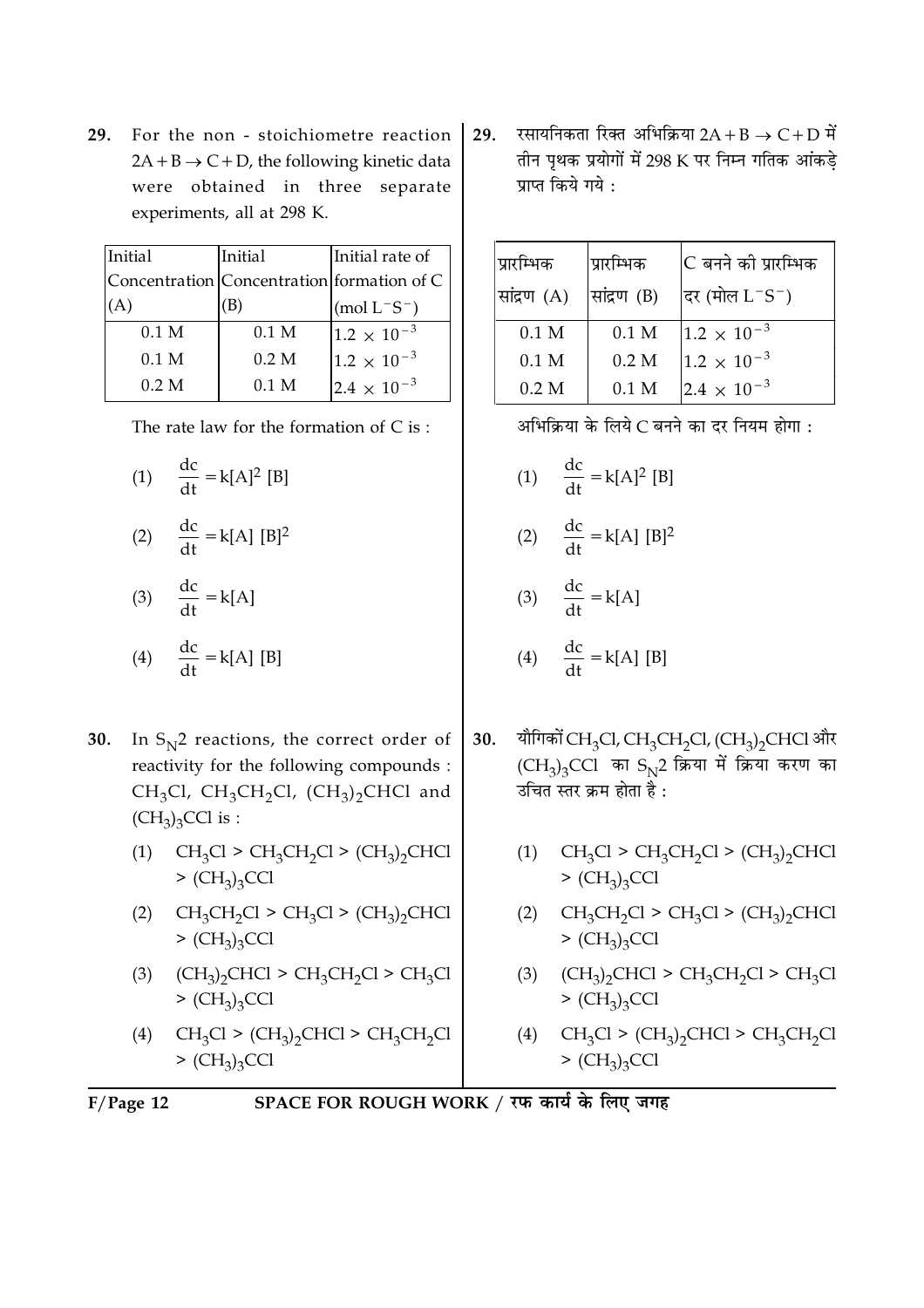|     | <b>PART B - MATHEMATICS</b>                                                                       |     | भाग $B - T$ गणित                                                                |
|-----|---------------------------------------------------------------------------------------------------|-----|---------------------------------------------------------------------------------|
| 31. | $\lim_{x\to 0}$ $\frac{\sin(\pi \cos^2 x)}{x^2}$ is equal to :<br>$x \rightarrow 0$               | 31. | $\lim_{x\to 0}\frac{\sin\left(\pi\cos^2x\right)}{x^2}$ का मान है :              |
|     | (1)<br>$\pi$                                                                                      |     | (1)<br>$\pi$                                                                    |
|     | $\frac{\pi}{2}$<br>(2)                                                                            |     | $\frac{\pi}{2}$<br>(2)                                                          |
|     | (3)<br>$\mathbf{1}$                                                                               |     | (3)<br>$\mathbf{1}$                                                             |
|     | (4)<br>$-\,\pi$                                                                                   |     | (4)<br>$-\,\pi$                                                                 |
| 32. | Let the population of rabbits surviving at                                                        | 32. | माना किसी समय t पर जीवित खरगोशों की जनसंख्या                                    |
|     | a time t be governed by the differential<br>equation $\frac{dp(t)}{dt} = \frac{1}{2}p(t) - 200$ . |     | अवकल समीकरण $\frac{dp(t)}{dt} = \frac{1}{2}p(t) - 200$ द्वारा<br>नियंत्रित हैं। |
|     | If $p(0) = 100$ , then $p(t)$ equals :                                                            |     | यदि $p(0) = 100$ है, तो $p(t)$ बराबर है :                                       |
|     | $400 - 300 e^{-t/2}$<br>(1)                                                                       |     | $400 - 300 e^{-t/2}$<br>(1)                                                     |
|     | $400 - 300$ e <sup>t/2</sup><br>(2)                                                               |     | $400 - 300 e^{t/2}$<br>(2)                                                      |
|     | $300 - 200 e^{-t/2}$<br>(3)                                                                       |     | $300 - 200 e^{-t/2}$<br>(3)                                                     |
|     | $600 - 500$ e <sup>t/2</sup><br>(4)                                                               |     | $600 - 500$ e <sup>t/2</sup><br>(4)                                             |
| 33. | The statement $\sim (p \leftrightarrow \sim q)$ is :                                              | 33. | कथन ~(p $\leftrightarrow$ ~q) है :                                              |
|     | a fallacy<br>(1)                                                                                  |     | एक हेत्वाभास (fallacy)<br>(1)                                                   |
|     | (2)<br>equivalent to $p \leftrightarrow q$                                                        |     | (2) $p \leftrightarrow q$ के तुल्य                                              |
|     | equivalent to $\neg p \leftrightarrow q$<br>(3)                                                   |     | (3) $\neg p \leftrightarrow q$ के तुल्य                                         |
|     | (4)<br>a tautology                                                                                |     | एक पुनरुक्ति (tautology)<br>(4)                                                 |
|     | SPACE FOR ROUGH WORK / रफ कार्य के लिए जगह<br>$F/Page$ 13                                         |     |                                                                                 |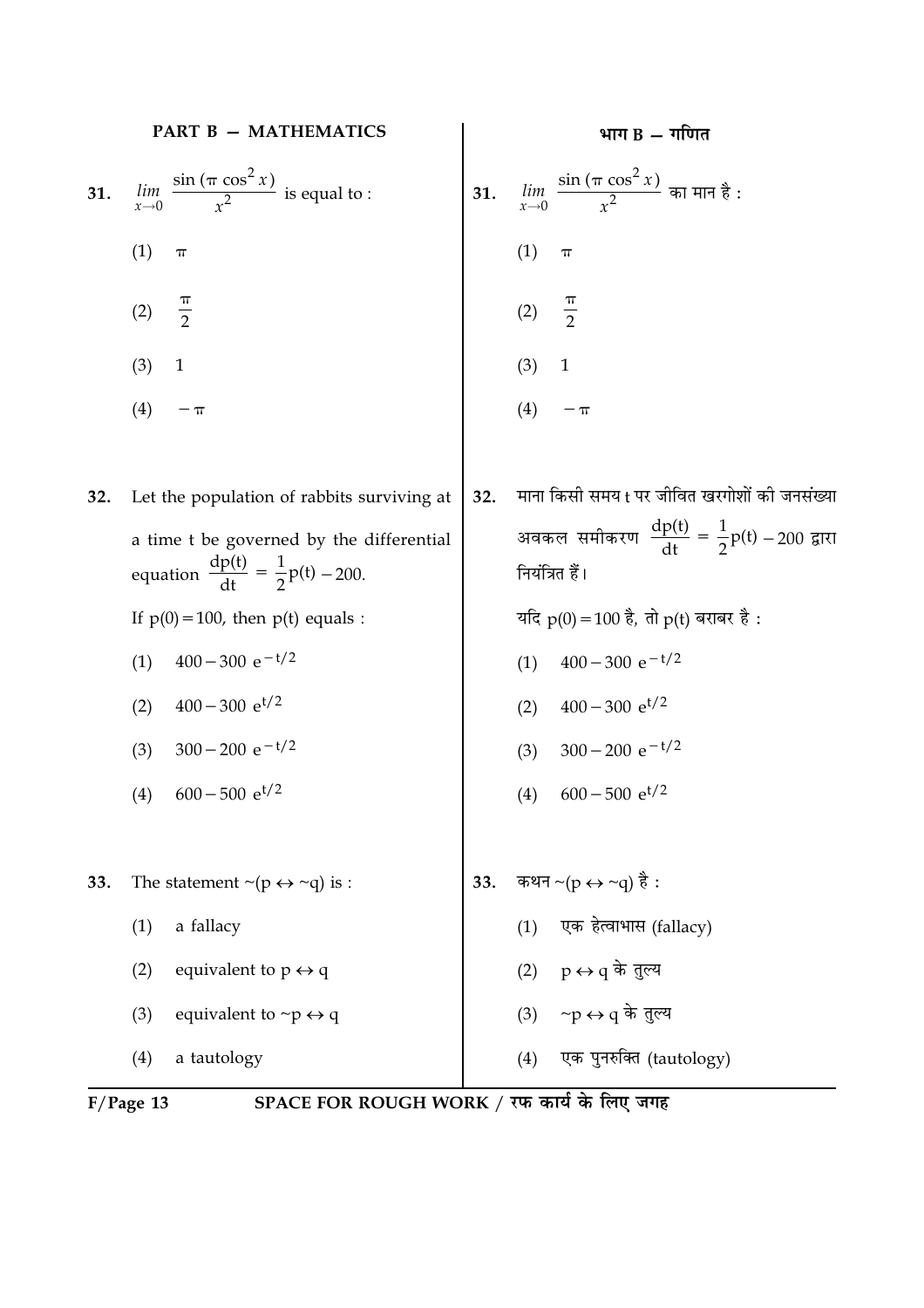- Let  $\alpha$  and  $\beta$  be the roots of equation 34.  $px^2 + qx + r = 0$ ,  $p \ne 0$ . If p, q, r are in A.P. and  $\frac{1}{\alpha} + \frac{1}{\beta} = 4$ , then the value of  $|\alpha - \beta|$  $is:$ 
	- (1)  $\frac{2\sqrt{13}}{9}$
	- $\frac{\sqrt{61}}{9}$  $(2)$
	- $\frac{2\sqrt{17}}{9}$  $(3)$

$$
(4) \quad \frac{\sqrt{34}}{9}
$$

- 35. Let PS be the median of the triangle with vertices  $P(2, 2)$ ,  $Q(6, -1)$  and  $R(7, 3)$ . The equation of the line passing through  $(1, -1)$  and parallel to PS is :
	- $(1)$  $2x - 9y - 11 = 0$
	- $4x 7y 11 = 0$  $(2)$
	- $2x + 9y + 7 = 0$  $(3)$
	- $4x + 7y + 3 = 0$  $(4)$

 $\frac{2}{3}$ 

 $\overline{4}$  $\overline{3}$ 

 $\frac{4}{3}$ 

 $rac{2}{3}$ 

36. The area of the region described by A = { $(x, y)$  :  $x^2 + y^2 \le 1$  and  $y^2 \le 1 - x$ } is :

| (1)               | π<br>$\hspace{0.1mm} +$<br>$\overline{2}$ |
|-------------------|-------------------------------------------|
| (2)               | π<br>$^+$<br>$\overline{2}$               |
| (3)               | $\boldsymbol{\pi}$<br>$\overline{2}$      |
| $\left( 4\right)$ | $\boldsymbol{\pi}$                        |

माना α तथा β समीकरण  $px^2 + qx + r = 0$ , p≠0 के 34. मूल हैं। यदि p, q, r समांतर श्रेढ़ी में हैं तथा  $\frac{1}{\alpha} + \frac{1}{\beta} = 4$  है, तो  $|\alpha - \beta|$  का मान है:

(1) 
$$
\frac{2\sqrt{13}}{9}
$$
  
\n(2)  $\frac{\sqrt{61}}{9}$   
\n(3)  $\frac{2\sqrt{17}}{9}$   
\n(4)  $\frac{\sqrt{34}}{9}$ 

- माना PS एक त्रिभुज की माध्यिका है जिसके शीर्ष 35. P(2, 2), Q(6, -1) तथा R(7, 3) हैं। (1, -1) से होकर जाने वाली रेखा, जो PS के समांतर है, का समीकरण है :
	- $2x 9y 11 = 0$  $(1)$
	- (2)  $4x 7y 11 = 0$
	- (3)  $2x + 9y + 7 = 0$
	- (4)  $4x + 7y + 3 = 0$
- A = {(x, y) :  $x^2 + y^2 \le 1$  तथा  $y^2 \le 1 x$ } के  $36.$ द्वारा प्रदत्त क्षेत्र का क्षेत्रफल है:

| (1) | $rac{2}{3}$<br>$\overline{2}$                         |
|-----|-------------------------------------------------------|
| (2) | $\frac{4}{3}$<br>$\boldsymbol{\pi}$<br>$\overline{2}$ |
| (3) | $\frac{4}{3}$<br>$\boldsymbol{\pi}$<br>$\frac{1}{2}$  |
| (4) | $\frac{2}{3}$<br>π<br>$\overline{2}$                  |

 $F/Page$  14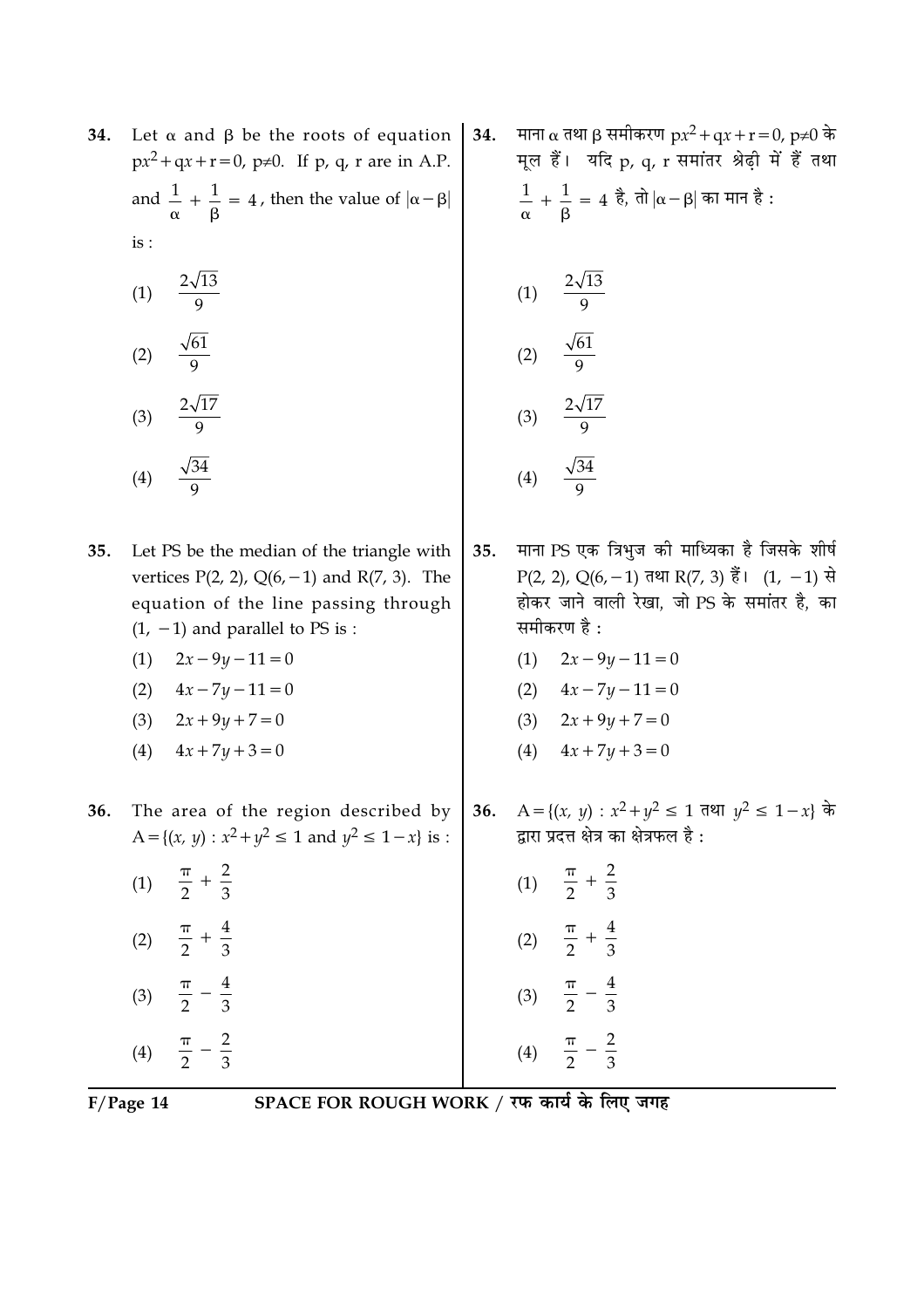- If A is an  $3 \times 3$  non singular matrix such 37. that  $AA' = A'A$  and  $B = A^{-1} A'$ , then BB' equals :
	- $(B^{-1})'$  $(1)$
	- $(2)$  I + B
	- $(3)$  $\bf{I}$
	- $B^{-1}$  $(4)$

38. The image of the line

- $\frac{x-1}{2} = \frac{y-3}{1} = \frac{z-4}{-5}$  in the plane  $2x-y+z+3=0$  is the line:
- (1)  $\frac{x-3}{-3} = \frac{y+5}{-1} = \frac{z-2}{5}$
- (2)  $\frac{x+3}{3} = \frac{y-5}{1} = \frac{z-2}{-5}$
- (3)  $\frac{x+3}{-3} = \frac{y-5}{-1} = \frac{z+2}{5}$
- (4)  $\frac{x-3}{3} = \frac{y+5}{1} = \frac{z-2}{-5}$
- 39. If  $x = -1$  and  $x = 2$  are extreme points of  $f(x) = \alpha \log |x| + \beta x^2 + x$  then:
	- (1)  $\alpha = 2, \ \beta = \frac{1}{2}$ (2)  $\alpha = -6, \ \beta = \frac{1}{2}$ (3)  $\alpha = -6, \beta = -\frac{1}{2}$

(4)  $\alpha = 2, \beta = -\frac{1}{2}$ 

- यदि  $A$  एक ऐसा  $3 \times 3$  व्युत्क्रमणीय आव्यूह है कि 37.  $AA' = A'A$  तथा B =  $A^{-1}A'$  है, तो BB' बराबर है:  $(1)$   $(B<sup>-1</sup>)'$  $(2)$  $I + B$  $(3)$ Ι
	- $B-1$  $(4)$
- समतल  $2x y + z + 3 = 0$  में रेखा 38.  $\frac{x-1}{2} = \frac{y-3}{1} = \frac{z-4}{-5}$  के प्रतिबिंब वाली रेखा है : (1)  $\frac{x-3}{-3} = \frac{y+5}{-1} = \frac{z-2}{5}$ (2)  $\frac{x+3}{3} = \frac{y-5}{1} = \frac{z-2}{-5}$ (3)  $\frac{x+3}{-3} = \frac{y-5}{-1} = \frac{z+2}{5}$ 
	- (4)  $\frac{x-3}{2} = \frac{y+5}{1} = \frac{z-2}{-5}$
- यदि  $x = -1$  तथा  $x = 2$ , 39.  $f(x) = \alpha \log |x| + \beta x^2 + x$  के चरमबिंद हैं, तो : (1)  $\alpha = 2, \ \beta = \frac{1}{2}$ (2)  $\alpha = -6, \ \beta = \frac{1}{2}$ (3)  $\alpha = -6, \ \beta = -\frac{1}{2}$ (4)  $\alpha = 2, \beta = -\frac{1}{2}$

 $F/Page$  15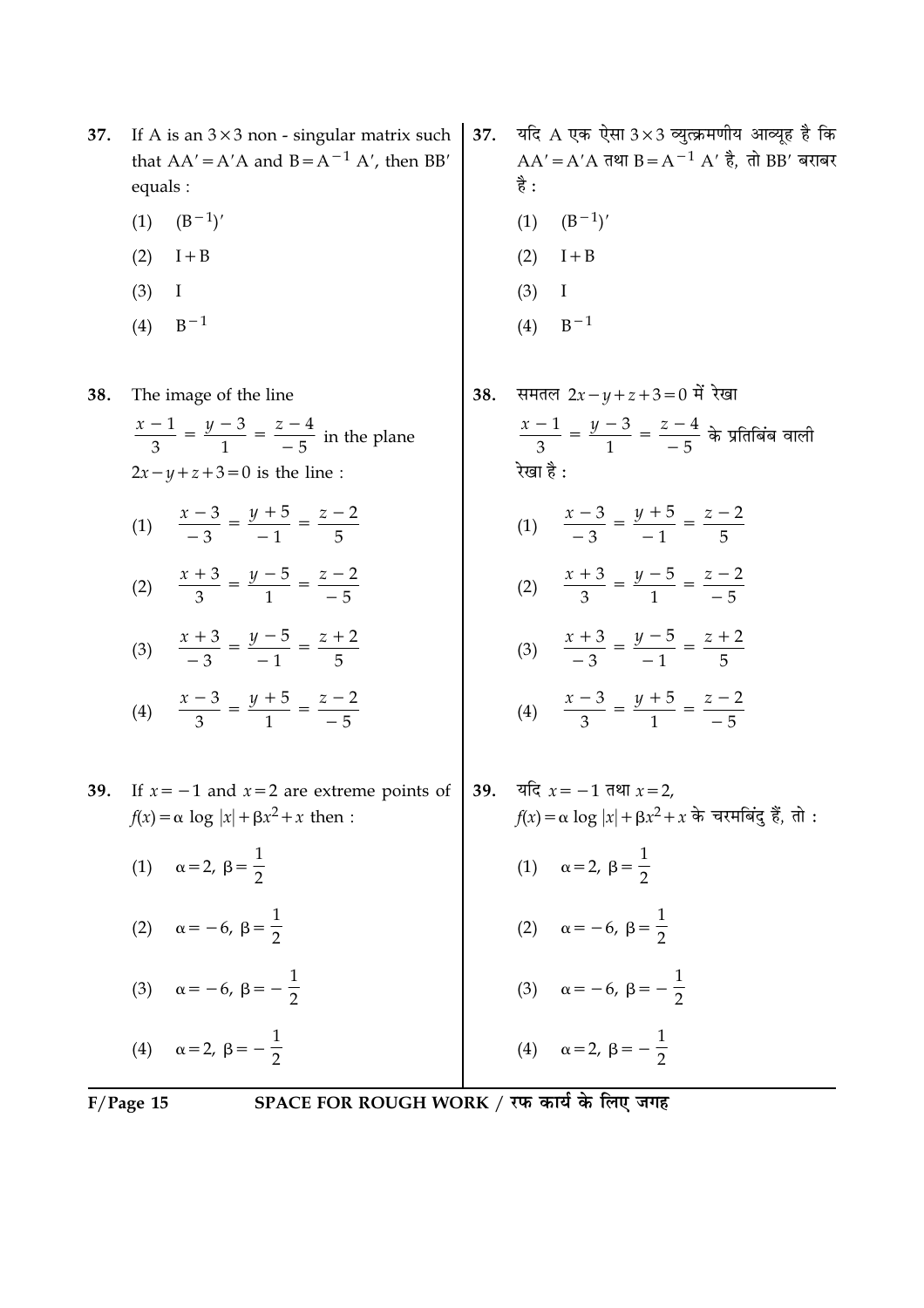If  $a \in \mathbb{R}$  and the equation 40.

$$
-3(x-[x])^2+2(x-[x])+a^2=0
$$

(where  $[x]$  denotes the greatest integer  $\leq$  *x*) has no integral solution, then all possible values of a lie in the interval :

- $(1)$   $(-\infty, -2)$   $\cup$   $(2, \infty)$
- $(2)$   $(-1, 0)$   $\cup$   $(0, 1)$
- $(3)$   $(1, 2)$
- $(4)$   $(-2, -1)$
- 41. Let C be the circle with centre at  $(1, 1)$  and radius = 1. If  $T$  is the circle centred at  $(0, y)$ , passing through origin and touching the circle C externally, then the radius of T is equal to:
	- $\frac{1}{4}$  $(1)$
	- $(2)$

 $\frac{\sqrt{3}}{\sqrt{2}}$ 

$$
(3) \quad \frac{\sqrt{3}}{2}
$$

 $\frac{1}{2}$  $(4)$ 

 $F/Page$  16

SPACE FOR ROUGH WORK / रफ कार्य के लिए जगह

यदि  $a \in \mathbf{R}$  तथा समीकरण 40.

$$
-3(x-[x])^2+2(x-[x])+a^2=0
$$

(जहाँ [x] उस बड़े से बड़े पूर्णांक को दर्शाता है जो  $\leq x$  है) का कोई पूर्णांकीय हल नहीं है, तो a के सभी संभव मान जिस अंतराल में स्थित हैं, वह है:

- $(-\infty, -2) \cup (2, \infty)$  $(1)$
- $(2)$   $(-1, 0)$   $\cup$   $(0, 1)$
- $(3)$  $(1, 2)$
- $(4)$   $(-2, -1)$
- माना C एक वृत्त है जिसका केंद्र (1, 1) पर है तथा 41. त्रिज्या=1 है। यदि T केंद्र  $(0, y)$  वाला वृत्त है जो मूल बिंदु से हो कर जाता है तथा वृत्त C को बाह्य रूप से स्पर्श करता है, तो T की त्रिज्या बराबर है:

$$
(1) \quad \frac{1}{4}
$$

 $(2)$ 

 $(3)$ 

 $(4)$ 

 $\frac{1}{2}$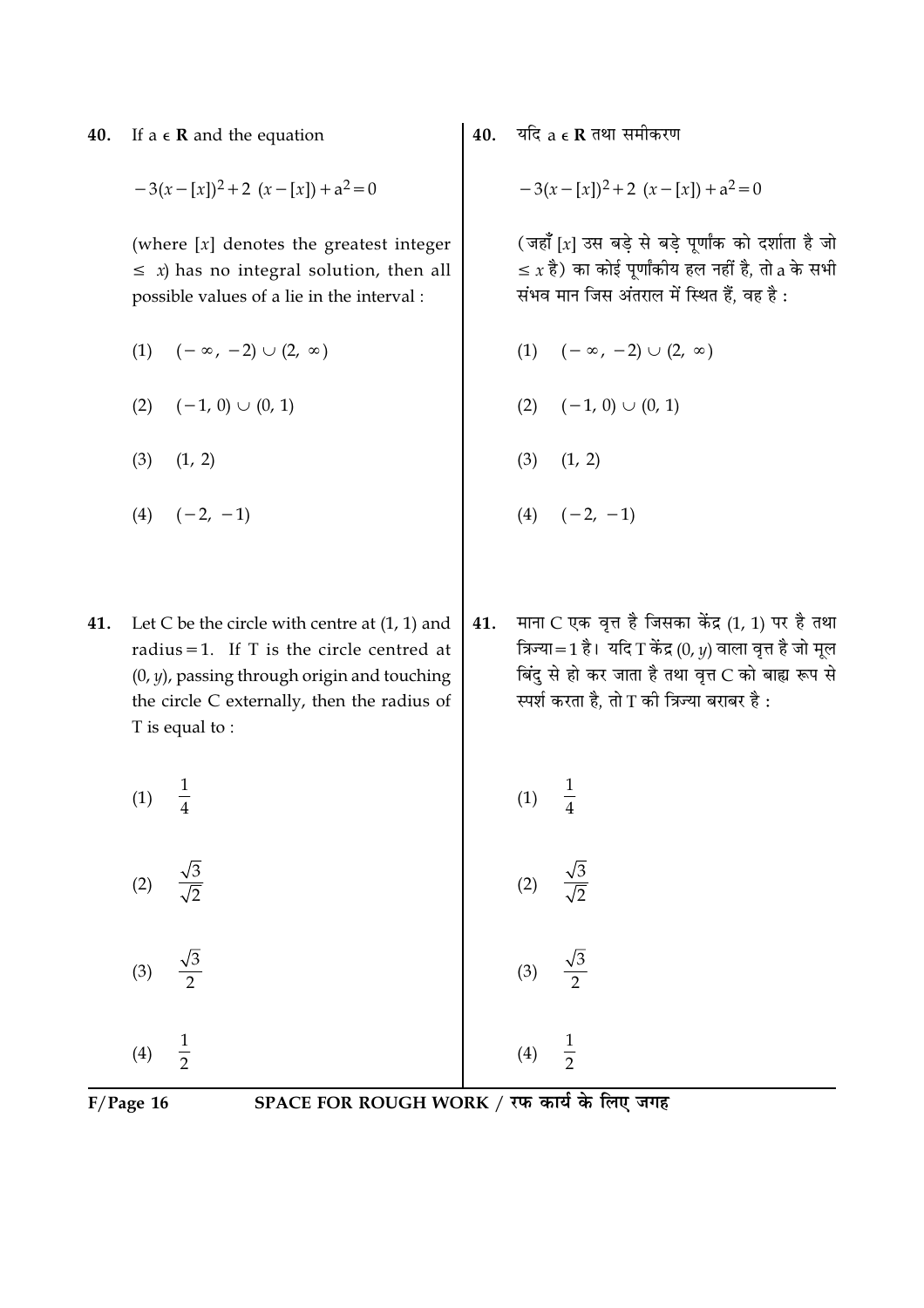- If the coefficients of  $x^3$  and  $x^4$  in the 42. expansion of  $(1 + ax + bx^2) (1 - 2x)^{18}$  in powers of  $x$  are both zero, then  $(a, b)$  is equal to:
	- (1)  $\left(16, \frac{272}{3}\right)$  $\overline{C}$ (2)  $\left(16, \frac{251}{3}\right)$ 
		- (3)  $\left(14, \frac{251}{3}\right)$ (4)  $\left(14, \frac{272}{3}\right)$  $\left(14, \frac{272}{3}\right)$  $(4)$

If z is a complex number such that  $|z| \ge 2$ , 43. then the minimum value of  $\left|z+\frac{1}{2}\right|$ :

- (1) is strictly greater than  $\frac{3}{2}$  but less than  $\frac{5}{2}$
- (2) is equal to  $\frac{5}{2}$

 $(3)$ lies in the interval  $(1, 2)$ 

is strictly greater than  $\frac{5}{2}$  $(4)$ 

 $F/Page$  17

SPACE FOR ROUGH WORK / रफ कार्य के लिए जगह

43.

यदि  $(1 + ax + bx^2) (1 - 2x)^{18}$  के x की घातों में 42. प्रसार में  $x^3$  तथा  $x^4$ , दोनों के गुणांक शून्य हैं, तो (a, b) बराबर है :

$$
(1) \quad \left(16, \frac{272}{3}\right)
$$

$$
(2) \quad \left(16, \frac{251}{3}\right)
$$

$$
(3) \quad \left(14, \frac{251}{3}\right)
$$

(1)  $\frac{3}{2}$  से निरंतर बड़ा है परन्तु  $\frac{5}{2}$  से कम है।

यदि  $z$  एक ऐसी सम्मिश्र संख्या है कि  $|z| \geq 2$  है, तो

- 
- (3) अंतराल (1, 2) में स्थित है।
- 
- 

(4)  $\frac{5}{2}$  से निरंतर बड़ा है।

- (2)  $\frac{5}{2}$  के बराबर है।
- 

 $\left|z+\frac{1}{2}\right|$  का न्यूनतम मान :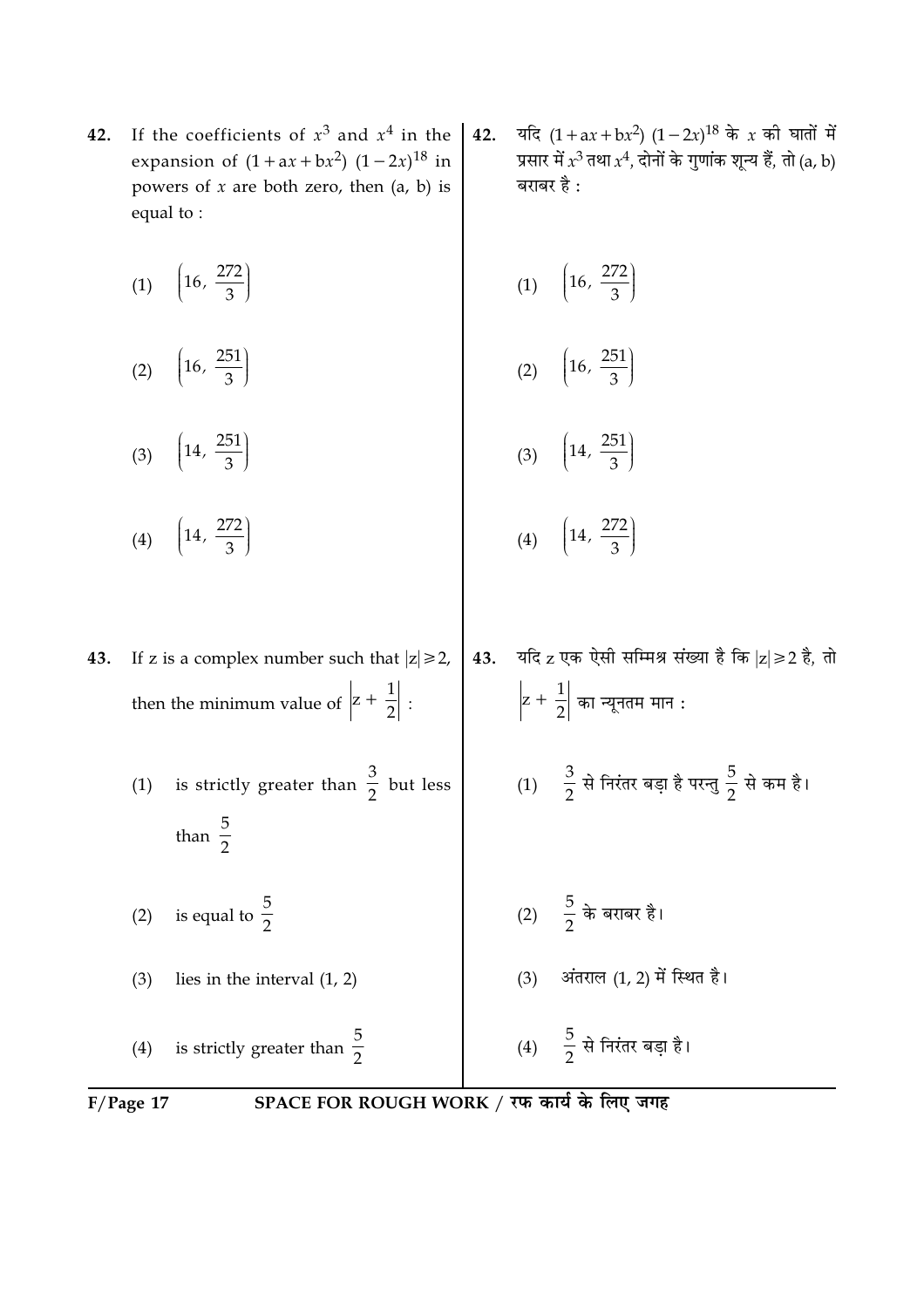| 44. The integral $\int (1 + x - \frac{1}{x}) e^{x + \frac{1}{x}} dx$ is $\int 44$ . समाकल $\int (1 + x - \frac{1}{x}) e^{x + \frac{1}{x}} dx$ बराबर है: |  |
|---------------------------------------------------------------------------------------------------------------------------------------------------------|--|
| equal to :                                                                                                                                              |  |
|                                                                                                                                                         |  |

(1)  $-x e^{x + \frac{1}{x}} + c$ <br>(2)  $(x-1) e^{x + \frac{1}{x}} + c$ (1)  $-x e^{x + \frac{1}{x}} + c$ <br>(2)  $(x-1) e^{x + \frac{1}{x}} + c$ 

(3) 
$$
x e^{x + \frac{1}{x}} + c
$$
  
\n(4)  $(x+1) e^{x + \frac{1}{x}} + c$   
\n(5)  $x e^{x + \frac{1}{x}} + c$   
\n(6)  $x e^{x + \frac{1}{x}} + c$   
\n(7)  $(x+1) e^{x + \frac{1}{x}} + c$ 

45.

| (1) | $\frac{2}{3}$ | (1) | $\frac{2}{3}$ |
|-----|---------------|-----|---------------|
| (2) | $\frac{1}{2}$ | (2) | $\frac{1}{2}$ |
| (3) | $\frac{3}{2}$ | (3) | $\frac{3}{2}$ |
| (4) | $\frac{1}{8}$ | (4) | $\frac{1}{8}$ |

 $\overline{F/Page 18}$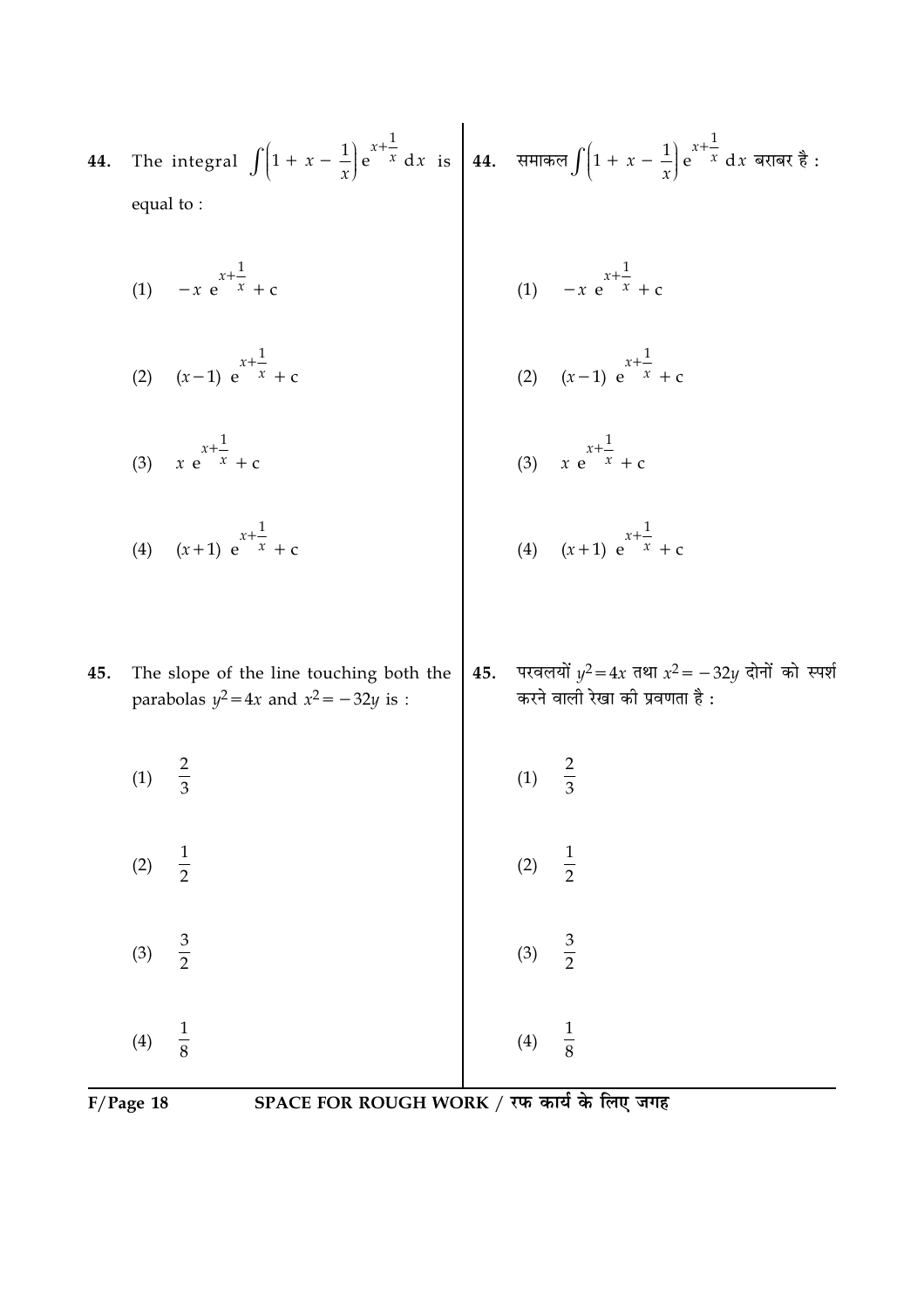| 46. | Let $f_k(x) = \frac{1}{k} (\sin^k x + \cos^k x)$ where                                                                                                                                                                                                                                                                   | 46. | माना $f_k(x) = \frac{1}{k} (\sin^k x + \cos^k x)$ है, जहाँ                                                                                                                                                                                                                                                  |
|-----|--------------------------------------------------------------------------------------------------------------------------------------------------------------------------------------------------------------------------------------------------------------------------------------------------------------------------|-----|-------------------------------------------------------------------------------------------------------------------------------------------------------------------------------------------------------------------------------------------------------------------------------------------------------------|
|     | $x \in \mathbf{R}$ and $k \ge 1$ . Then $f_4(x) - f_6(x)$ equals :                                                                                                                                                                                                                                                       |     | $x \in \mathbf{R}$ तथा k ≥ 1 है, तो $f_4(x) - f_6(x)$ बराबर है :                                                                                                                                                                                                                                            |
|     | $\frac{1}{12}$<br>(1)                                                                                                                                                                                                                                                                                                    |     | $\frac{1}{12}$<br>(1)                                                                                                                                                                                                                                                                                       |
|     | $\frac{1}{6}$<br>(2)                                                                                                                                                                                                                                                                                                     |     | $\frac{1}{6}$<br>(2)                                                                                                                                                                                                                                                                                        |
|     | $\frac{1}{3}$<br>(3)                                                                                                                                                                                                                                                                                                     |     | $\frac{1}{3}$<br>(3)                                                                                                                                                                                                                                                                                        |
|     | $\frac{1}{4}$<br>(4)                                                                                                                                                                                                                                                                                                     |     | $\frac{1}{4}$<br>(4)                                                                                                                                                                                                                                                                                        |
| 47. | A bird is sitting on the top of a vertical<br>pole 20 m high and its elevation from a<br>point $O$ on the ground is $45^\circ$ . It flies off<br>horizontally straight away from the<br>point O. After one second, the elevation<br>of the bird from O is reduced to 30°. Then<br>the speed (in $m/s$ ) of the bird is : | 47. | एक पक्षी 20 मी. ऊँचे एक ऊर्ध्वाधर खंभे के शिखर<br>पर बैठा है तथा इसका भूमि के एक बिंदु $\mathrm{O}\,\mathrm{\dot{a}}$ उन्नयन<br>कोण 45° है। यह पक्षी O से परे क्षैतिज दिशा में उड़ता<br>है।  एक सेकंड के बाद, O से पक्षी का उन्नयन कोण<br>घट कर 30° रह जाता है। तो (मी. प्रति से. में) पक्षी<br>की चाल है : |
|     | $20(\sqrt{3}-1)$<br>(1)                                                                                                                                                                                                                                                                                                  |     | (1) $20(\sqrt{3} - 1)$                                                                                                                                                                                                                                                                                      |
|     | (2) $40(\sqrt{2}-1)$                                                                                                                                                                                                                                                                                                     |     | (2) $40(\sqrt{2} - 1)$                                                                                                                                                                                                                                                                                      |
|     | (3) $40(\sqrt{3} - \sqrt{2})$                                                                                                                                                                                                                                                                                            |     | (3) $40(\sqrt{3} - \sqrt{2})$                                                                                                                                                                                                                                                                               |
|     | (4)<br>$20\sqrt{2}$                                                                                                                                                                                                                                                                                                      |     | (4)<br>$20\sqrt{2}$                                                                                                                                                                                                                                                                                         |
| 48. | If $\begin{vmatrix} \rightarrow & \rightarrow & \rightarrow & \rightarrow \\ a \times b & b \times c & c \times a \end{vmatrix} = \lambda \begin{vmatrix} \rightarrow & \rightarrow & \rightarrow \\ a & b & c \end{vmatrix}^2$ then $\lambda$ is                                                                        | 48. | यदि $\begin{bmatrix} \rightarrow & \rightarrow & \rightarrow & \rightarrow \\ a \times b & b \times c & c \times a \end{bmatrix} = \lambda \begin{bmatrix} \rightarrow & \rightarrow & \rightarrow \\ a & b & c \end{bmatrix}^2$ है, तो λ                                                                   |
|     | equal to:                                                                                                                                                                                                                                                                                                                |     | बराबर है :                                                                                                                                                                                                                                                                                                  |
|     | (1)<br>$\mathbf{1}$                                                                                                                                                                                                                                                                                                      |     | (1)<br>$\mathbf 1$                                                                                                                                                                                                                                                                                          |
|     | (2)<br>$\overline{2}$<br>(3)<br>3                                                                                                                                                                                                                                                                                        |     | (2)<br>$\overline{2}$<br>3<br>(3)                                                                                                                                                                                                                                                                           |
|     | $\boldsymbol{0}$<br>(4)                                                                                                                                                                                                                                                                                                  |     | (4)<br>$\boldsymbol{0}$                                                                                                                                                                                                                                                                                     |
|     |                                                                                                                                                                                                                                                                                                                          |     |                                                                                                                                                                                                                                                                                                             |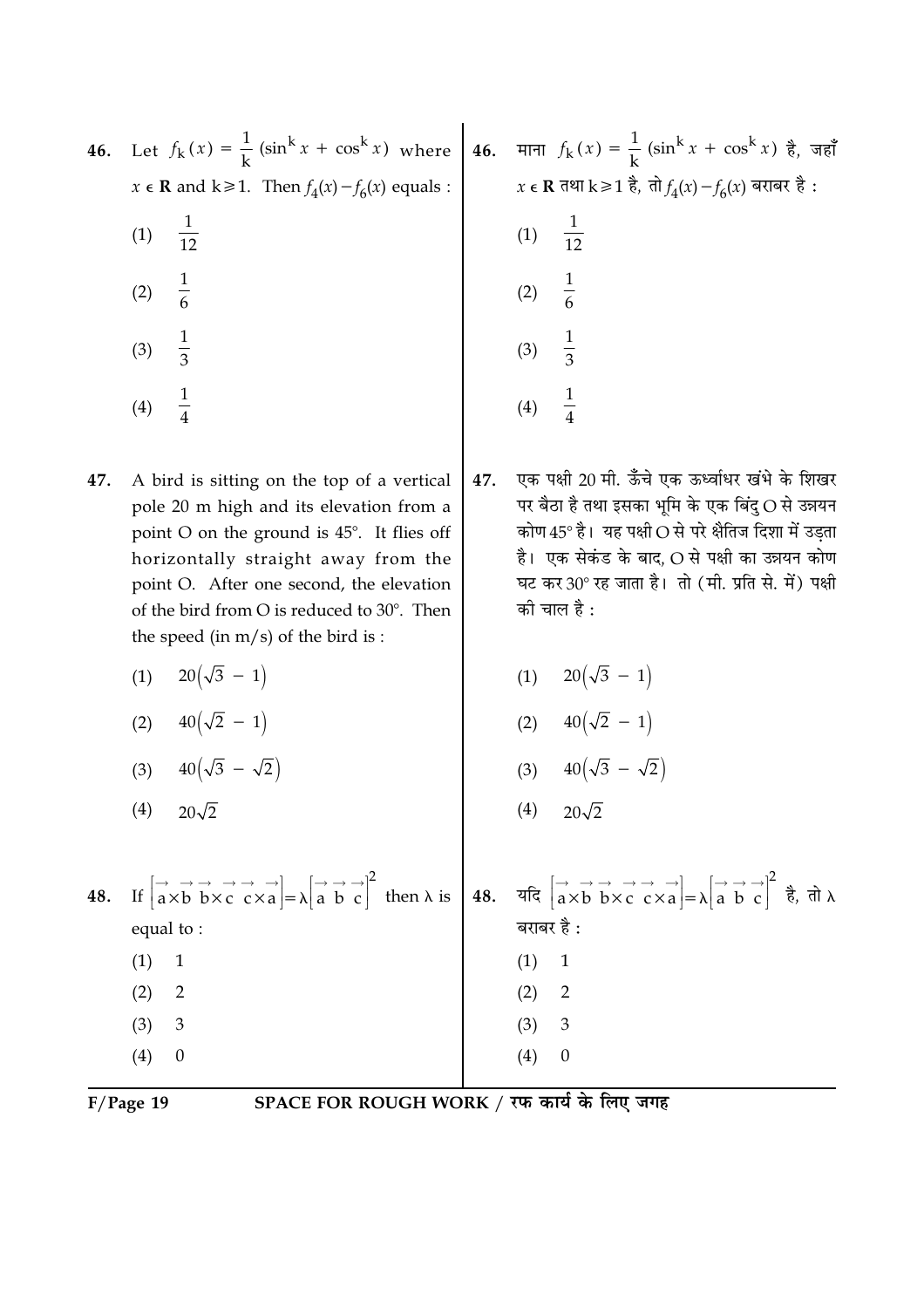| 49. | Let A and B be two events such that                                                                                                                       |     | माना A तथा B दो ऐसी घटनाएँ हैं<br>कि                                                                                                                 |
|-----|-----------------------------------------------------------------------------------------------------------------------------------------------------------|-----|------------------------------------------------------------------------------------------------------------------------------------------------------|
|     | $P(\overline{A \cup B}) = \frac{1}{6}, \qquad P(A \cap B) = \frac{1}{4}$<br>and                                                                           |     | $P(\overline{A \cup B}) = \frac{1}{6}, \qquad P(A \cap B) = \frac{1}{4}$<br>तथा                                                                      |
|     | $P(\overline{A}) = \frac{1}{4}$ , where $\overline{A}$ stands for the                                                                                     |     | $P(\overline{A}) = \frac{1}{4}$ है जबकि $\overline{A}$ घटना A के पूरक को                                                                             |
|     | complement of the event A. Then the<br>events A and B are:                                                                                                |     | दर्शाता है। तो घटनाएँ $A$ तथा B:                                                                                                                     |
|     | independent and equally likely.<br>(1)                                                                                                                    |     | स्वतंत्र हैं तथा समसम्भावी हैं।<br>(1)                                                                                                               |
|     | (2)<br>mutually exclusive and independent.                                                                                                                |     | परस्पर अपवर्जी तथा स्वतंत्र हैं।<br>(2)                                                                                                              |
|     | (3)<br>equally likely but not independent.                                                                                                                |     | समसम्भावी हैं परन्तु स्वतंत्र नहीं हैं।<br>(3)                                                                                                       |
|     | (4)<br>independent but not equally likely.                                                                                                                |     | स्वतंत्र हैं परन्तु समसम्भावी नहीं हैं।<br>(4)                                                                                                       |
|     |                                                                                                                                                           |     |                                                                                                                                                      |
| 50. | The locus of the foot of perpendicular<br>drawn from the centre of the ellipse<br>$x^2 + 3y^2 = 6$ on any tangent to it is :                              | 50. | दीर्घवृत्त $x^2 + 3y^2 = 6$ के केंद्र से इसकी किसी स्पर्श<br>रेखा पर खींचे गए लंब के पाद का बिंदु पथ है :                                            |
|     | $(x^2+y^2)^2=6x^2-2y^2$<br>(1)                                                                                                                            |     | (1) $(x^2+y^2)^2=6x^2-2y^2$                                                                                                                          |
|     | $(x^2 - y^2)^2 = 6x^2 + 2y^2$<br>(2)                                                                                                                      |     | $(x^2 - y^2)^2 = 6x^2 + 2y^2$<br>(2)                                                                                                                 |
|     | (3) $(x^2 - y^2)^2 = 6x^2 - 2y^2$                                                                                                                         |     | (3) $(x^2 - y^2)^2 = 6x^2 - 2y^2$                                                                                                                    |
|     | $(x^2+y^2)^2=6x^2+2y^2$<br>(4)                                                                                                                            |     | $(x^2+y^2)^2=6x^2+2y^2$<br>(4)                                                                                                                       |
|     |                                                                                                                                                           |     |                                                                                                                                                      |
| 51. | If $f$ and $g$ are differentiable functions in<br>[0, 1] satisfying $f(0) = 2 = g(1)$ , $g(0) = 0$ and<br>$f(1) = 6$ , then for some c $\epsilon$ ]0, 1[: |     | 51. यदि $f$ तथा $g$ , [0, 1] में अवकलनीय फलन हैं जो<br>$f(0) = 2 = g(1), g(0) = 0$ और $f(1) = 6$ को संतुष्ट<br>करते हैं, तो किसी $ce[0, 1]$ के लिए : |
|     | (1)<br>$f'(c) = 2g'(c)$                                                                                                                                   |     | (1) $f'(c) = 2g'(c)$                                                                                                                                 |
|     | (2) $2f'(c) = g'(c)$                                                                                                                                      |     | (2) $2f'(c) = g'(c)$                                                                                                                                 |
|     | (3) $2f'(c) = 3g'(c)$                                                                                                                                     |     | (3) $2f'(c) = 3g'(c)$                                                                                                                                |
|     | (4) $f'(c) = g'(c)$                                                                                                                                       |     | (4) $f'(c) = g'(c)$                                                                                                                                  |

F/Page 20 SPACE FOR ROUGH WORK / रफ कार्य के लिए जगह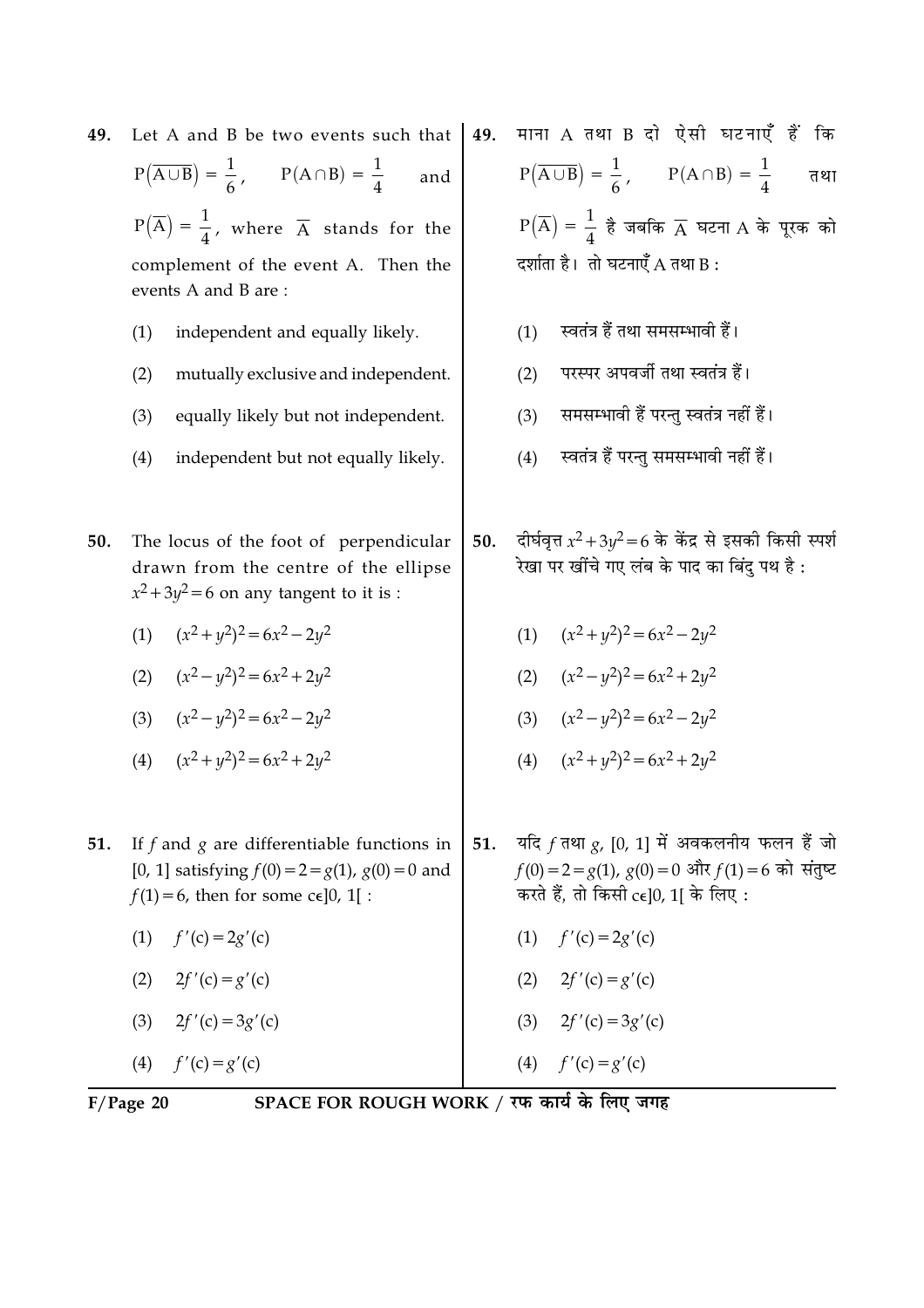- Three positive numbers form an increasing 52. G.P. If the middle term in this G.P. is doubled, the new numbers are in A.P. Then the common ratio of the G.P. is:
	- $2 + \sqrt{3}$  $(1)$
	- (2)  $\sqrt{2} + \sqrt{3}$
	- $(3)$   $3 + \sqrt{2}$
	- (4)  $2 \sqrt{3}$
- 53. If  $g$  is the inverse of a function  $f$  and  $f'(x) = \frac{1}{1 + x^5}$ , then  $g'(x)$  is equal to : (1)  $1 + {g(x)}^5$ 
	- (2)  $1 + x^5$
	- (3)  $5x^4$
	- (4)  $\frac{1}{1 + \{g(x)\}^5}$
- **54.** Let a, b, c and d be non-zero numbers. If the point of intersection of the lines  $4ax + 2ay + c = 0$  and  $5bx + 2by + d = 0$  lies in the fourth quadrant and is equidistant from the two axes then :
	- $3bc + 2ad = 0$  $(1)$  $2bc - 3ad = 0$  $(2)$
	- $2bc + 3ad = 0$  $(3)$
	- $(4)$  $3bc - 2ad = 0$
- तीन धनात्मक संख्याएं बढ़ती गुणोत्तर श्रेढ़ी में हैं। यदि 52. इस गुणोत्तर श्रेढ़ी की बीच वाली संख्या दुगुनी कर दी जाए. तो नई बनी संख्याएं समांतर श्रेढी में हो जाती हैं। गुणोत्तर श्रेढी का सार्वअनुपात है :
	- $(1)$   $2 + \sqrt{3}$
	- (2)  $\sqrt{2} + \sqrt{3}$
	- (3)  $3 + \sqrt{2}$
	- (4)  $2-\sqrt{3}$
- यदि  $g$  फलन $f$ का व्युत्क्रम है तथा $f'(x) = \frac{1}{1+x^5}$ 53. है, तो  $g'(x)$  बराबर है: (1)  $1 + {g(x)}^5$ (2)  $1 + x^5$ (3)  $5x^4$ 
	- (4)  $\frac{1}{1 + {\{g(x)\}}^5}$
- माना a, b, c तथा d शून्येतर संख्याएँ हैं। यदि रेखाओं 54.  $4ax + 2ay + c = 0$  तथा  $5bx + 2by + d = 0$  का प्रतिच्छेद बिंदु चौथे चतुर्थांश में है तथा दोनों अक्षों से समदरस्थ है. तो:
	- $3bc + 2ad = 0$  $(1)$
	- $2bc 3ad = 0$  $(2)$
	- $2bc + 3ad = 0$  $(3)$
	- $(4)$  $3bc - 2ad = 0$

 $F/Page$  21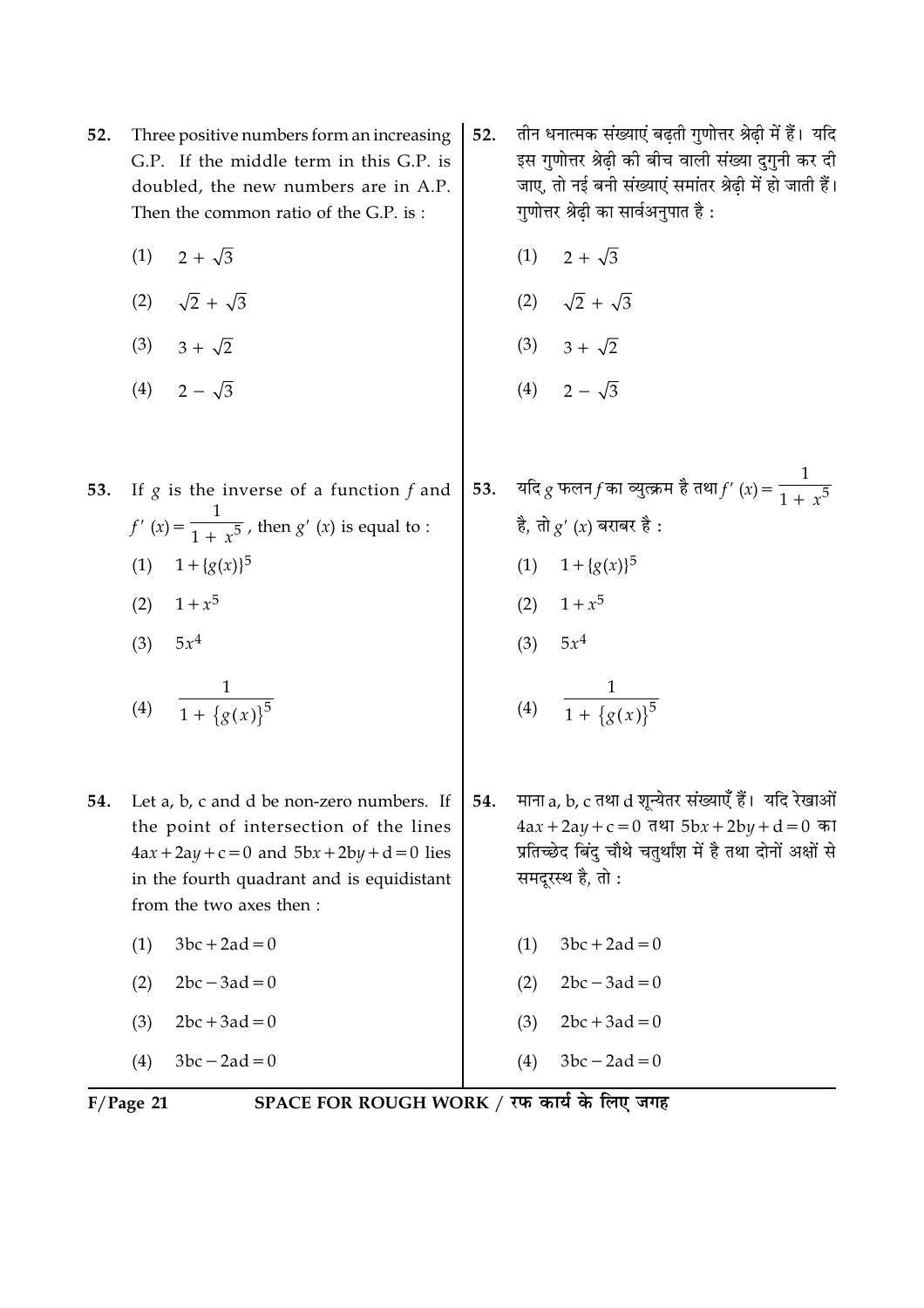| 55. | If $\alpha$ , $\beta \neq 0$ , and $f(n) = \alpha^n + \beta^n$ and                                                       |     | 55. यदि $\alpha$ , $\beta \neq 0$ , $f(n) = \alpha^n + \beta^n$ तथा                                                           |
|-----|--------------------------------------------------------------------------------------------------------------------------|-----|-------------------------------------------------------------------------------------------------------------------------------|
|     | 3 1 + f(1) 1 + f(2)<br>1 + f(1) 1 + f(2) 1 + f(3)<br>1 + f(2) 1 + f(3) 1 + f(4)                                          |     | $\begin{vmatrix}\n3 & 1 + f(1) & 1 + f(2) \\ 1 + f(1) & 1 + f(2) & 1 + f(3) \\ 1 + f(2) & 1 + f(3) & 1 + f(4)\n\end{vmatrix}$ |
|     | = K(1 – $\alpha$ ) <sup>2</sup> (1 – $\beta$ ) <sup>2</sup> ( $\alpha$ – $\beta$ ) <sup>2</sup> , then K is<br>equal to: |     | =K(1 – α) <sup>2</sup> (1 – β) <sup>2</sup> (α – β) <sup>2</sup> है, तो K बराबर<br>है :                                       |
|     | (1)<br>$-1$                                                                                                              |     | (1)<br>$-1$                                                                                                                   |
|     | (2)<br>$\alpha\beta$                                                                                                     |     | (2)<br>$\alpha\beta$                                                                                                          |
|     | $\frac{1}{\alpha\beta}$<br>(3)                                                                                           |     | $\frac{1}{\alpha\beta}$<br>(3)                                                                                                |
|     | (4)<br>$\mathbf{1}$                                                                                                      |     | (4)<br>$\mathbf{1}$                                                                                                           |
| 56. | The integral                                                                                                             | 56. | समाकल                                                                                                                         |
|     | $\int_{0}^{\pi} \sqrt{1 + 4 \sin^2 \frac{x}{2} - 4 \sin \frac{x}{2}} dx$ equals :                                        |     | $\int_{0}^{\pi} \sqrt{1 + 4 \sin^2 \frac{x}{2} - 4 \sin \frac{x}{2}} dx$ बराबर है :                                           |
|     | (1) $4\sqrt{3} - 4 - \frac{\pi}{3}$                                                                                      |     | (1) $4\sqrt{3} - 4 - \frac{\pi}{3}$                                                                                           |
|     | (2)<br>$\pi - 4$                                                                                                         |     | (2)<br>$\pi - 4$                                                                                                              |
|     | (3) $\frac{2\pi}{3}$ - 4 - 4 $\sqrt{3}$                                                                                  |     | (3) $\frac{2\pi}{3}$ - 4 - 4 $\sqrt{3}$                                                                                       |
|     | (4) $4\sqrt{3} - 4$                                                                                                      |     | (4) $4\sqrt{3} - 4$                                                                                                           |
|     |                                                                                                                          |     |                                                                                                                               |
| 57. | If $(10)^9 + 2(11)^1 (10)^8 + 3(11)^2 (10)^7 + $<br>+10 $(11)^9$ = k $(10)^9$ , then k is equal to :                     | 57. | यदि $(10)^9 + 2(11)^1 (10)^8 + 3(11)^2 (10)^7 + $<br>+10 (11) <sup>9</sup> = k (10) <sup>9</sup> है, तो k बराबर है :          |
|     | (1)<br>110                                                                                                               |     | (1)<br>110                                                                                                                    |
|     | 121                                                                                                                      |     |                                                                                                                               |
|     | (2)<br>$\overline{10}$                                                                                                   |     | $\frac{121}{10}$<br>(2)                                                                                                       |
|     | 441<br>(3)<br>100                                                                                                        |     | 441<br>(3)<br>$\overline{100}$                                                                                                |
|     | 100<br>(4)                                                                                                               |     | 100<br>(4)                                                                                                                    |
|     |                                                                                                                          |     |                                                                                                                               |

F/Page 22 SPACE FOR ROUGH WORK / रफ कार्य के लिए जगह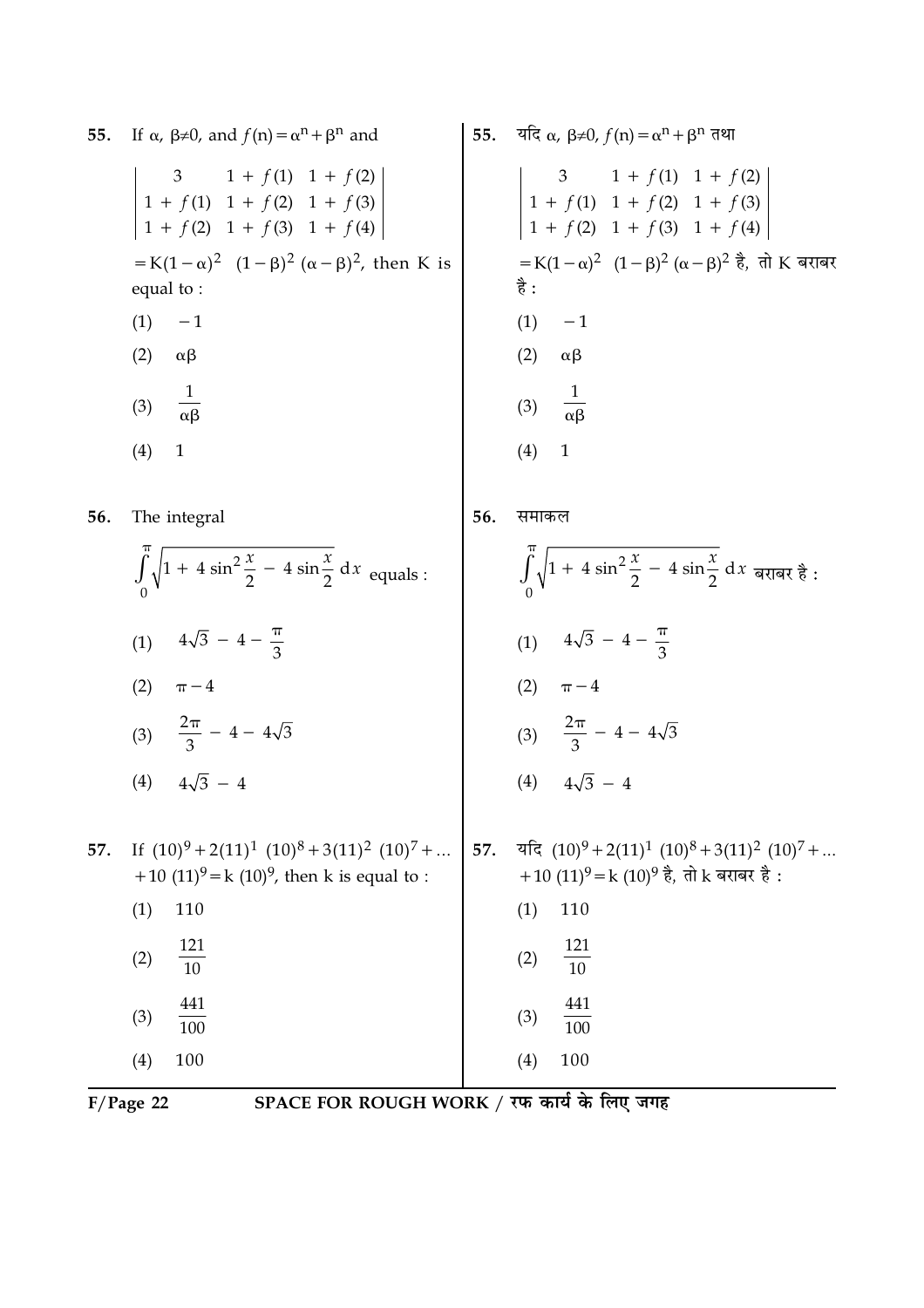| 58. | The angle between the lines whose<br>direction cosines satisfy the equations<br>$l+m+n=0$ and $l^2 = m^2 + n^2$ is :                            | 58. | दो रेखाएँ, जिनके दिक्-कोज्या, समीकरणों<br>$l + m + n = 0$ तथा $l^2 = m^2 + n^2$ को संतुष्ट करते हैं,<br>के बीच का कोण है :                     |
|-----|-------------------------------------------------------------------------------------------------------------------------------------------------|-----|------------------------------------------------------------------------------------------------------------------------------------------------|
|     | $\frac{\pi}{2}$<br>(1)                                                                                                                          |     | $\frac{\pi}{2}$<br>(1)                                                                                                                         |
|     | $\frac{\pi}{3}$<br>(2)                                                                                                                          |     | $\frac{\pi}{3}$<br>(2)                                                                                                                         |
|     | $\frac{\pi}{4}$<br>(3)                                                                                                                          |     | $\frac{\pi}{4}$<br>(3)                                                                                                                         |
|     | $\frac{\pi}{6}$<br>(4)                                                                                                                          |     | $\frac{\pi}{6}$<br>(4)                                                                                                                         |
| 59. | The variance of first 50 even natural<br>numbers is :                                                                                           | 59. | पहली 50 सम प्राकृत संख्याओं का प्रसरण है:                                                                                                      |
|     | 437<br>(1)<br>$\overline{4}$                                                                                                                    |     | 437<br>(1)<br>$\overline{4}$                                                                                                                   |
|     | $\frac{833}{4}$<br>(2)                                                                                                                          |     | $\frac{833}{4}$<br>(2)                                                                                                                         |
|     | 833<br>(3)                                                                                                                                      |     | 833<br>(3)                                                                                                                                     |
|     | (4)<br>437                                                                                                                                      |     | 437<br>(4)                                                                                                                                     |
| 60. | If $X = \{4^n - 3n - 1 : n \in N\}$ and<br>$Y = \{9(n-1) : n \in N\}$ , where N is the set of<br>natural numbers, then $X \cup Y$ is equal to : | 60. | यदि $X = \{4^n - 3n - 1 : n \in N\}$ तथा<br>$Y = \{9(n-1) : n \in N\}$ हैं, जहाँ N, प्राकृत संख्याओं<br>का समुच्चय है, तो $X\cup Y$ बराबर है : |
|     | (1)<br>Υ                                                                                                                                        |     | (1)<br>Y                                                                                                                                       |
|     | $\mathbb N$<br>(2)                                                                                                                              |     | (2)<br>$\mathbf N$                                                                                                                             |
|     | $Y - X$<br>(3)                                                                                                                                  |     | $Y - X$<br>(3)                                                                                                                                 |
|     | X<br>(4)                                                                                                                                        |     | $\boldsymbol{\chi}$<br>(4)                                                                                                                     |

 $\overline{F/Page 23}$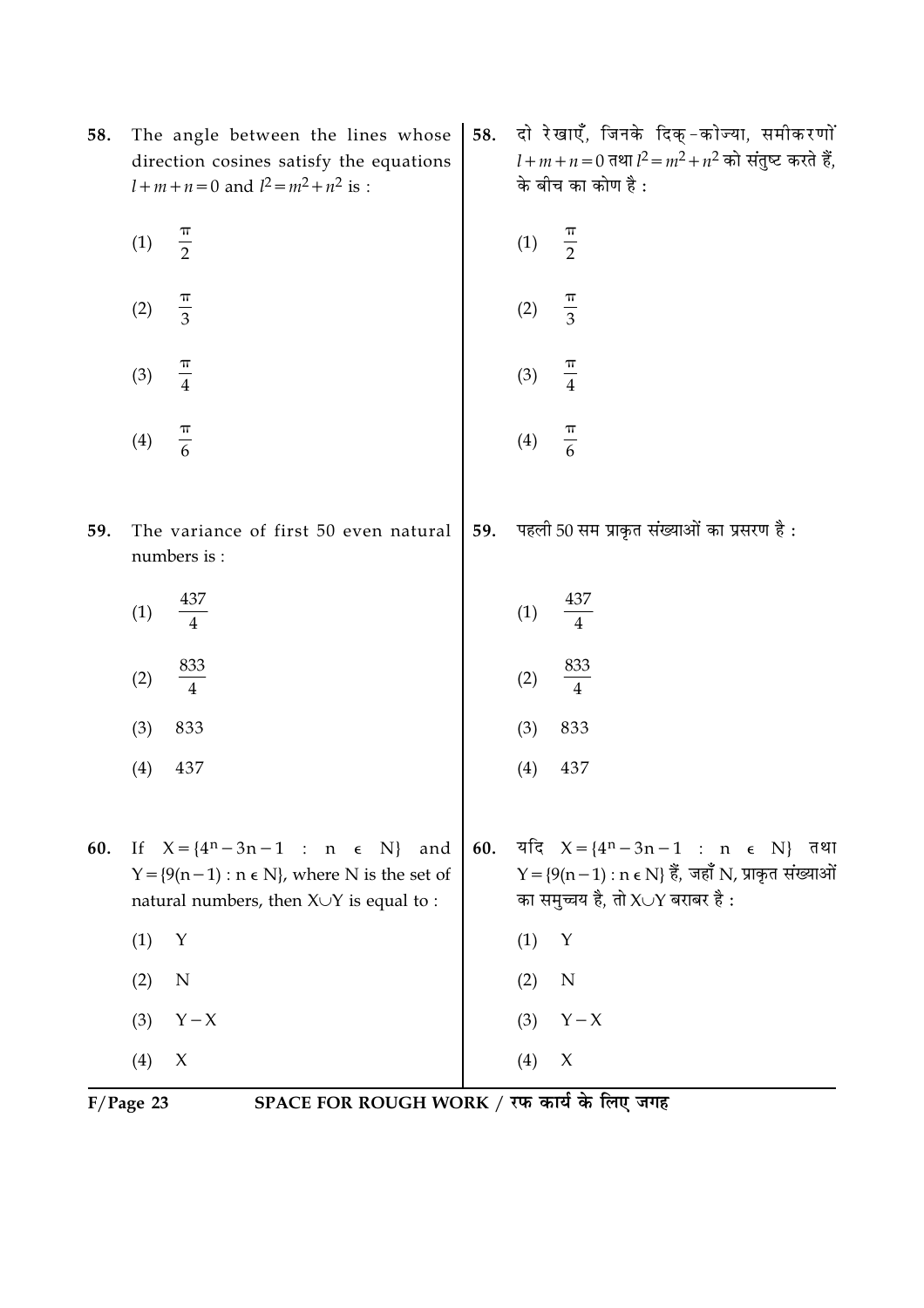## **PART C - PHYSICS**

The pressure that has to be applied to the 61. ends of a steel wire of length 10 cm to keep its length constant when its temperature is raised by  $100^{\circ}$ C is:

> (For steel Young's modulus is  $2 \times 10^{11}$  N m<sup>-2</sup> and coefficient of thermal expansion is  $1.1 \times 10^{-5}$  K<sup>-1</sup>)

- $2.2 \times 10^9$  Pa  $(1)$
- $2.2 \times 10^7$  Pa  $(2)$
- $(3)$  $2.2 \times 10^6$  Pa
- $2.2 \times 10^8$  Pa  $(4)$
- 62. In the circuit shown here, the point  $'C'$  is kept connected to point 'A' till the current flowing through the circuit becomes constant. Afterward, suddenly, point 'C' is disconnected from point 'A' and connected to point 'B' at time  $t = 0$ . Ratio of the voltage across resistance and the inductor at  $t = L/R$  will be equal to :



## भाग $C -$ भौतिक विज्ञान

10 cm लम्बाई के एक स्टील के तार के सिरो पर जब 61. तापमान में वृद्धि 100°C की जाती हैं तब इसकी लम्बाई स्थिर रखने के लिये सिरो पर लगाया गया दाब है:

> (स्टील का यंग प्रत्यास्थता गणांक  $2 \times 10^{11}$  N m $^{-2}$ और रेखिक प्रसार गुणांक  $1.1 \times 10^{-5}$  K<sup>-1</sup> हैं)

- $2.2\times10^9$  पास्कल  $(1)$
- (2)  $2.2 \times 10^7$  पास्कल
- (3)  $2.2 \times 10^6$  पास्कल
- $2.2\times10^8$  पास्कल  $(4)$
- यहाँ दर्शाये गये परिपथ में, बिन्दु 'C' को बिन्दु 'A' से 62. तब तक जोडे रखा जाता है जब तक कि परिपथ में प्रवाहित धारा स्थिर न हो जाए। तत्पश्चात्, अचानक, बिन्दु 'C' को बिन्दु 'A' से हटाकर बिन्दु 'B' से  $t=0$ समय पर जोड़ दिया जाता है। t=L/R पर प्रतिरोध पर वोल्टता का प्रेरकत्व पर वोल्टता से अनुपात होगा :

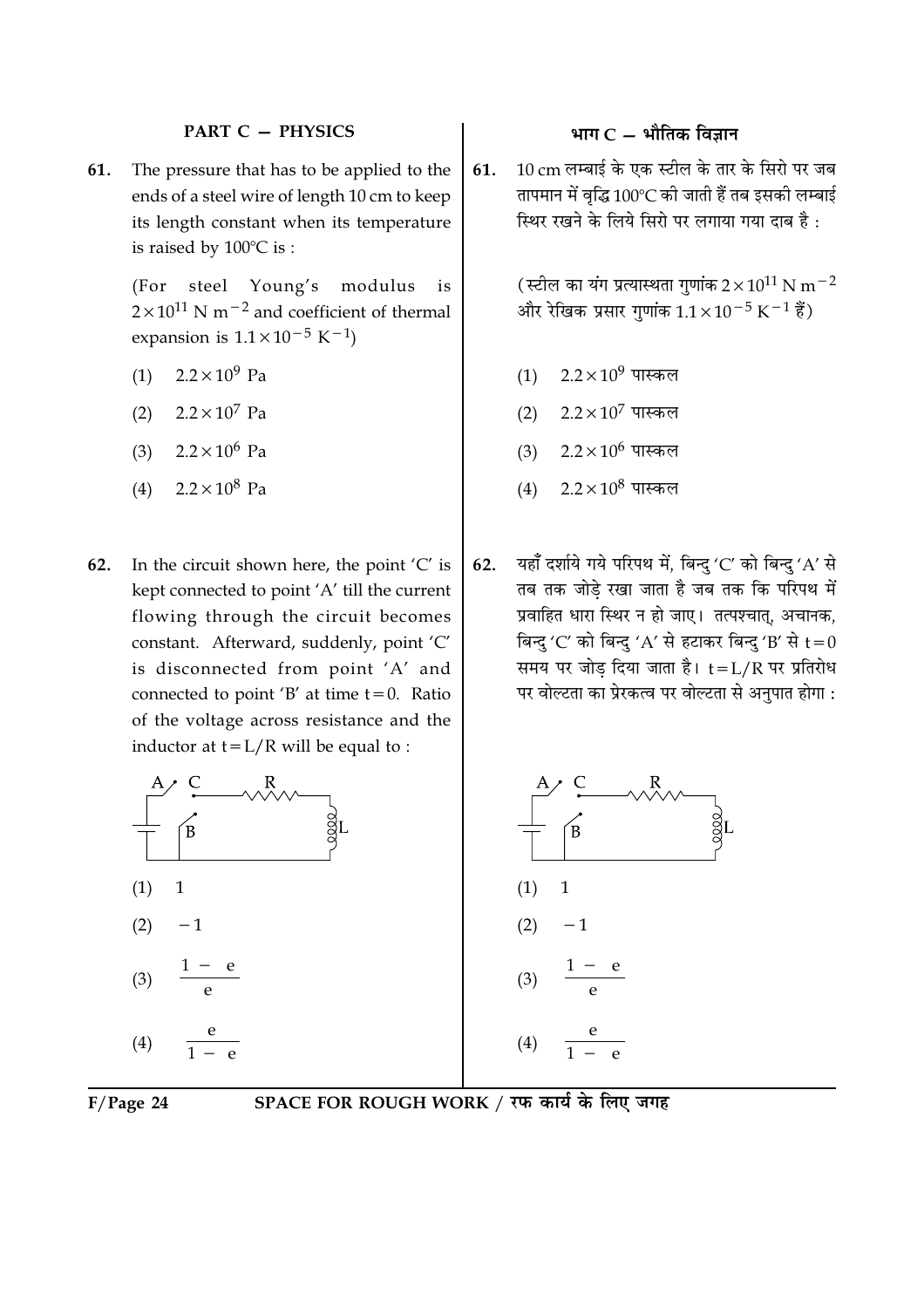- The radiation corresponding to  $3\rightarrow 2$ 63. transition of hydrogen atom falls on a metal surface to produce photoelectrons. These electrons are made to enter a magnetic field of  $3 \times 10^{-4}$  T. If the radius of the largest circular path followed by these electrons is 10.0 mm, the work function of the metal is close to:
	- $(1)$  $1.1 \text{ eV}$
	- $(2)$  $0.8$  eV
	- $(3)$  $1.6 \text{ eV}$
	- $(4)$ 1.8 eV
- 64. There is a circular tube in a vertical plane. Two liquids which do not mix and of densities  $d_1$  and  $d_2$  are filled in the tube. Each liquid subtends 90° angle at centre. Radius joining their interface makes an angle  $\alpha$  with vertical. Ratio  $\frac{d_1}{d_2}$  is :



 $F/Page$  25

SPACE FOR ROUGH WORK / रफ कार्य के लिए जगह

- हाइड्रोजन परमाणु के 3→2 संक्रमण के संगत विकिरण 63. एक धातु पृष्ठ पर आपतित होकर फोटोइलेक्ट्रॉन उत्पन्न करता है। ये इलेक्ट्रॉन $3\times10^{-4}\,\mathrm{T}$  के एक चुम्बकीय क्षेत्र में प्रवेश करते हैं। यदि इलेक्ट्रॉनों द्वारा अनुगामी अधिकतम वृत्तीय पथ की त्रिज्या 10.0 mm हो, तब धात का कार्य फलन लगभग है:
	- $(1)$  $1.1 \text{ eV}$
	- $0.8$  eV  $(2)$
	- $(3)$  $1.6 \text{ eV}$
	- $(4)$ 1.8 eV
- एक वृत्ताकार नली ऊर्ध्वाधर तल में है। दो द्रव, जो 64. एक दूसरे से मिश्रित नहीं होते तथा जिनका घनत्व  $d_1$ एवं  $\mathrm{d}_2$  हैं, नली में भरे गये हैं। प्रत्येक द्रव केन्द्र पर 90° का कोण अंतरित करता हैं। उनके अंत: पृष्ठ को जोड़ने वाली त्रिज्या ऊर्ध्वाधर से  $\alpha$  कोण बनाती हैं। अनुपात  $\frac{d_1}{d_2}$  है :



- $\frac{1 + \tan \alpha}{1 \tan \alpha}$  $(2)$
- $\frac{1 + \sin \alpha}{1 \cos \alpha}$  $(3)$
- $\frac{1 + \sin \alpha}{1 \sin \alpha}$  $(4)$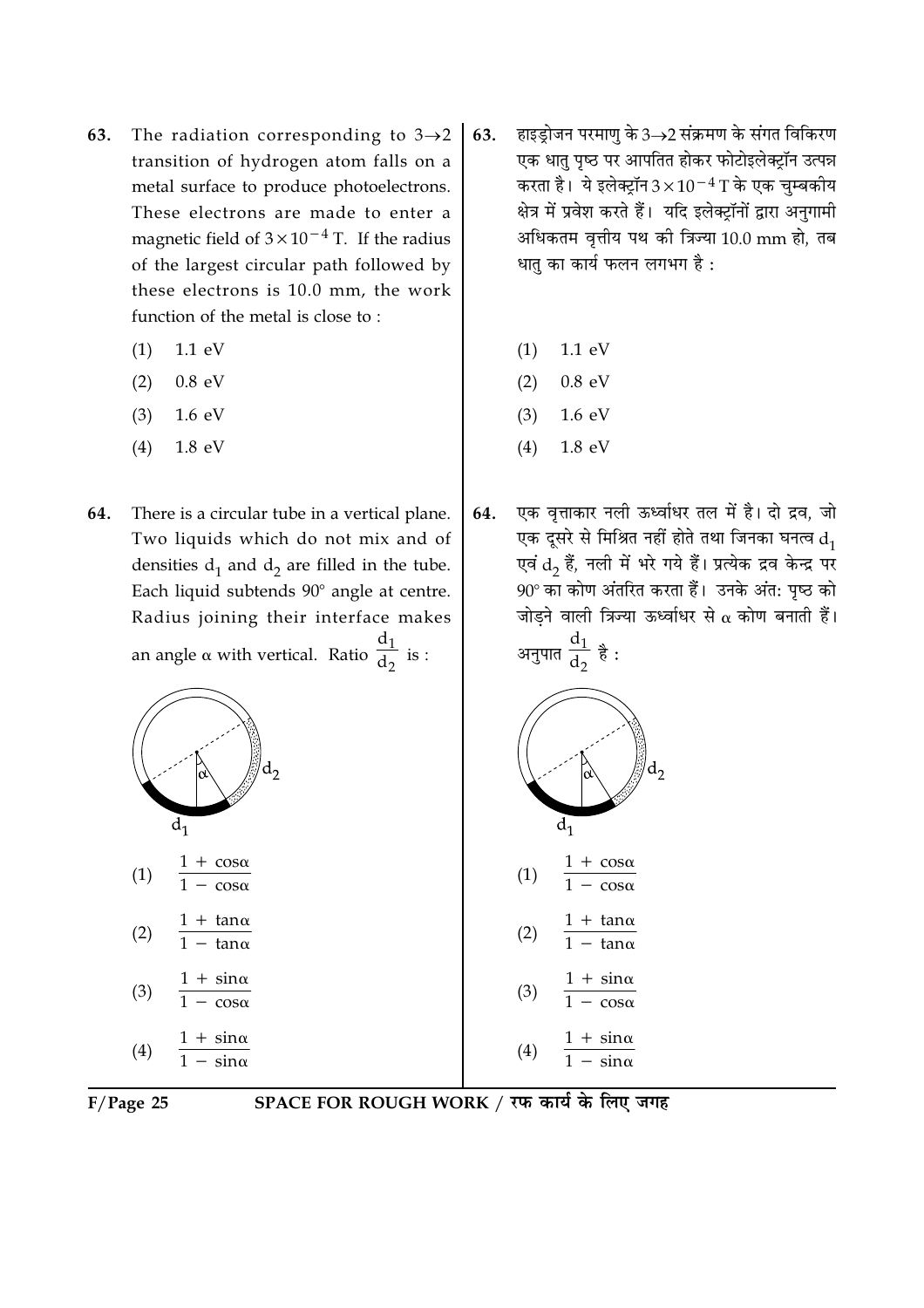- A bob of mass m attached to an 65. inextensible string of length l is suspended from a vertical support. The bob rotates in a horizontal circle with an angular speed  $\omega$  rad/s about the vertical. About the point of suspension:
	- $(1)$ angular momentum changes in magnitude but not in direction.
	- $(2)$ angular momentum changes in direction but not in magnitude.
	- angular momentum changes both in  $(3)$ direction and magnitude.
	- angular momentum is conserved.  $(4)$

A thin convex lens made from crown glass

 $\left[\mu = \frac{3}{2}\right]$  has focal length f. When it is

measured in two different liquids having

refractive indices  $\frac{4}{3}$  and  $\frac{5}{3}$ , it has the focal

lengths  $f_1$  and  $f_2$  respectively. The correct relation between the focal lengths is :

(1)  $f_1 > f$  and  $f_2$  becomes negative

(2)  $f_2 > f$  and  $f_1$  becomes negative

(3)  $f_1$  and  $f_2$  both become negative

लम्बाई l की एक अवितान्य डोरी से बँधे द्रव्यमान m 65. के एक बाब को एक ऊर्ध्वाधर आधार से लटकाया जाता है। बाब ऊर्ध्वाधर पर कोणीय चाल  $\omega$  rad/s से एक क्षैतिज वृत्त में घूर्णन करता है। निलंबन बिन्दु पर:

- कोणीय संवेग परिमाण में परिवर्तनशील हैं परन्त  $(1)$ दिशा में नहीं।
- कोणीय संवेग दिशा में परिवर्तनशील है परन्त  $(2)$ परिमाण में नहीं।
- कोणीय संवेग दोनों दिशा एवं परिमाण में  $(3)$ परिवर्तनशील है।
- कोणीय संवेग संरक्षित रहता है।  $(4)$
- क्राउन काँच  $\left|\mu=\frac{3}{2}\right|$  से बने एक पतले उत्तल लेन्स 66. की फोकस लम्बाई $f$  है। जब इसे अपवर्तनांक  $\frac{4}{3}$  एवं  $\frac{5}{2}$  वाले दो भिन्न द्रवों में रखकर मापा जाता है, तब फोकस लम्बाइयाँ क्रमशः  $f_1$  एवं  $f_2$  हैं। फोकस लम्बाइयों के बीच सही सम्बन्ध है:
- (1)  $f_1 > f$  और  $f_2$  ऋणात्मक हो जाता है। (2)  $f_2 > f$ और  $f_1$  ऋणात्मक हो जाता है। (3)  $f_1$  एवं  $f_2$  दोनों ऋणात्मक हो जाते हैं।

$$
(4) \quad f_1 = f_2 < f
$$

 $F/P$ age 26

(4)  $f_1 = f_2 < f$ 

66.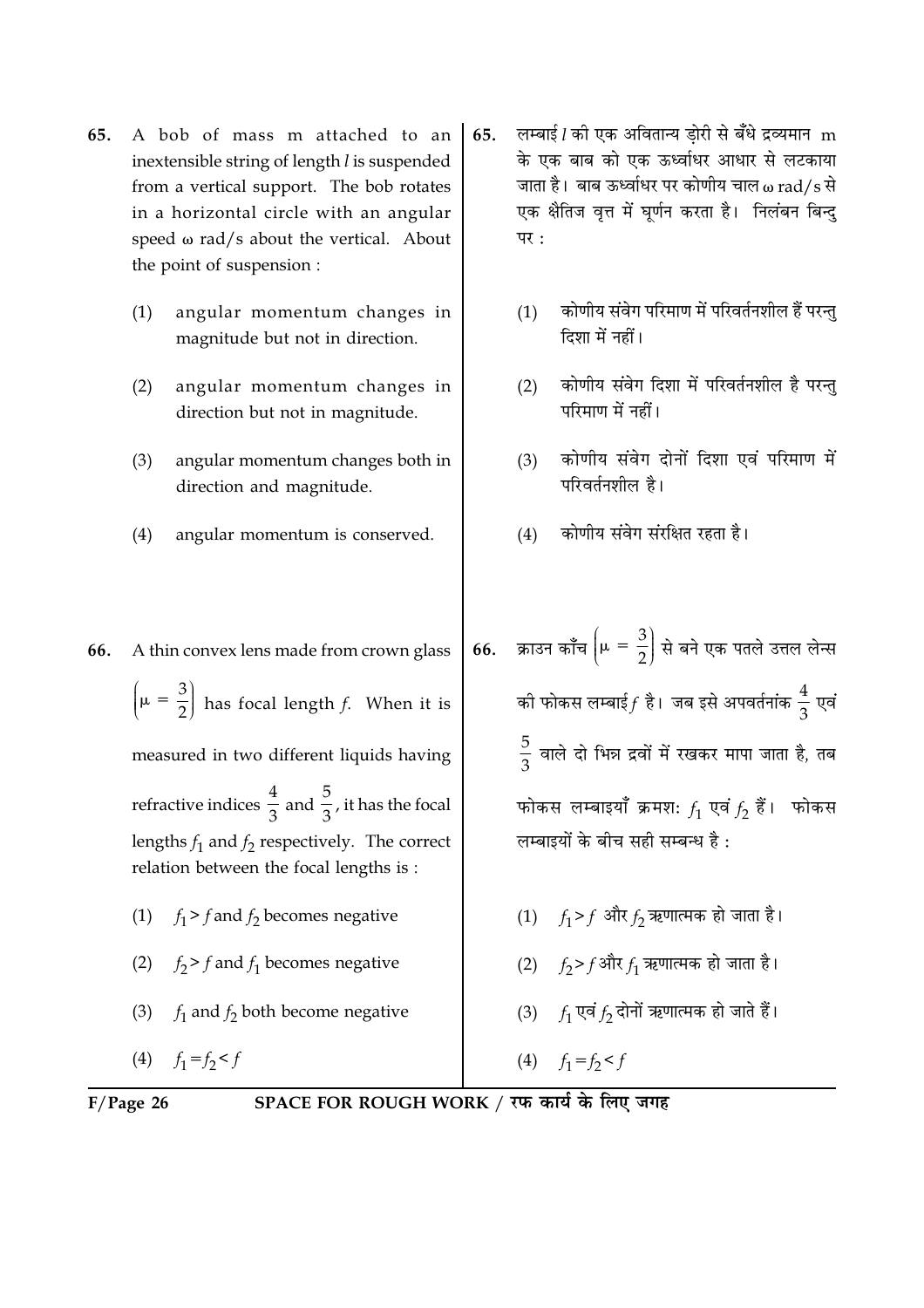- A green light is incident from the water to 67. the air - water interface at the critical  $angle(\theta)$ . Select the **correct** statement.
	- $(1)$ The spectrum of visible light whose frequency is less than that of green light will come out to the air medium.
	- $(2)$ The spectrum of visible light whose frequency is more than that of green light will come out to the air medium.
	- The entire spectrum of visible light  $(3)$ will come out of the water at various angles to the normal.
	- $(4)$ The entire spectrum of visible light will come out of the water at an angle of 90° to the normal.
- 68. A block of mass m is placed on a surface with a vertical cross section given by  $y = \frac{x^3}{6}$ . If the coefficient of friction is 0.5, the maximum height above the ground at which the block can be placed without slipping is:

(1)  $\frac{2}{3}$ m

- (2)  $\frac{1}{3}$ m
- $\frac{1}{2}$ m  $(3)$  $\frac{1}{6}$ m  $(4)$
- एक हरे रंग का प्रकाश पानी से वायु-जल अन्तरापृष्ठ 67. पर क्रान्तिक कोण(θ) से आपतित है। **सही** कथन चनिये।
	- दृश्य प्रकाश का वह स्पेक्ट्रम, जिसकी तरंगदैर्घ्य  $(1)$ हरे प्रकाश से कम है, पानी से वायु के माध्यम में बाहर निकलेगा।
	- दृश्य प्रकाश का वह स्पेक्ट्रम, जिसकी तरंगदैर्घ्य  $(2)$ हरे प्रकाश से अधिक है, पानी से वायु के माध्यम में बाहर निकलेगा।
	- दृश्य प्रकाश का सम्पूर्ण स्पेक्ट्रम पानी से  $(3)$ अभिलम्ब से विभिन्न कोणों पर बाहर निकलेगा।
	- अभिलम्ब से 90° कोण पर पानी से दृश्य प्रकाश  $(4)$ का सम्पूर्ण स्पेक्ट्रम बाहर निकलेगा।
- एक पृष्ठ पर एक द्रव्यमान m का ब्लॉक रखा है। 68. पृष्ठ की ऊर्ध्वाधर अनुप्रस्थ काट  $y = \frac{x^3}{6}$  से दी जाती है। यदि घर्षण गणांक 0.5 है, तब धरती से ऊपर वह अधिकतम ऊँँचाई. जिस पर बिना फिसले ब्लॉक रखा जा सकता हैं. है :

(1) 
$$
\frac{2}{3}
$$
m  
\n(2)  $\frac{1}{3}$ m  
\n(3)  $\frac{1}{2}$ m  
\n(4)  $\frac{1}{6}$ m

 $F/Page$  27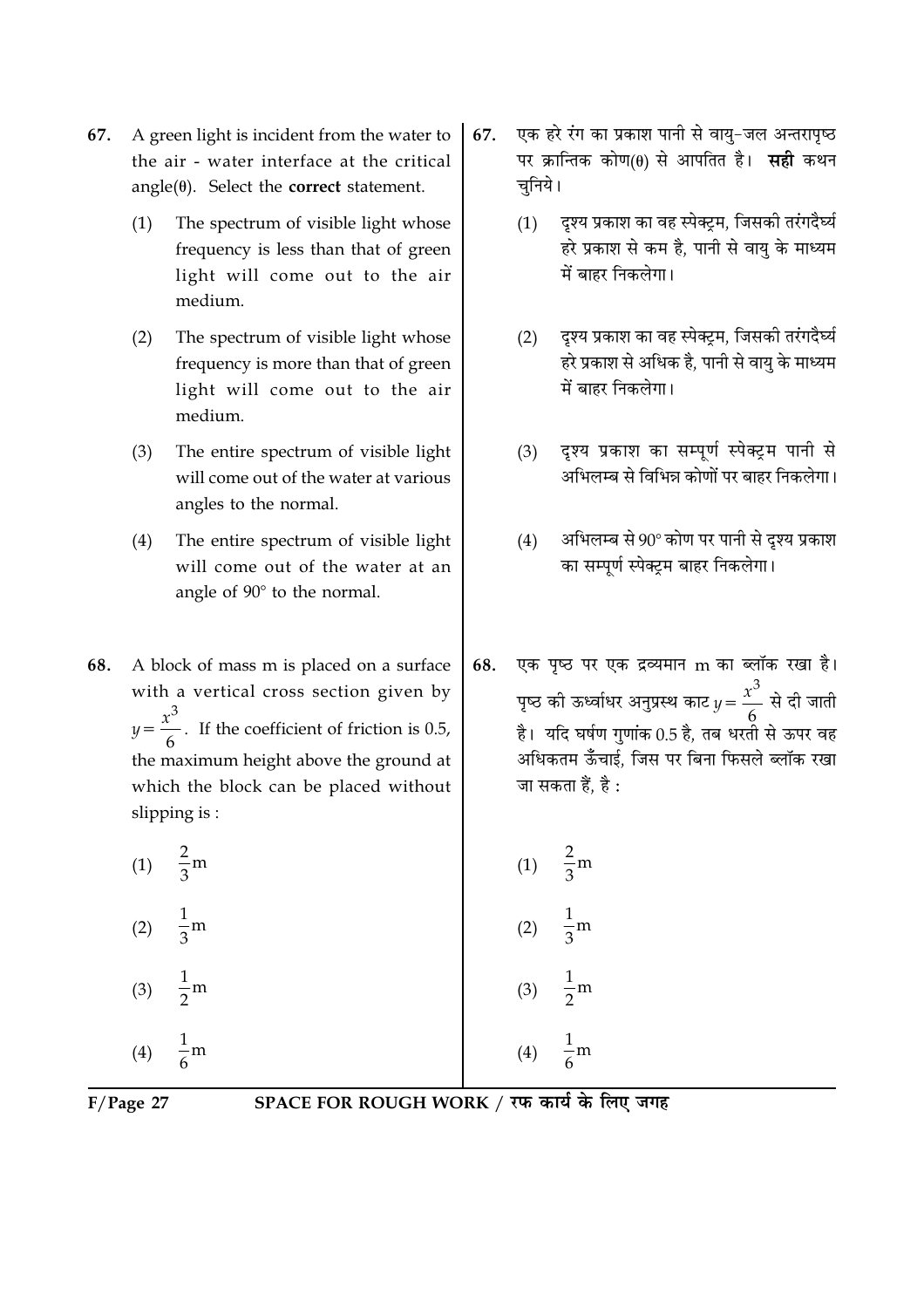- The coercivity of a small magnet where the 69. ferromagnet gets demagnetized is  $3 \times 10^3$  A m<sup>-1</sup>. The current required to be passed in a solenoid of length 10 cm and number of turns 100, so that the magnet gets demagnetized when inside the solenoid, is:
	- 60 mA  $(1)$
	- $(2)$ 3 A
	- $(3)$ 6 A
	- $(4)$  $30 \text{ mA}$
- 70. A conductor lies along the z-axis at  $-1.5 \le z \le 1.5$  m and carries a fixed current of 10.0 A in  $-\frac{\lambda}{a_z}$ direction (see figure). For a field  $\vec{B}$  = 3.0 × 10<sup>-4</sup> e<sup>-0.2x</sup>  $\hat{a}_{y}$  T, find the power required to move the conductor at constant speed to  $x = 2.0$  m,  $y = 0$  m in  $5 \times 10^{-3}$  s. Assume parallel motion along the  $x$ -axis.





SPACE FOR ROUGH WORK / रफ कार्य के लिए जगह

- एक छोटे चुम्बक की निग्राहिता, जहाँ लोहचुम्बक 69. अचुम्बकीय हो जाता है,  $3 \times 10^3$  A m $^{-1}$  है। चक्रों की संख्या 100 एवं लम्बाई 10 cm की एक परिनालिका से प्रवाहित आवश्यक धारा का मान, जिससे कि चुम्बक परिनालिका के अन्दर होने पर अचुम्बकीय हो जाये, है :
	- 60 mA  $(1)$
	- $3A$  $(2)$
	- $(3)$ 6 A
	- $(4)$  $30 \text{ mA}$

एक सुचालक z-अक्ष के साथ  $-1.5 \le z < 1.5$  m 70. पर रखा है और इसमें  $-\mathop{^\wedge}_{\mathbf{a}_z}$  दिशा में स्थिर धारा 10.0 A प्रवाहित हो रही है। (चित्र देखें)। क्षेत्र  $\vec{B} = 3.0 \times 10^{-4} e^{-0.2x}$   $\hat{a}_y$  T के लिये. सुचालक को स्थिर चाल से  $x = 2.0$  m,  $y = 0$  m तक  $5 \times 10^{-3}$  s में गति कराने के लिये आवश्यक शक्ति की गणना कीजिए।  $x$ -अक्ष पर समान्तर गति मान लें।

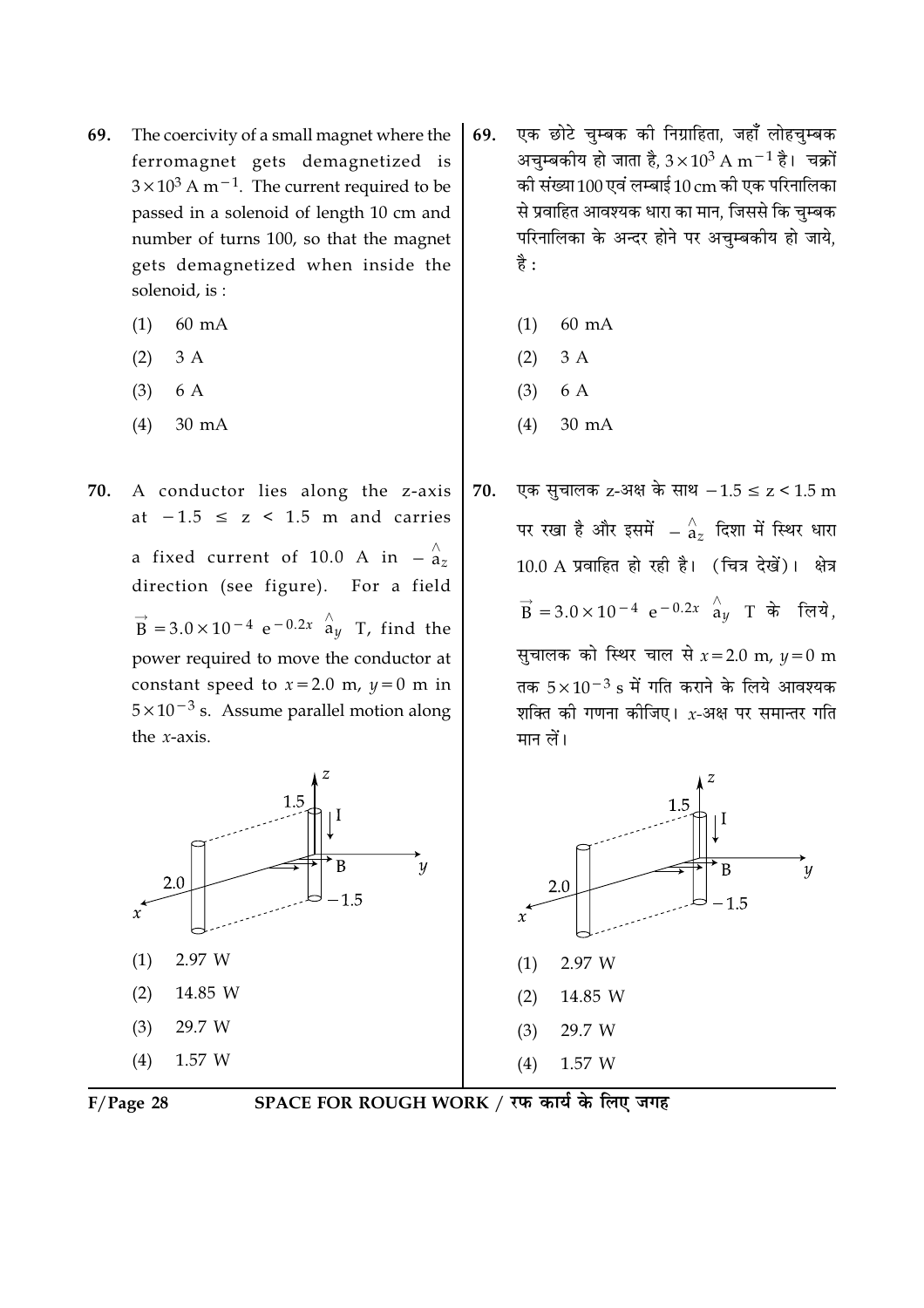Two beams, A and B, of plane polarized 71. light with mutually perpendicular planes of polarization are seen through a polaroid. From the position when the beam A has maximum intensity (and beam B has zero intensity), a rotation of polaroid through 30° makes the two beams appear equally bright. If the initial intensities of the two beams are  $I_A$  and  $I_B$ 

respectively, then 
$$
\frac{I_A}{I_B}
$$
 equals :

- $rac{3}{2}$  $(1)$
- $(2)$  $\mathbf{1}$
- 
- $\frac{1}{3}$  $(3)$
- $(4)$ 3

The forward biased diode connection is: 72.

- $(1)$  $(2)$
- $-2V$  $(3)$  $(4)$
- Assume that an electric field  $\vec{E} = 30x^2 i$ 73. exists in space. Then the potential difference  $V_A - V_O$ , where  $V_O$  is the potential at the origin and  $V_A$  the potential at  $x=2$  m is :  $-120$  J
	- $(1)$  $(2)$  $-80$  J
	- $(3)$ 80 J
	- $(4)$ 120 J

ध्रुवण के अन्योन्य लम्बवत् तलों वाले समतल ध्रुवीय 71. प्रकाश की दो पुंज A एवं B एक पोलरायड़ द्वारा देखी जाती है। उस स्थिति से जहाँ पंज A की अधिकतम तीव्रता है (और पुंज B की शून्य तीव्रता है) पोलरायड का 30° से घर्णन दोनों पूंजों को एकसमान द्युतिमान प्रतीत होता है। यदि दोनों पुँजों की प्रारम्भिक तीव्रताएँ

क्रमशः I<sub>A</sub> एवं I<sub>B</sub> हैं, तब 
$$
\frac{I_A}{I_B}
$$
 का मान है :

- $\frac{3}{2}$  $(1)$  $(2)$ 1
- $(3)$
- 3  $(4)$
- 72. अग्रसित बायस वाला डायोड जोड है  $(1)$  $(2)$  $(3)$  $(4)$ मान लें व्योम में एक विद्युत क्षेत्र  $\overrightarrow{E} = 30x^2 \hat{i}$  है। 73. तब विभवान्तर  $V_A-V_O$ , जहाँ  $V_O$  मूलबिन्दु पर विभव एवं V v x = 2 m पर विभव हैं, है :  $(1)$  $-120$  J  $(2)$  $-80$  J 80 J  $(3)$  $120$  J  $(4)$

 $F/Page$  29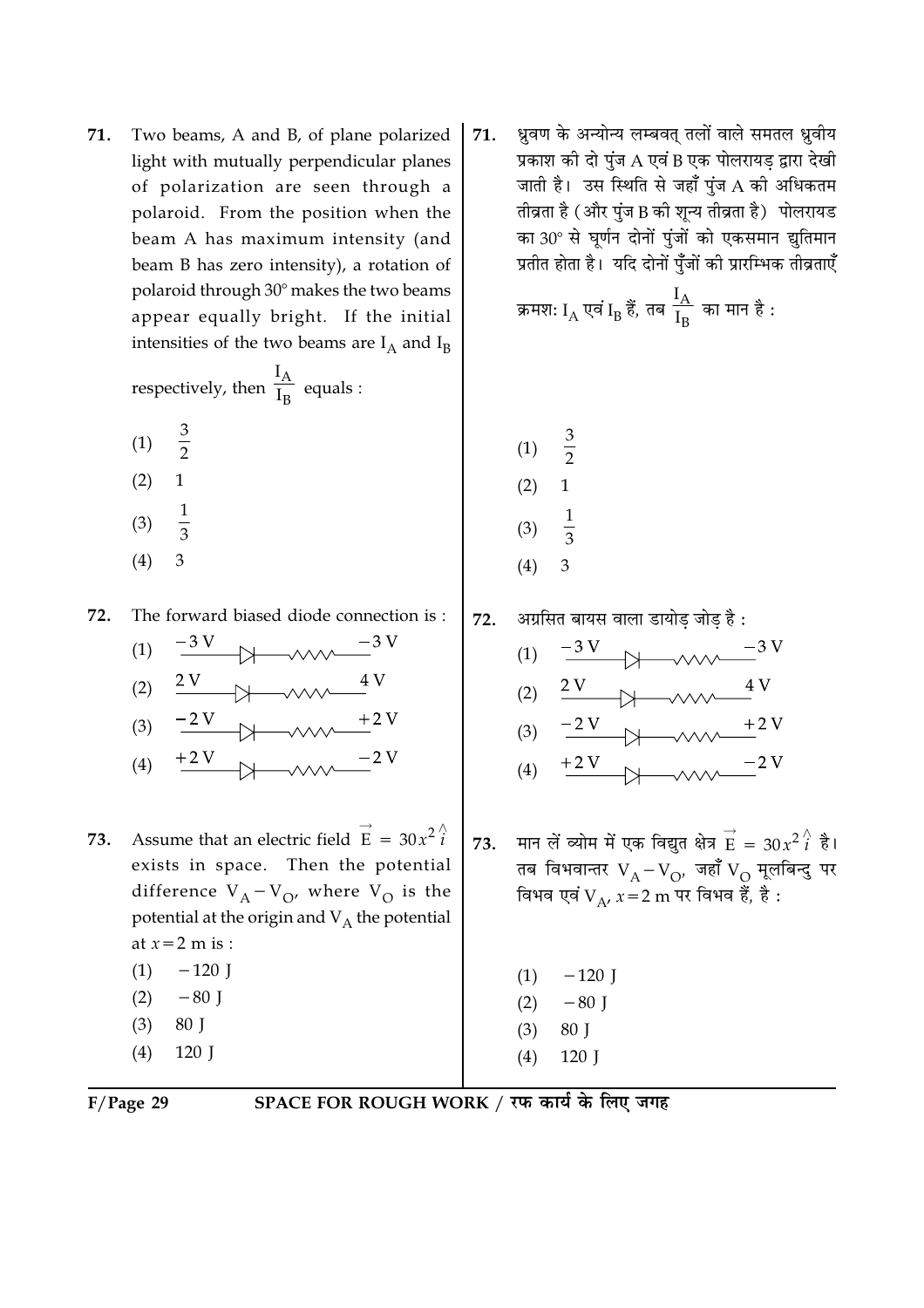Match List - I (Electromagnetic wave type) 74. with List - II (Its association/application) and select the correct option from the choices given below the lists :

| List - I |     | List - II                                             |                       |       |                                                            |                             |
|----------|-----|-------------------------------------------------------|-----------------------|-------|------------------------------------------------------------|-----------------------------|
|          | (a) | waves                                                 | Infrared              |       | (i)                                                        | To treat muscular<br>strain |
|          | (b) | Radio waves                                           |                       |       | (ii)                                                       | For broadcasting            |
|          |     | (c) $ X - rays$<br>Ultraviolet<br>rays<br>(a) (b) (c) |                       | (iii) | To detect fracture<br>of bones                             |                             |
|          | (d) |                                                       |                       |       | Absorbed by the<br>$(iv)$ ozone layer of the<br>atmosphere |                             |
|          |     |                                                       |                       |       | (d)                                                        |                             |
|          | (1) | (i)                                                   | $(ii)$ $(iv)$ $(iii)$ |       |                                                            |                             |
|          | (2) | (iii)                                                 | $(ii)$ $(i)$          |       |                                                            | (iv)                        |
|          | (3) | (i)                                                   | (ii)                  |       | $(iii)$ $(iv)$                                             |                             |
|          | (4) | $(iv)$ $(iii)$                                        |                       | (ii)  | (i)                                                        |                             |

- The current voltage relation of diode is 75. given by I =  $(e^{1000V/T}-1)$  mA, where the applied voltage V is in volts and the temperature T is in degree Kelvin. If a student makes an error measuring  $\pm 0.01$  V while measuring the current of 5 mA at 300 K, what will be the error in the value of current in mA?
	- $0.02$  mA  $(1)$
	- $(2)$  $0.5$  mA
	- $(3)$  $0.05$  mA
	- $(4)$  $0.2 \text{ mA}$

**सूची - I** (विद्युत चुम्बकीय तरंग प्रकार) को 74. सूची - II (इनसे सम्बद्धित/अनुप्रयोगित) से सुमेलित कीजिये और सचियों के नीचे दिये गये विकल्पों में से सही विकल्प चुनिये:

| सूची - I |                     | सूची - II |                                                |  |
|----------|---------------------|-----------|------------------------------------------------|--|
| (a)      | अवरक्त तरंगे        | (i)       | मॉंसपेशियों की विकृति                          |  |
| (b)      | रेडियो तरंगे        | (ii)      | के इलाज के लिये<br>प्रसारण के लिये             |  |
| (c)      | एक्स-किरणें         | (iii)     | हड्डियों के अस्थिभंग की<br> <br> पहचान के लिये |  |
|          |                     |           |                                                |  |
|          | पराबैंगनी<br>किरणें | (iv)      | वातावरण की ओज़ोन<br>परत द्वारा अवशोषण          |  |

|     | (a)   | (b)   | (c)   | (d)   |  |
|-----|-------|-------|-------|-------|--|
| (1) | (i)   | (ii)  | (iv)  | (iii) |  |
| (2) | (iii) | (ii)  | (i)   | (iv)  |  |
| (3) | (i)   | (ii)  | (iii) | (iv)  |  |
| (4) | (iv)  | (iii) | (ii)  | (1)   |  |

एक डायोड की धारा-वोल्टता सम्बन्ध 75.  $I = (e^{1000V/T} - 1)$  mA से दी जाती हैं, जहाँ V लगाई गई वोल्टता वोल्ट में है और तापमान T डिग्री कैल्विन में है। यदि एक विद्यार्थी 300 K पर 5 mA धारा नापते हुये मापन में  $\pm 0.01$  V की त्रुटि करता है, तब धारा के मान में  $mA$  में त्रूटि क्या होगी?

| $0.02$ mA |
|-----------|

- $(2)$  $0.5$  mA
- $(3)$  $0.05$  mA
- $(4)$  $0.2 \text{ mA}$

| $F/Page$ 30 |  |
|-------------|--|
|             |  |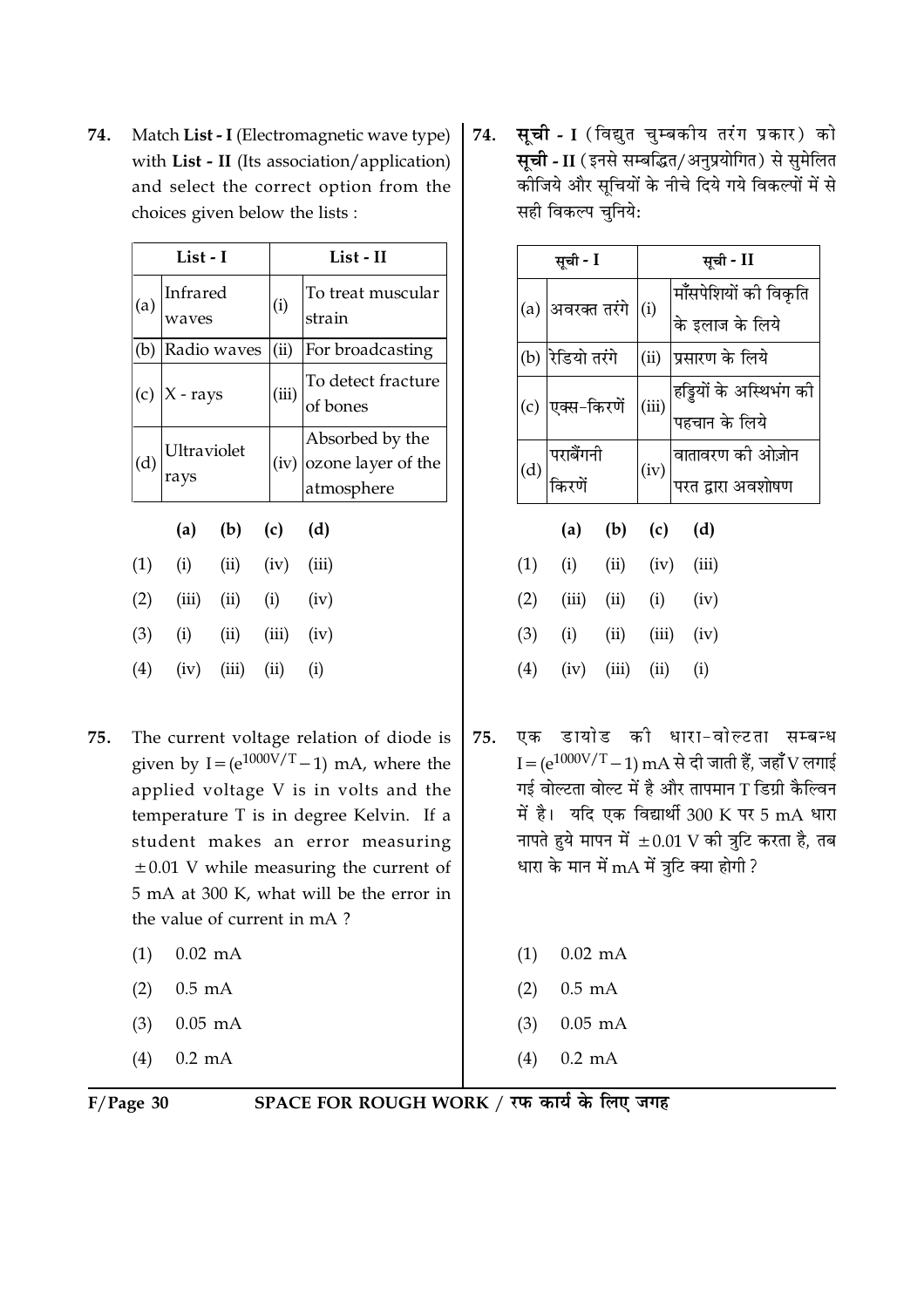One mole of diatomic ideal gas undergoes 76. a cyclic process ABC as shown in figure. The process BC is adiabatic. The temperatures at A, B and C are  $400$  K, 800 K and 600 K respectively. Choose the correct statement :



- $(1)$ The change in internal energy in the process CA is 700 R.
- $(2)$ The change in internal energy in the process AB is  $-350$  R.
- The change in internal energy in the  $(3)$ process BC is  $-500$  R.
- The change in internal energy in  $(4)$ whole cyclic process is 250 R.
- 77. A pipe of length 85 cm is closed from one end. Find the number of possible natural oscillations of air column in the pipe whose frequencies lie below 1250 Hz. The velocity of sound in air is 340 m/s.
	- $(1)$ 8
	- $(2)$ 6
	- $(3)$  $\overline{4}$
	- $(4)$ 12

द्विपरमाणुक आदर्श गैस का एक मोल चक्रीय प्रक्रिया 76. ABC से गुजरता है जैसा कि चित्र में दर्शाया गया है। प्रक्रिया BC रुद्धोष्म है। A, B एवं C के तापमान क्रमश: 400 K, 800 K एवं 600 K हैं। सही कथन चनिये :



- प्रक्रिया CA में आन्तरिक ऊर्जा में परिवर्तन  $(1)$ 700 R है।
- प्रक्रिया AB में आन्तरिक ऊर्जा में परिवर्तन  $(2)$  $-350R$   $\frac{3}{6}$
- प्रक्रिया BC में आन्तरिक ऊर्जा में परिवर्तन  $(3)$  $-500 \text{ R}$  है।
- सम्पूर्ण चक्रीय प्रक्रिया में आन्तरिक ऊर्जा में  $(4)$ परिवर्तन 250 R है।
- लम्बाई 85 cm के एक पाइप के एक सिरे को बन्द 77. कर दिया जाता है। पाइप में वायु स्तम्भ के सम्भव प्राकृतिक दोलनो की वह संख्या निकालिऐ जिनकी आवृत्ति 1250 Hz से कम है। वायु में ध्वनि का वेग  $340 \text{ m/s}$  है।
	- $(1)$ 8

4

12

 $(2)$ 6

 $(4)$ 

 $(3)$ 

 $F/Page$  31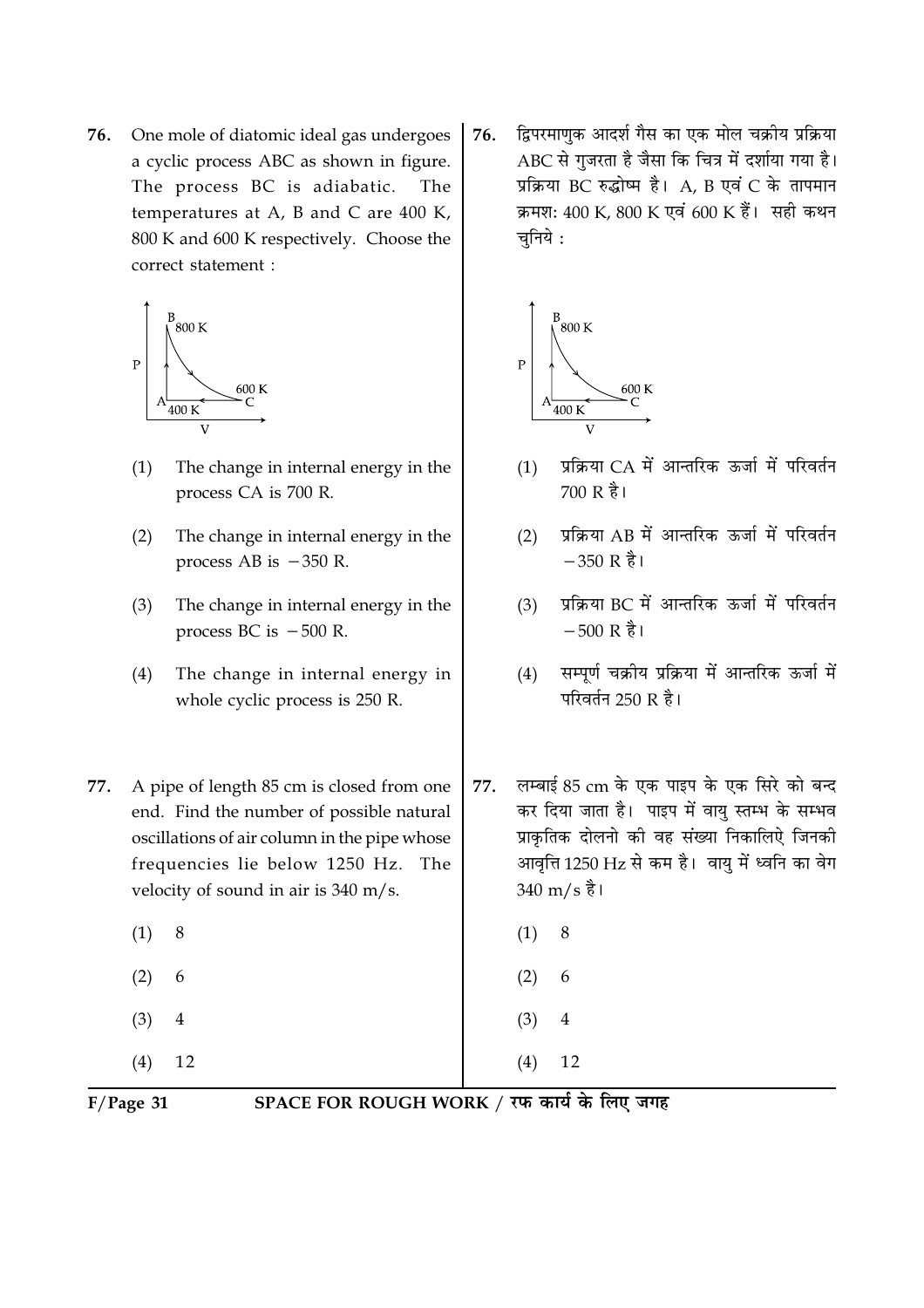- In a large building, there are 15 bulbs of 78. 40 W, 5 bulbs of 100 W, 5 fans of 80 W and 1 heater of 1 kW. The voltage of the electric mains is 220 V. The minimum capacity of the main fuse of the building will be:
	- $(1)$ 10 A
	- $(2)$  $12A$
	- $(3)$ 14 A
	- $(4)$ 8 A
- Four particles, each of mass M and 79. equidistant from each other, move along a circle of radius R under the action of their mutual gravitational attraction. The speed of each particle is:

 $\sqrt{2\sqrt{2}\frac{GM}{R}}$  $(1)$ 

- $\sqrt{\frac{GM}{R}}$   $\left(1 + 2\sqrt{2}\right)$  $(2)$
- $\frac{1}{2}\sqrt{\frac{GM}{R}\left(1+2\sqrt{2}\right)}$  $(3)$
- $\frac{\overline{GM}}{R}$  $(4)$
- एक बृहत भवन में, 40 W के 15 बल्ब, 100 W के 78. 5 बल्ब, 80 W के 5 पंखे एवं 1 kW का 1 हीटर हैं। बिजली के मेन्स की वोल्टता 220 V हैं। भवन के मुख्य फ्यूज़ की न्यूनतम क्षमता होगी :
	- $(1)$ 10 A
	- $(2)$  $12A$
	- $(3)$ 14 A
	- $(4)$ 8 A
- प्रत्येक द्रव्यमान M के चार कण जो कि एक दूसरे से 79. समान दूरी पर हैं, एक दूसरे के अन्योन्य गुरुत्वाकर्षण प्रभाव में त्रिज्या R के एक वृत्त पर गतिशील हैं। प्रत्येक कण की चाल है:

$$
(1) \qquad \sqrt{2\sqrt{2} \frac{GM}{R}}
$$

$$
(2) \qquad \sqrt{\frac{GM}{R} \left(1 + 2\sqrt{2}\right)}
$$

 $\frac{\text{GM}}{\text{R}}\left(1+2\sqrt{2}\right)$  $(3)$ 

$$
(4) \qquad \sqrt{\frac{GM}{R}}
$$

 $F/Page$  32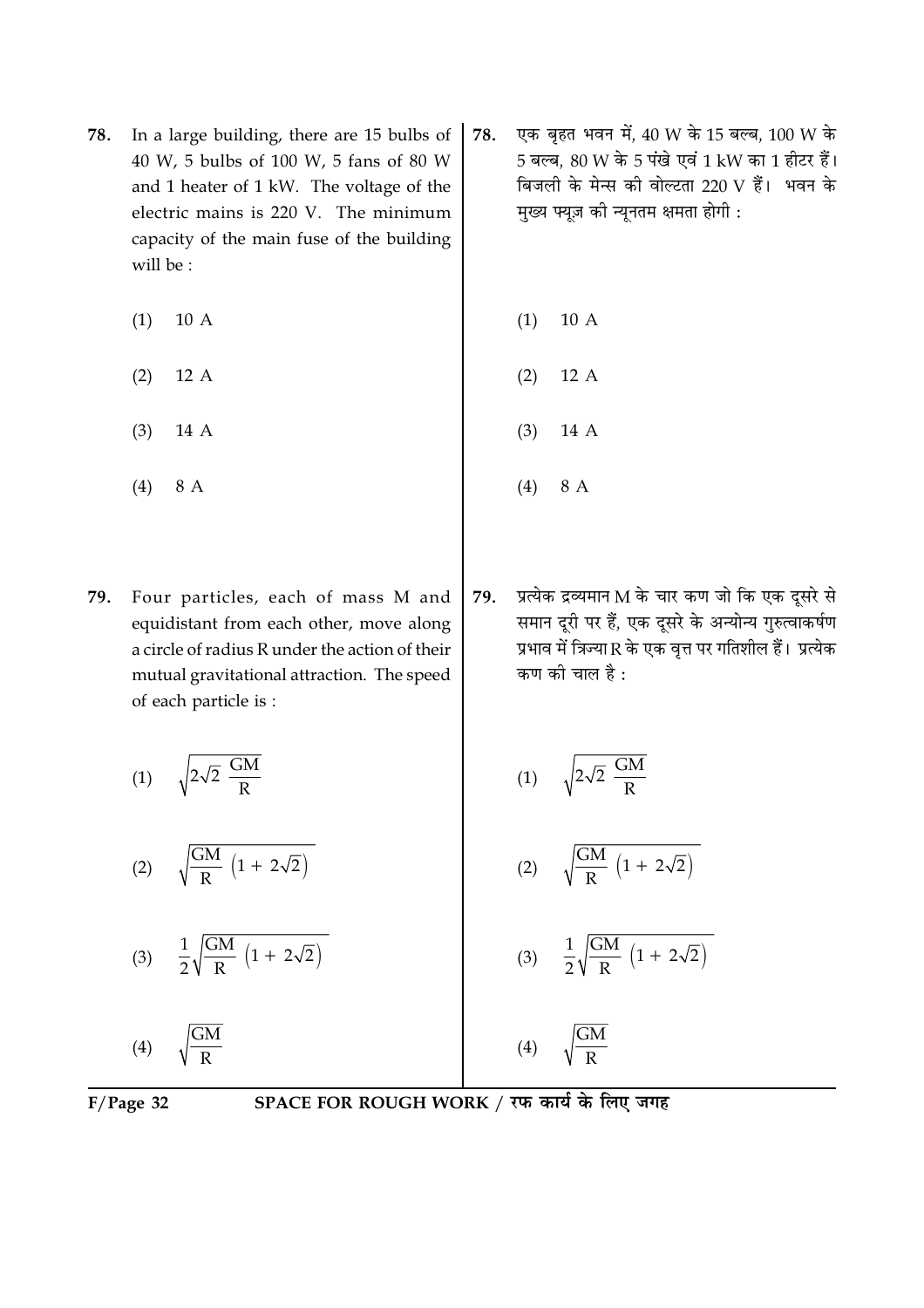From a tower of height H, a particle is 80. thrown vertically upwards with a speed u. The time taken by the particle, to hit the ground, is n times that taken by it to reach the highest point of its path.

The relation between H, u and n is:

- (1)  $g H = (n-2)^2 u^2$
- (2)  $2 g H = nu^2(n-2)$
- (3)  $g H = (n-2)u^2$
- (4)  $2 g H = n^2 u^2$
- 81. A student measured the length of a rod and wrote it as 3.50 cm. Which instrument did he use to measure it?
	- (1) A vernier calliper where the 10 divisions in vernier scale matches with 9 division in main scale and main scale has 10 divisions in 1 cm.
	- A screw gauge having 100 divisions  $(2)$ in the circular scale and pitch as  $1$  mm.
	- $(3)$ A screw gauge having 50 divisions in the circular scale and pitch as  $1$  mm.

 $(4)$ A meter scale.

ऊँचाई H की एक मीनार से. चाल u से एक कण को 80. ऊर्ध्वाधर ऊपर की ओर फेंका जाता है। कण को पथ्वी तक गिरने में लगा समय उसके उच्चतम बिन्द तक पहुँचने के समय का n गुना हैं।

 $H.$ u एवं n के बीच सम्बन्ध है:

- (1)  $g H = (n-2)^2 u^2$
- (2)  $2 g H = nu^2(n-2)$
- (3)  $g H = (n-2)u^2$
- (4)  $2 g H = n^2 u^2$
- एक विद्यार्थी ने एक छड की लम्बाई मापकर 81. 3.50 cm लिखी। इसको मापने में उसने किस उपकरण का प्रयोग किया?
	- एक वर्नियर कैलिपर्स जहाँ वर्नियर स्केल के  $(1)$ 10 भाग मख्य स्केल के 9 भागों से मिलते हैं और मुख्य स्केल के 1 cm में 10 भाग हैं।
	- एक स्क्रू गेज़ जिसके वर्नियर स्केल में  $(2)$ 100 भाग हैं और पिच 1 mm है।
	- (3) एक स्क्र गेज़ जिसके वर्नियर स्केल में 50 भाग हैं और पिच 1 mm है।
	- एक मीटर स्केल।  $(4)$

 $F/Page$  33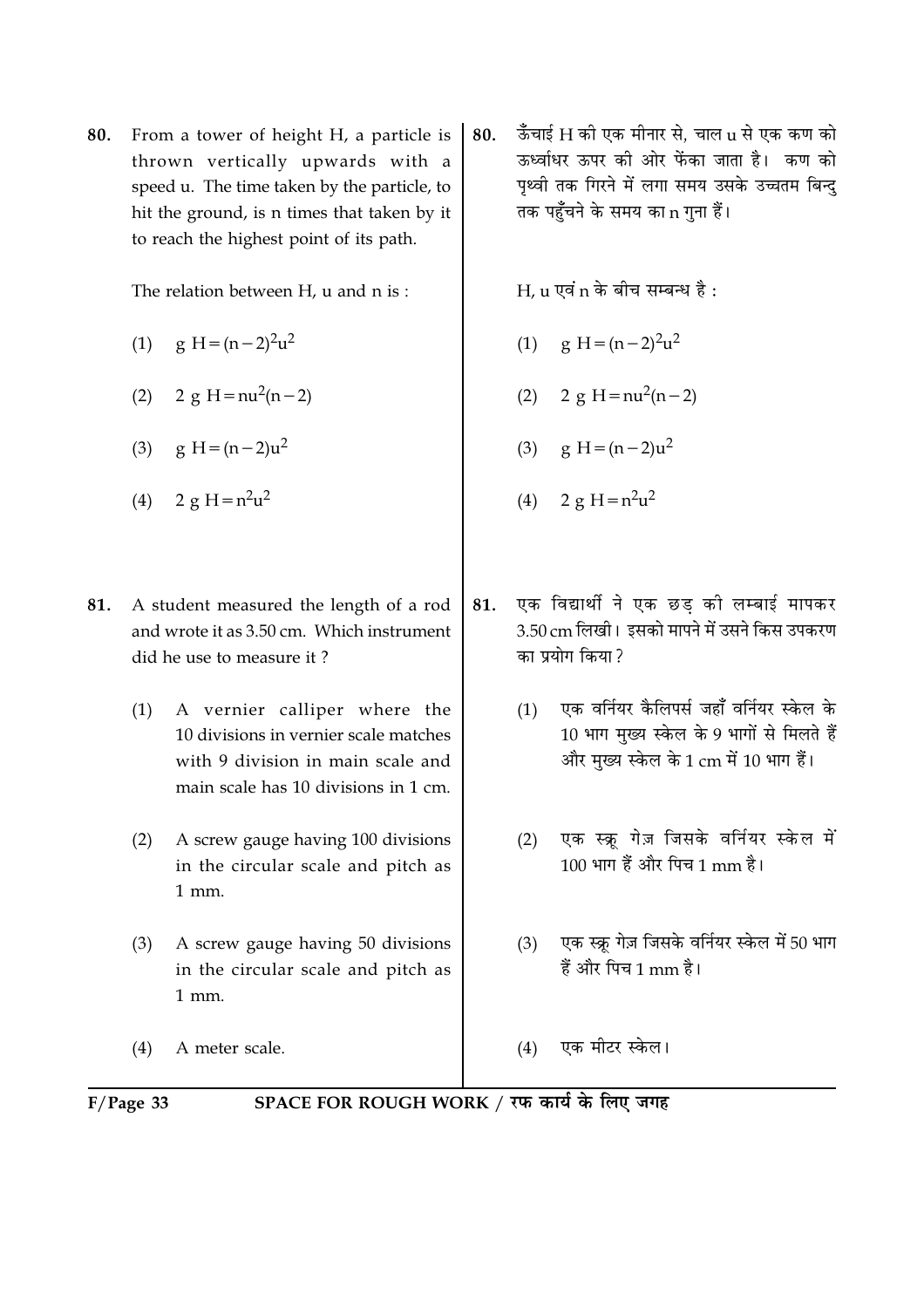- A parallel plate capacitor is made of two 82. circular plates separated by a distance of 5 mm and with a dielectric of dielectric constant 2.2 between them. When the electric field in the dielectric is  $3 \times 10^4$  V/m, the charge density of the positive plate will be close to:
	- $3 \times 10^{-7}$  C/m<sup>2</sup>  $(1)$
	- (2)  $3 \times 10^4$  C/m<sup>2</sup>
	- $6 \times 10^4$  C/m<sup>2</sup>  $(3)$
	- $6 \times 10^{-7}$  C/m<sup>2</sup>  $(4)$
- 83. An open glass tube is immersed in mercury in such a way that a length of 8 cm extends above the mercury level. The open end of the tube is then closed and sealed and the tube is raised vertically up by additional 46 cm. What will be length of the air column above mercury in the tube now?

(Atmospheric pressure  $=76$  cm of Hg)

- $(1)$  $22 \text{ cm}$
- 38 cm  $(2)$
- $(3)$  $6 \text{ cm}$
- $(4)$  $16 \text{ cm}$
- A particle moves with simple harmonic 84. motion in a straight line. In first  $\tau$  s, after starting from rest it travels a distance a, and in next  $\tau$  s it travels 2a, in same direction, then:
	- time period of oscillations is  $8\tau$  $(1)$
	- amplitude of motion is 4a  $(2)$
	- $(3)$ time period of oscillations is  $6\tau$
	- $(4)$ amplitude of motion is 3a
- दो वृत्तीय प्लेटो, जिनके बीच दूरी 5 mm हैं, से एक 82. समान्तर पट्टिका संधारित्र बनाया गया है जिसके बीच परावैद्यत स्थिरांक 2.2 का एक परावैद्यत रखा गया है। जब परावैद्युत में विद्युत क्षेत्र  $3 \times 10^4$  V/m है, तब धनात्मक प्लेट का आवेश घनत्व लगभग होगा :
	- (1)  $3 \times 10^{-7}$  C/m<sup>2</sup>
	- (2)  $3 \times 10^4$  C/m<sup>2</sup>
	- (3)  $6 \times 10^4$  C/m<sup>2</sup>
	- $6 \times 10^{-7}$  C/m<sup>2</sup>  $(4)$
- एक खली कॉंच की नली को पारे में इस प्रकार डबोया 83. जाता है कि पारे के स्तर से 8 cm ऊपर काँच की नली की लम्बाई है। नली के खले सिरे को अब बन्द कर सील कर दिया जाता है और नली को ऊर्ध्वाधर अतिरिक्त 46 cm से ऊपर उठाया जाता है। नली में पारे के ऊपर वाय स्तम्भ की लम्बाई अब क्या होगी?

(वायुमंडलीय दाब=Hg का 76 cm)

- $22 \text{ cm}$  $(1)$
- 38 cm  $(2)$
- $(3)$  $6<sub>cm</sub>$
- $(4)$  $16 \text{ cm}$
- एक कण एक सरल रेखा में सरल आवर्त गति से 84. गतिशील है। यह विरामावस्था से प्रारम्भ कर प्रथम  $\tau$  सैकिण्ड में दुरी a और अगले  $\tau$  सैकिण्ड में दुरी 2a उसी दिशा में तय करता है। तब:
	- दोलनों का आवर्त काल  $8\tau$  है।  $(1)$
	- गति का आयाम 4a है।  $(2)$
	- $(3)$ दोलनों का आवर्त काल  $6\tau$  है।
	- गति का आयाम 3a है।  $(4)$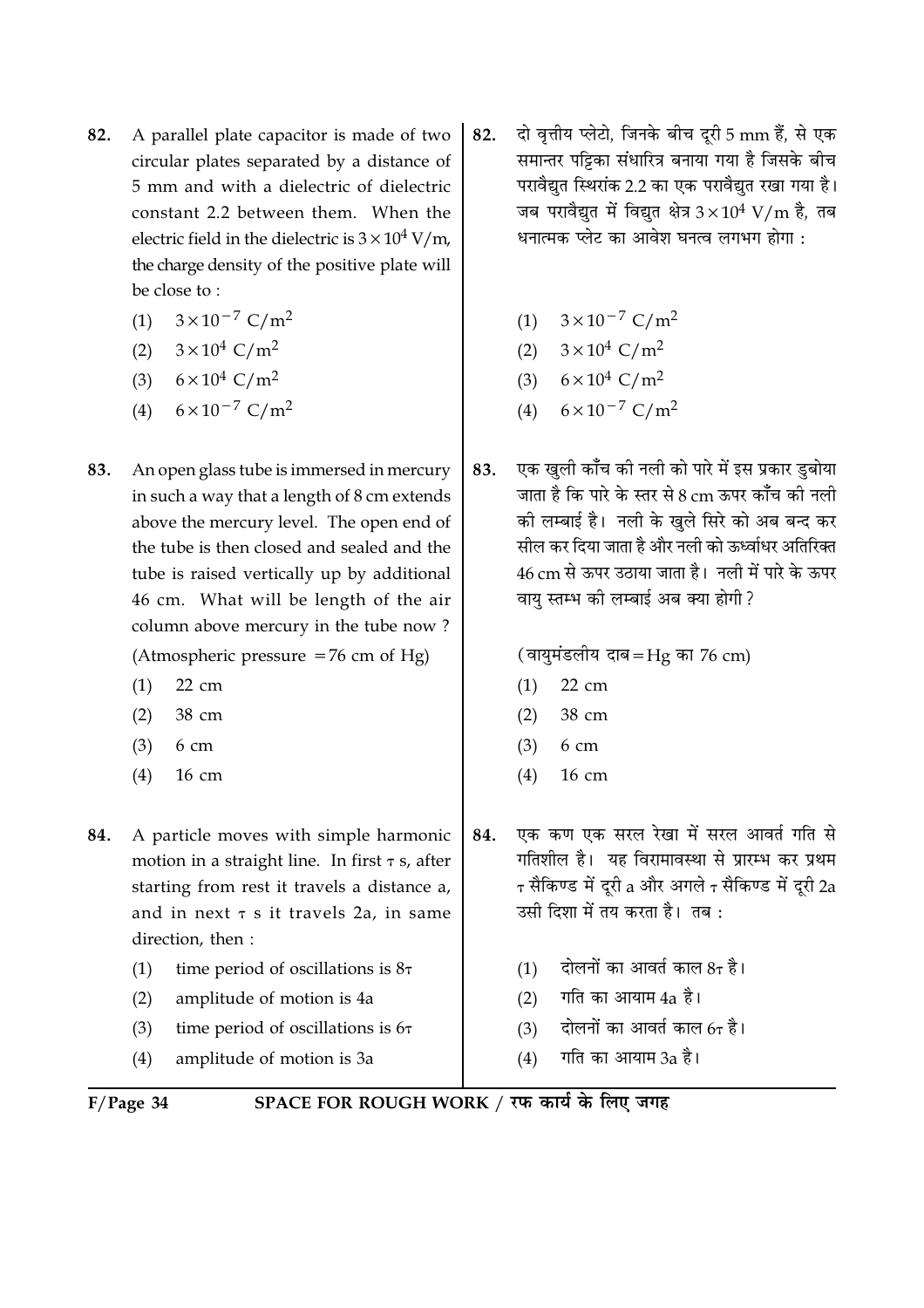- On heating water, bubbles being formed 85. at the bottom of the vessel detatch and rise. Take the bubbles to be spheres of radius R and making a circular contact of radius r with the bottom of the vessel. If  $r \ll R$ , and the surface tension of water is T, value of r just before bubbles detatch is:
- पानी को गर्म करने पर, बर्तन की तली में बुलबुले 85. बनते हैं और विलग्न होकर ऊपर की ओर उठते हैं। बुलबुलों को त्रिज्या R का गोला मान लें और बर्तन की तली से वृत्तीय स्पर्श की त्रिज्या  $r$  लें। यदि  $r \ll R$ और पानी का पृष्ठ तनाव T हैं, तब बुलबुलों के बस विलग्न होने से जरा पहले r का मान हैं :





SPACE FOR ROUGH WORK / रफ कार्य के लिए जगह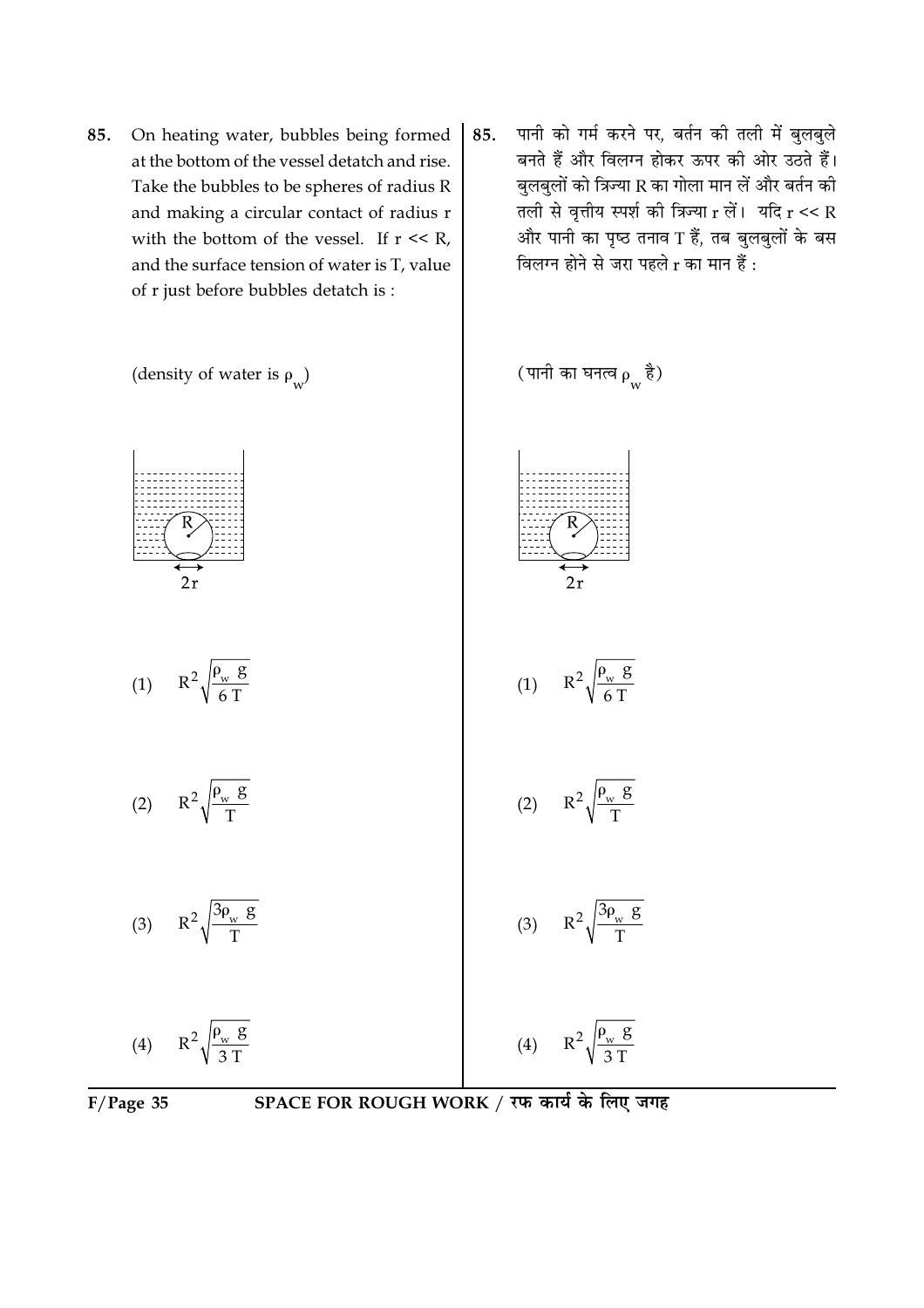A mass 'm' is supported by a massless 86. string wound around a uniform hollow cylinder of mass m and radius R. If the string does not slip on the cylinder, with what acceleration will the mass fall on release ?



- $\frac{5g}{6}$  $(2)$
- $(3)$ g
- $2g$  $(4)$
- 87. During the propagation of electromagnetic waves in a medium :
	- Electric energy density is half of the  $(1)$ magnetic energy density.
	- Electric energy density is equal to the  $(2)$ magnetic energy density.
	- $(3)$ Both electric and magnetic energy densities are zero.
	- Electric energy density is double of  $(4)$ the magnetic energy density.

त्रिज्या R एवं द्रव्यमान m के एक एकसमान खोखले 86. बेलन के चारों तरफ एक द्रव्यमानविहीन डोरी से एक द्रव्यमान 'm' अवलंबित हैं। यदि डोरी बेलन पर फिसलती नहीं है, तब छोडे जाने पर द्रव्यमान किस त्वरण से गिरेगा?



- एक माध्यम में विद्युत चुम्बकीय तरंगों के संचरण के 87. दौरान:
	- विद्युतीय ऊर्जा घनत्व चुम्बकीय ऊर्जा घनत्व  $(1)$ का आधा है।
	- विद्युतीय ऊर्जा घनत्व चुम्बकीय ऊर्जा घनत्व  $(2)$ के बराबर है।
	- दोनों विद्युतीय एवं चुम्बकीय ऊर्जा घनत्व शून्य  $(3)$ है।
	- विद्युतीय ऊर्जा घनत्व चुम्बकीय ऊर्जा घनत्व  $(4)$ का दोगुना है।

 $F/Page$  36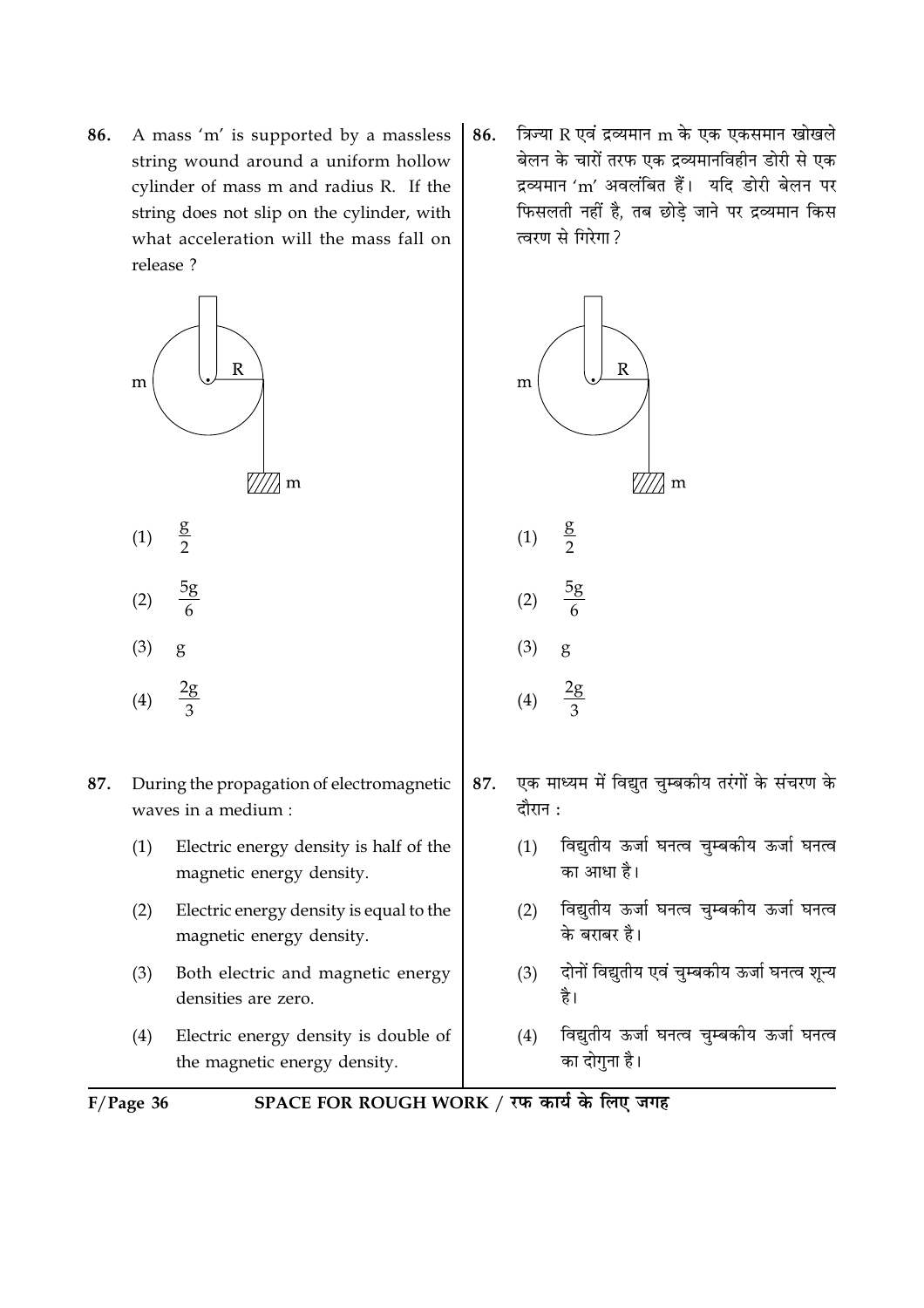- Three rods of Copper, Brass and Steel are 88. welded together to form a Y - shaped structure. Area of cross - section of each  $rod = 4 cm<sup>2</sup>$ . End of copper rod is maintained at 100°C where as ends of brass and steel are kept at 0°C. Lengths of the copper, brass and steel rods are 46, 13 and 12 cms respectively. The rods are thermally insulated from surroundings except at ends. Thermal conductivities of copper, brass and steel are 0.92, 0.26 and 0.12 CGS units respectively. Rate of heat flow through copper rod is:
	- $2.4$  cal/s  $(1)$
	- $(2)$ 4.8 cal/s
	- $(3)$  $6.0$  cal/s
	- 1.2 cal/s  $(4)$
- Hydrogen  $({}_{1}H^{1})$ , Deuterium  $({}_{1}H^{2})$ , singly 89. ionised Helium  $({}_2He^4)^+$  and doubly ionised lithium  $({}_{3}Li^{6})$ <sup>++</sup> all have one electron around the nucleus. Consider an electron transition from  $n=2$  to  $n=1$ . If the wave lengths of emitted radiation are  $\lambda_1$ ,  $\lambda_2$ ,  $\lambda_3$  and  $\lambda_4$  respectively then approximately which one of the following is correct?
	- (1)  $\lambda_1 = 2\lambda_2 = 2\lambda_3 = \lambda_4$
	- (2)  $\lambda_1 = \lambda_2 = 4\lambda_3 = 9\lambda_4$
	- (3)  $\lambda_1 = 2\lambda_2 = 3\lambda_3 = 4\lambda_4$

(4)  $4\lambda_1 = 2\lambda_2 = 2\lambda_3 = \lambda_4$ 

- ताँबे. पीतल एवं स्टील की तीन छडों को Y आकार 88. संरचना में वेल्ड किया गया हैं। प्रत्येक छड की अनप्रस्थ काट का क्षेत्रफल = 4  $\rm cm^2$  है। ताँबे की छड के सिरे का तापमान 100°C हैं जबकि पीतल एवं स्टील के सिरे 0°C तापमान पर रखे गये हैं। ताँबे. पीतल एवं स्टील की छडों की लम्बाईयाँ क्रमश: 46, 13 एवं 12 cms हैं। छड़ों को, उनके सिरों को छोडकर, वातावरण से ऊष्मीय रोधी किया गया है। ताँबे, पीतल एवं स्टील की ऊष्मा चालकताएँ क्रमश: 0.92, 0.26 एवं 0.12 CGS इकाई हैं। ताँबे की छड से प्रवाहित ऊष्मा की दर है :
	- 2.4 cal/s  $(1)$
	- $(2)$  $4.8$  cal/s
	- $(3)$  $6.0$  cal/s
	- $1.2$  cal/s  $(4)$
- हाइड्रोजन (1H<sup>1</sup>), इयूटेरियम (1H<sup>2</sup>), एकधा आयनित 89. हीलियम (2He<sup>4</sup>)<sup>+</sup> और द्विधा आयनित लीथियम  $(_{2}Li^{6})$ ++ सभी में एक इलेक्ट्रॉन नाभिक के चारों ओर हैं।  $n=2$  से  $n=1$  के इलेक्ट्रॉन संक्रमण पर विचार कोजिये। यदि उत्सर्जित विकिरण की तरंगदैर्घ्य क्रमश:  $\lambda_1$ ,  $\lambda_2$ ,  $\lambda_3$  एवं  $\lambda_4$  हैं, तब निम्नलिखित सम्बन्धों में से कौन सा लगभग **सही** है ?
	- (1)  $\lambda_1 = 2\lambda_2 = 2\lambda_3 = \lambda_4$ (2)  $\lambda_1 = \lambda_2 = 4\lambda_3 = 9\lambda_4$ 
		- (3)  $\lambda_1 = 2\lambda_2 = 3\lambda_3 = 4\lambda_4$
- $4\lambda_1 = 2\lambda_2 = 2\lambda_3 = \lambda_4$  $(4)$

 $F/Page$  37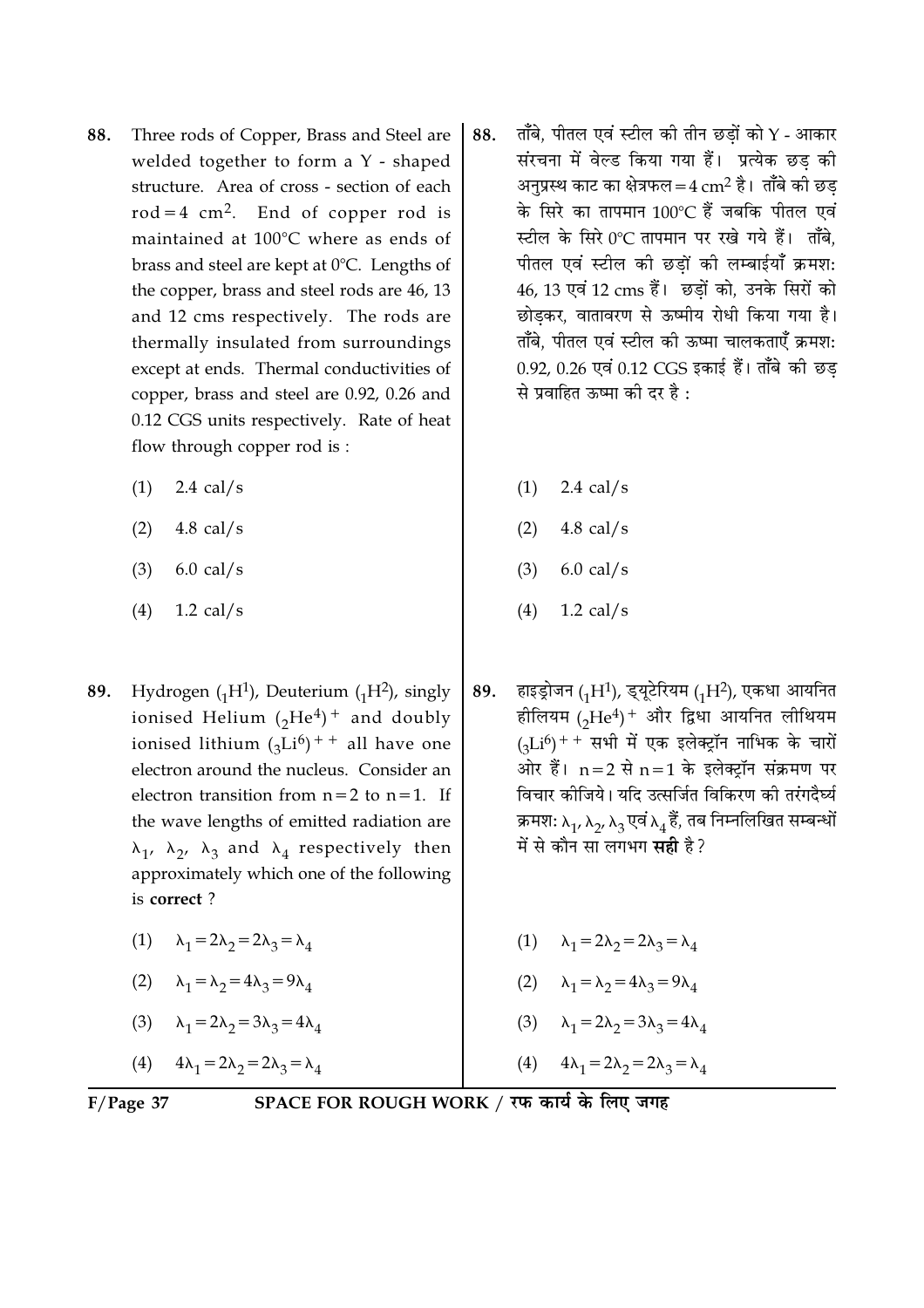- When a rubber-band is stretched by a 90. distance  $x$ , it exerts a restoring force of magnitude  $F = ax + bx^2$  where a and b are constants. The work done in stretching the unstretched rubber-band by L is:
	- (1)  $\frac{1}{2}$  (aL<sup>2</sup> + bL<sup>3</sup>)
	- (2)  $\frac{aL^2}{2} + \frac{bL^3}{3}$
	- (3)  $\frac{1}{2} \left( \frac{aL^2}{2} + \frac{bL^3}{3} \right)$

 $-000-$ 

 $aL^2 + bL^3$  $(4)$ 

जब एक रबड़ के छल्ले को  $x$  दूरी तक तानित किया 90. जाता है; तब परिमाण  $F = ax + bx^2$  का एक प्रत्यनयन बल लगता है जहाँ a एवं b स्थिरांक हैं। बिना तानित रबड के छल्ले को L से तानित करने में किया गया कार्य है :

(1) 
$$
\frac{1}{2}
$$
 (aL<sup>2</sup> + bL<sup>3</sup>)

$$
(2) \quad \frac{aL^2}{2} + \frac{bL^3}{3}
$$

$$
(3) \quad \frac{1}{2} \left( \frac{aL^2}{2} + \frac{bL^3}{3} \right)
$$

$$
(4) \quad aL^2 + bL^3
$$

 $-000 -$ 

SPACE FOR ROUGH WORK / रफ कार्य के लिए जगह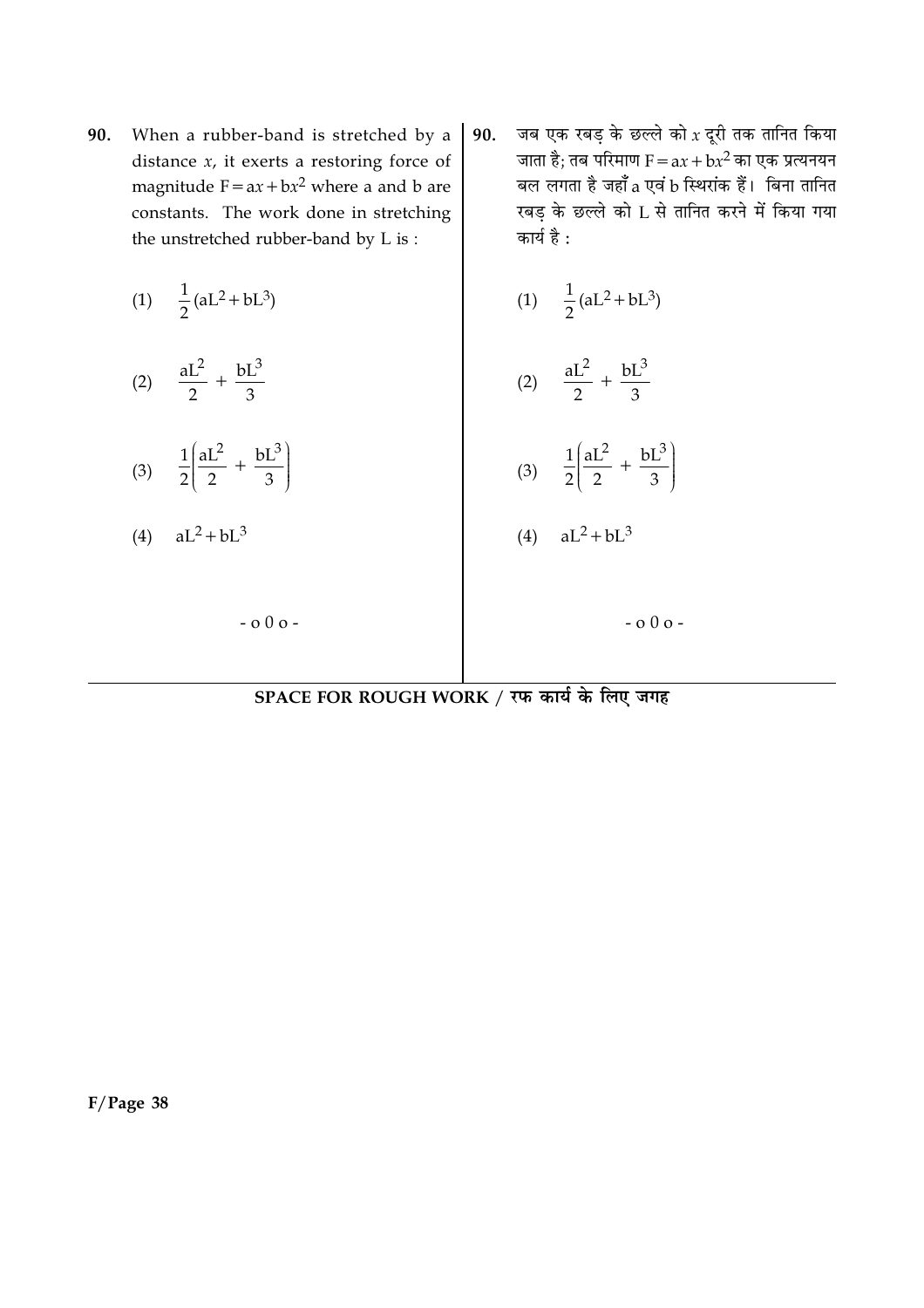SPACE FOR ROUGH WORK / रफ कार्य के लिए जगह

 $F/Page$  39